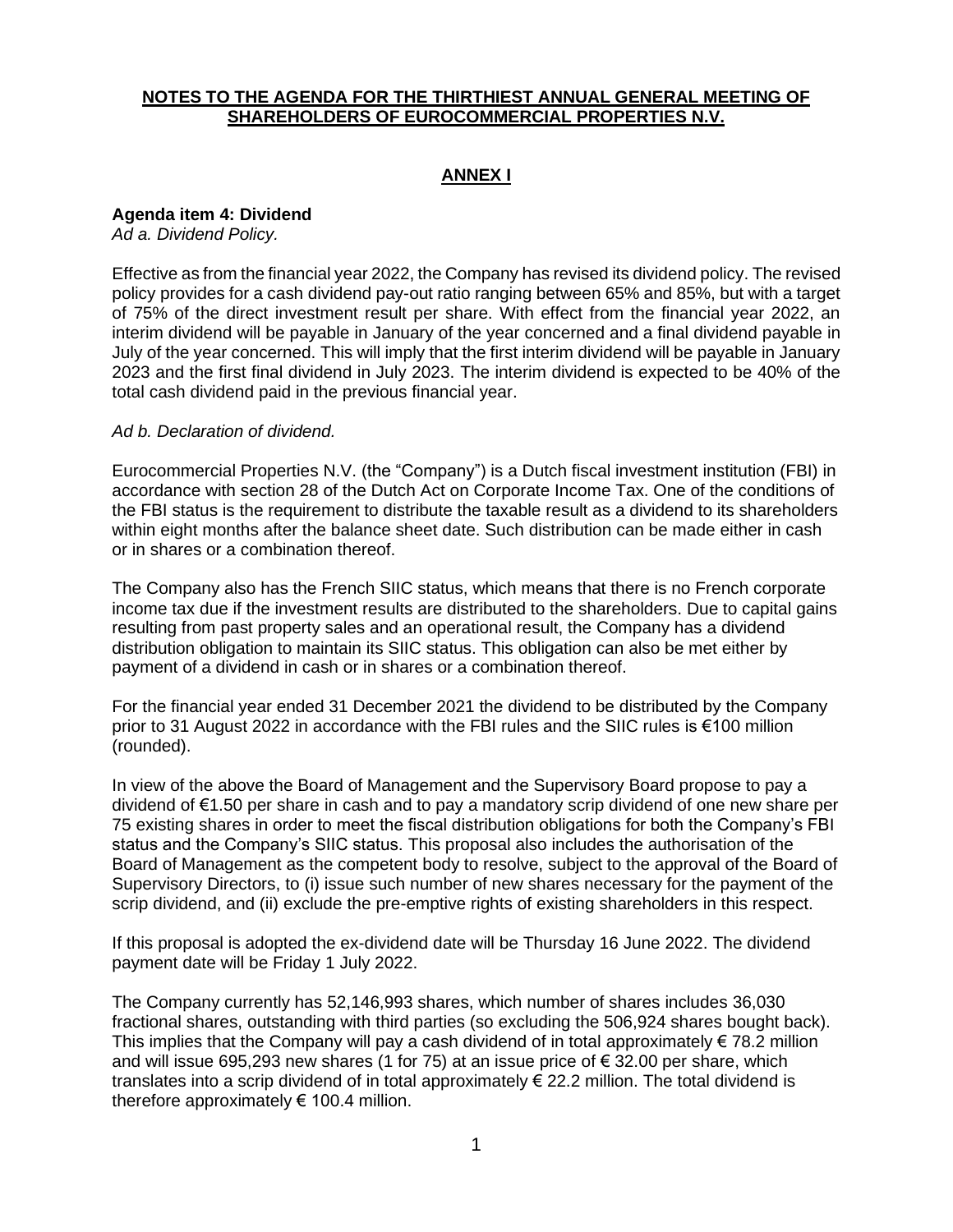Since 1998 the Company has annually offered a scrip dividend with issue prices at or with some discount to the net asset value of the shares, which issue prices were usually higher or much higher than the prevailing stock price. This time the pricing of the scrip dividend is similar.

In principle the Company has to withhold 15% Dutch dividend withholding tax on the entire dividend distributed (both cash and scrip dividend). However, due to specific Dutch dividend withholding tax calculation rules the Company has to withhold a total (lower) amount of Dutch dividend withholding tax of € 12.8 million. This implies that shareholders will receive a net cash dividend amount of € 1.254 per share (so a gross dividend of € 1.50 minus € 0.246 Dutch dividend withholding tax) and one new share for each 75 shares they hold.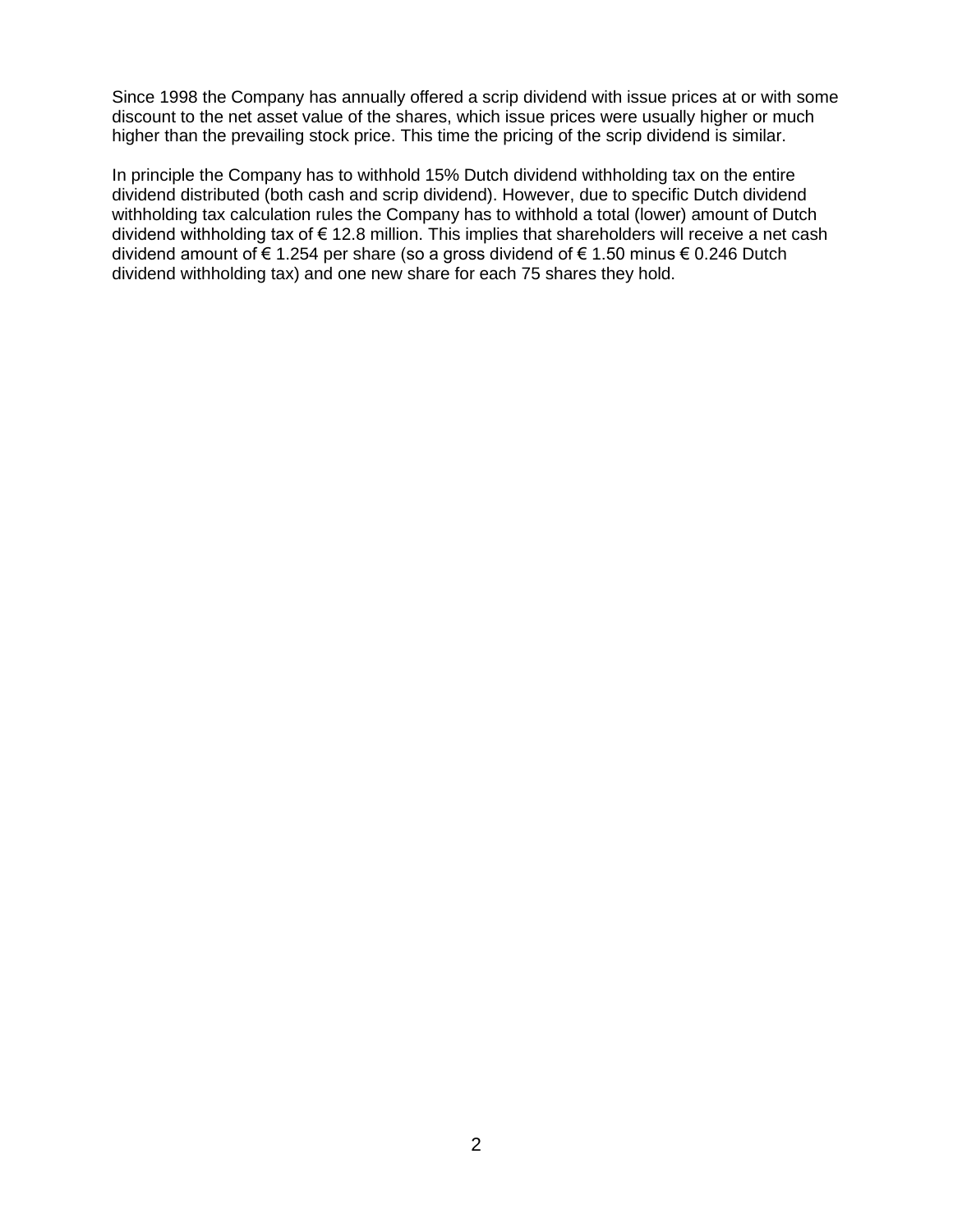# **ANNEX II**

# **Agenda item 7: Reappointment of Supervisory Directors**

Under the resignation rota published on the website of the Company on 8 November 2021, two members of the Board of Supervisory Directors, Mr Steins Bisschop and Mrs Attout, will retire by rotation on 14 June 2022.

The Board of Supervisory Directors proposes, by way of a binding nomination in accordance with article 15 paragraph 2 of the Company's Articles of Association, to the Company's Annual General Meeting to be held on 14 June 2022, to (i) reappoint Mr Bas Steins Bisschop as Supervisory Director for a period of two years, and (ii) reappoint Mrs Emmanuèle Attout as Supervisory Director for a period of four years, each aforementioned period ending immediately after the Annual General Meeting in the year the reappointment concerned lapses. The Board of Supervisory Directors profile has been observed in the preparation of the binding nominations.

The Board of Supervisory Directors has discussed the proposed reappointments and has taken account of Mr Steins Bisschop's and Mrs Attout's performance and functioning as a Supervisory Director. Given the background and experience of Mr Steins Bisschop and Mrs Attout and their valuable contributions over the last four years, the Board of Supervisory Directors recommends to vote in favour of the proposed reappointments.

# *Ad a. Reappointment of Mr Steins Bisschop as Supervisory Director.*

Mr Bas Steins Bisschop (73), of Dutch nationality, was born in Eindhoven, the Netherlands on 18 May 1949 and is a Dutch resident. He is an attorney at law by profession and professor of Corporate Law and Corporate Governance at Maastricht University (now honorary) and Nyenrode Business University (now emeritus). He began practising law in 1975. His curriculum vitae is enclosed herewith below. Mr Steins Bisschop is considered to be independent within the meaning of best practice provision 2.1.8 of the Dutch Corporate Governance Code and may be appointed Supervisory Director pursuant to the requirements set in articles 142 and 142a of Book 2 of the Dutch Civil Code.

Mr Steins Bisschop was first appointed to the Company's Board of Supervisory Directors in 2014 and has since served on the Company's Board of Supervisory Directors for two consecutive terms of four years. In accordance with best practice provision 2.2.2 of the Dutch Corporate Governance Code, it is now proposed to reappoint Mr Steins Bisschop for a period of two years. Pursuant to aforementioned provision of the Dutch Corporate Governance Code, any reappointment of a Supervisory Director after an eight-year tenure should be substantiated. Mr Steins Bisschop's professional experience and expertise are, especially given the current circumstances, considered relevant to the Company, and he has ample knowledge of the Company and its organisation and governance as a result of his longer-term involvement.

Over the past years, the Company's Board of Supervisory Directors has reduced in size from six to five members. Additionally, two more members of the Supervisory Board retired last year. Consequently and currently, the Supervisory Board comprises three members, with the other two members having, respectively, three and four years of experience on the Board and with the Company. With the reappointment of Mr Steins Bisschop, the overall continuity of the Company's policy, as well as the continuity of the in-depth organisational knowledge and experience within the Board of Supervisory Directors is served. This is deemed by the Board of Supervisory Directors to be in the interest of the Company, in general, but particularly also in view of the COVID-19 pandemic and the Russian invasion in Ukraine. In this respect, the Board of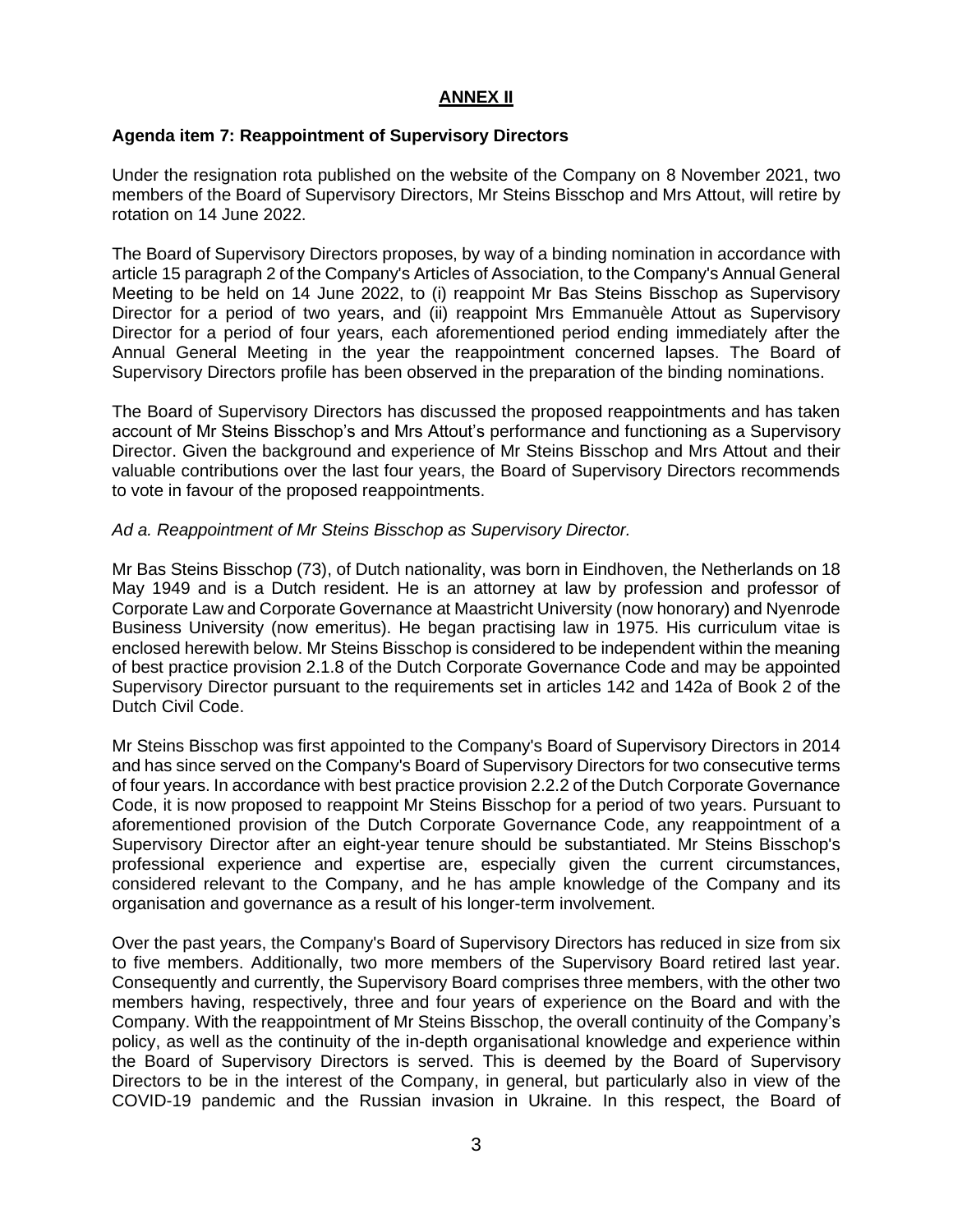Supervisory Directors is of the opinion that the Company is best served with a stable and experienced Board of Supervisory Directors.

That being the case, the Board of Supervisory Directors does plan to use the two-year period of reappointment to further review its composition, and it is not intended that Mr Steins Bisschop will be nominated for reappointment for an additional two-year term after the currently proposed twoyear term has ended.

## **Curriculum vitae Mr Bas Steins Bisschop**

### *Education*

He graduated in Law from the Erasmus University of Rotterdam, the Netherlands in 1974, and obtained a Master degree in Law (LLM, 1975) from New York University, US and a doctor's degree in 1991 from the Erasmus University. He was admitted to practice law in the Netherlands in 1975.

## *Professional experience*

Mr Steins Bisschop started practicing law in 1975 and has since worked in the Netherlands, Belgium and in Saudi Arabia for major international law firms. He has been a partner since 1984 and recently retired to become an advisor to the law firm. Since 2001 he is also a Professor of Law (now emeritus) at Nyenrode Business University, the Netherlands. He is a member of the Nyenrode Corporate Governance Institute. Since 2007 he is also a Professor Corporate Law and Corporate Governance (now honorary) at the University of Maastricht, the Netherlands, responsible for education and research, mainly in the field of corporate governance.

## *Other relevant experience*

Mr Steins Bisschop acted as Board member of various non-profit organisations and has academic experience as an author of several books and articles in academic journals and newspapers. He has participated in numerous research projects and regularly gives lectures.

# *Competences*

Through his 40 years experience as an attorney at law and over 20 years experience in the academic world, Mr Steins Bisschop has built up considerable expertise in respect of commercial law, corporate law (mergers and acquisitions), corporate governance and boardroom advice. As legal counsel to listed companies as well as family companies of various sizes, he advises and represents both Dutch and international clients from a variety of different business areas. With a background as a trusted advisor he is used to attending Board meetings and can provide legal and corporate governance advice to the Board.

Mr Steins Bisschop does not hold shares in the share capital of the Company.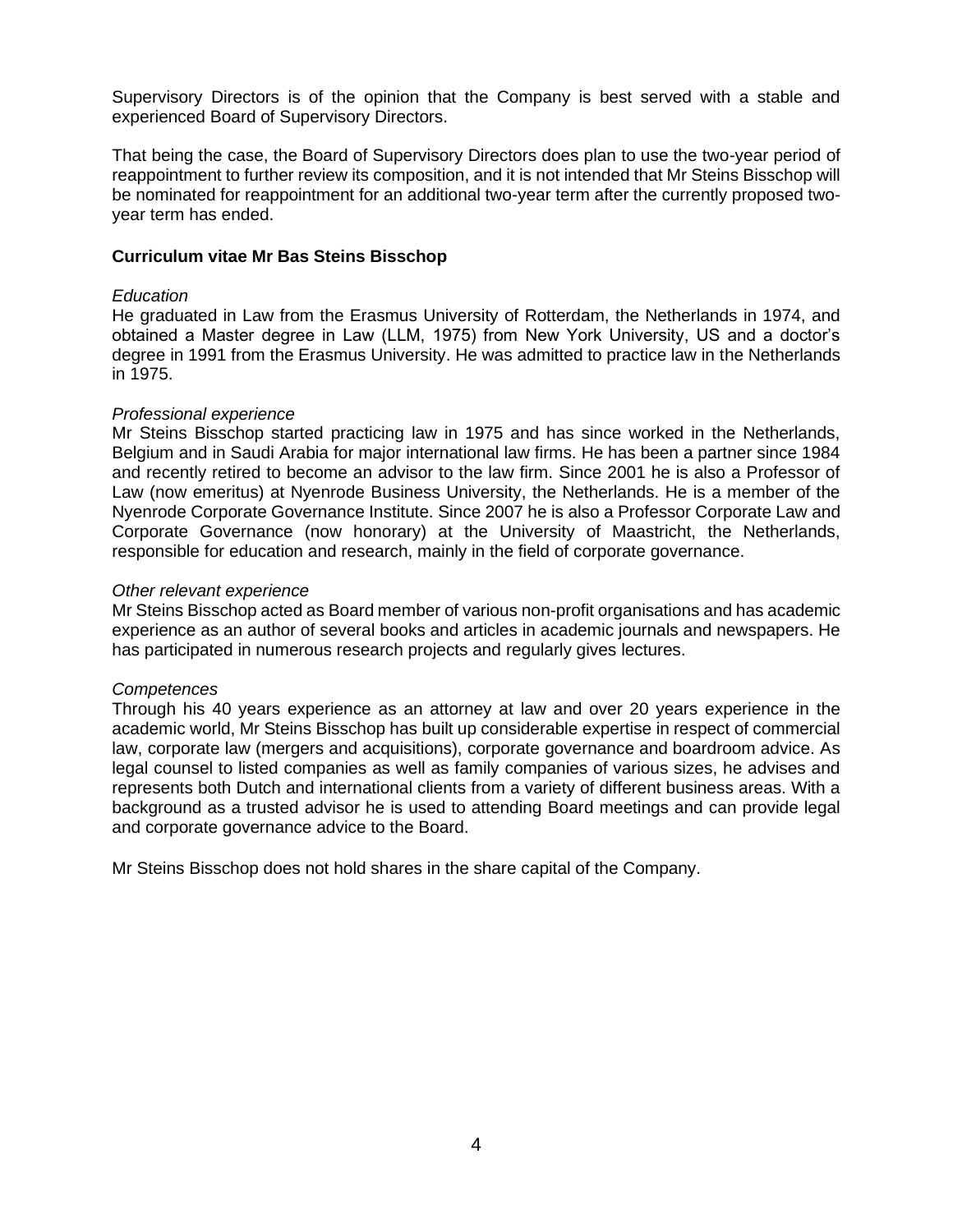# *Ad b. Reappointment of Mrs Attout as Supervisory Director.*

Mrs Emmanuèle Attout (63) of Belgian nationality, was born in Itteren, Belgium, on 18 May 1959, and is a Belgian resident. She was formerly a partner at PwC Belgium until her retirement in 2014 and has since set up her own company. Mrs Attout also serves as Board member on the Board of various companies. Her curriculum vitae is enclosed herewith. Mrs Attout is considered to be independent within the meaning of best practice provision 2.1.8 of the Dutch Corporate Governance Code and may be appointed Supervisory Director pursuant to the requirements set in article 142 and 142a of Book 2 of the Dutch Civil Code.

# **Curriculum vitae Mrs Emmanuèle Attout**

# *Education*

Mrs Attout graduated in 1981 from L'Institut d'Administration et Gestion of the Université Catholique de Louvain (Licence in Applied Economic Sciences).

As from 1990 she has been registered as Statutory Auditor in Belgium and has followed many professional programs at a.o. INSEAD.

## *Professional experience*

1984 - 1990 Auditor at audit firm Coopers & Lybrand 1990 - 2014 Statutory Auditor and as from 1994 partner at Coopers & Lybrand (as per 1999 PriceWaterhouseCoopers/PwC)

| Other positions              |                |                                                         |
|------------------------------|----------------|---------------------------------------------------------|
| AG Insurance                 | $\sim$         | non-executive director and Chair of the audit committee |
| Atenor Group SA              |                | non-executive director and Chair of the audit committee |
| <b>Bridgestone Europe NV</b> | $\sim$ $-$     | Chair of the audit committee and member of the          |
|                              |                | governance, risk and compliance committee               |
| Oxurion NV                   | $\blacksquare$ | non-executive director and Chair of the audit committee |
| Schréder SA                  | ۰.             | non-executive director and Chair of the audit committee |

She is a co-founder and director of the Belgian ngo 'Women on Board', which aims to promote women in Boards of directors.

### *Competences*

Mrs Attout has acted as statutory auditor for a number of Belgian listed and non-listed companies; she was Chair of the Governance Board of PwC from 2010 until her retirement in 2014.

Mrs Attout does not hold shares in the share capital of the Company.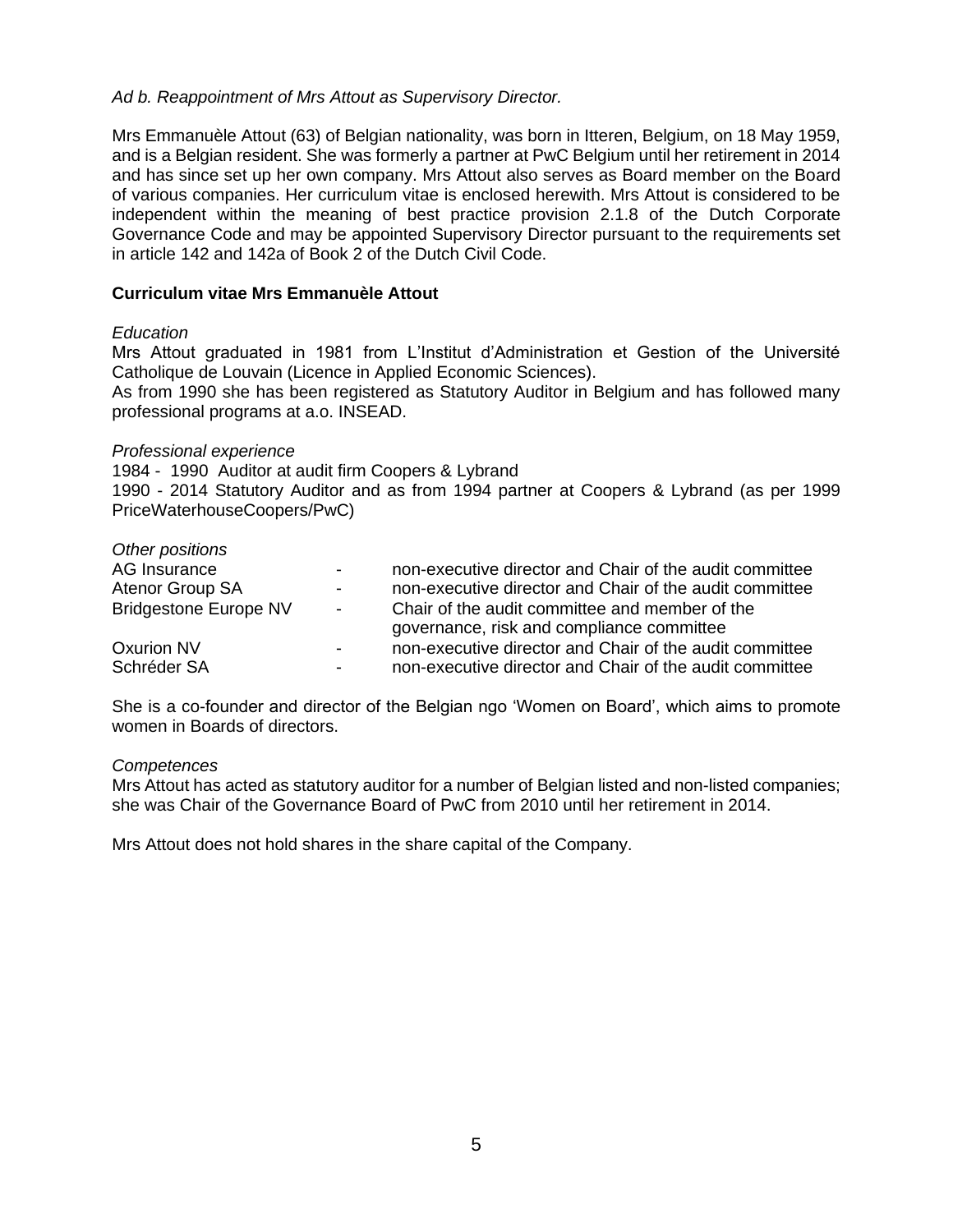# **ANNEX III**

# **Agenda item 8: Reappointment of members of the Board of Management**

The Board of Supervisory Directors proposes, by way of a binding nomination in accordance with article 15 paragraph 2 of the Company's Articles of Association, to (i) reappoint Mr Fraticelli as member of the Board of Management for a period of four years, and (ii) reappoint Mr Mills as member of the Board of Management for a period of two years, each aforementioned period ending immediately after the Annual General Meeting in the year the reappointment lapses.

The Board of Supervisory Directors has discussed these proposed reappointments internally and has taken account of the capabilities and experience of Mr Fraticelli and Mr Mills to be able to perform as members of the Board of Management. Given the background and experience of Mr Fraticelli and Mr Mills the Board recommends to vote in favour of the proposed reappointments.

In respect of the nomination to reappoint Mr Mills, the Board of Supervisory Directors has the intention to review in due course the future size and composition of the Company's Board of Management particularly in terms of diversity. The Supervisory Board has taken the same into consideration when preparing the nomination of Mr Mills, who has indicated that he is willing to offer himself for reappointment for two years. The Board of Supervisory Directors has made its binding nomination for the reappointment of Mr Mills accordingly for a term of two years.

# *Ad a. Reappointment of Mr Fraticelli as member of the Board of Management*

Mr Roberto Fraticelli (50), of Italian nationality, was born in Rome, Italy, on 27 April 1971 and is an Italian resident. He joined Eurocommercial in 1998 and was from mid 2016 until November 2020 responsible for the Italian activities of the Company and is per November 2020 Chief Financial Officer*.*

# **Curriculum vitae Mr Roberto Fraticelli**

# *Education*

Mr Fraticelli graduated in Economics from the LUISS University in Rome and in Political Sciences from the University of Amsterdam. He also received an Executive MBA at the Rotterdam School of Management and followed an Executive Curriculum on Shopping Centres at the Wharton University of Philadelphia and the Value Creation for Owners and Directors Programme at INSEAD (Singapore). Since 2011 Mr Fraticelli has been a member of the Royal Institute of Chartered Surveyors.

# *Professional experience*

Mr Fraticelli worked at the Committee on Economic and Monetary Affairs and Industrial Policy & Subcommittee on Monetary Affairs of the European Parliament in Brussels (internship). He also worked at the International Business Unit of Ernst & Young before joining the Company in 1998. Since then he held several positions within the Company, such as Financial Director of Eurocommercial Italy and Company Secretary. Per March 2016 he was appointed Country Director Italy and per November 2020 Chief Financial Officer.

# *Other relevant experience*

Mr Fraticelli is a Member of the Advisory Board Italy of GRI (Global Reporting Initiative), President of the "Committee for EU relations" for Assoimmobiliare and a committee member of the CNCC Italy (Consiglio Nazionale dei Centri Commerciali) and of EPRA (European Public Real Estate).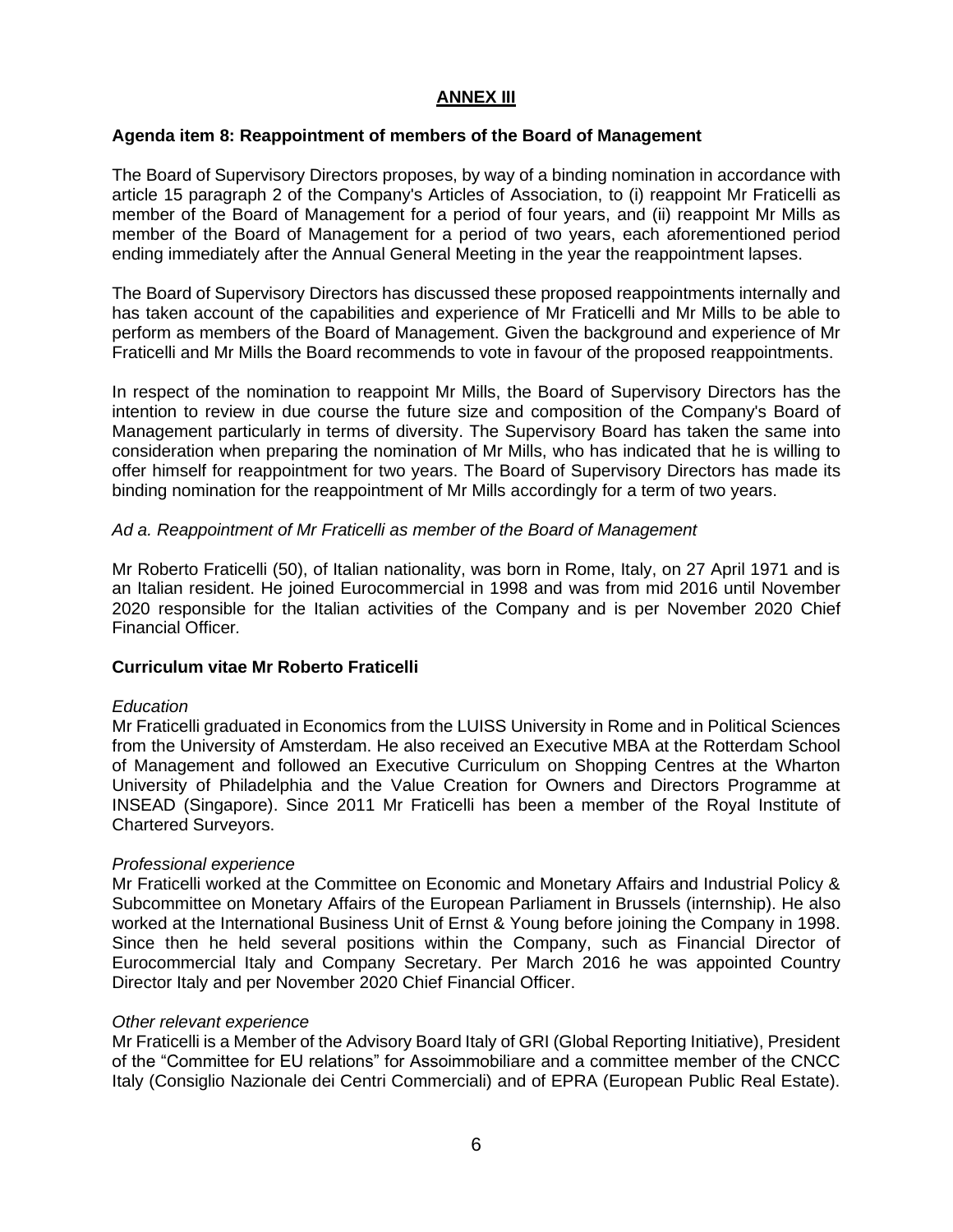He is and has been a guest professor at several executive programmes and is a co-author of the book "Investing in Italian Real Estate", now at its seventh edition.

## **The main elements of the agreement with Mr Fraticelli**

The contract of Mr Fraticelli has been concluded in accordance with the Company's remuneration policy as well as applicable Dutch law and the Dutch Corporate Governance Code. He has an employment agreement with the main Italian subsidiary of the Company.

## *Base salary*

Mr Fraticelli receives a gross base salary of  $\epsilon$  508,000 per annum.

## *Variable income*

In addition to the base salary, variable cash bonuses may be granted each year. Variable cash bonuses for members of the Board of Management are under the current remuneration policy entirely and directly linked to the annual growth in the Company's net asset value per share and dividend per share as well as the annual relative performance as per 31 December of the listed shares in the capital of the Company compared to a peer group of ten listed retail property companies active in European and UK markets. The variable income is explained in detail in the Remuneration Report.

## *Long term incentive*

Free long-term Performance Shares may be granted each year in addition to the base salary. Under the current remuneration policy these performance shares are conditional upon the meeting of Company performance targets and that the board member remains with the Company for more than three years from the grant of the Performance Shares and holds them from that vesting date for a further two years. The rules of the Performance Share Plan are set out in detail in the Remuneration Report.

# *Expat allowance*

Mr Fraticelli was living and working in Amsterdam since 1998 before he was appointed Country Director Italy, which required him to temporarily move with his family to Milan. He therefore also receives an allowance for school fees under his agreement with the main Italian subsidiary of the Company.

# *Pensions and post-contractual benefits*

Mr Fraticelli joined the Company's defined contribution plan available for all employees of the Milan office. The contributions for his pension follow the regulations foreseen by the legislation for Italian pension schemes (around 30% of remuneration).

### *Severance pay*

Maximum gross amount of one year base salary.

All other secondary conditions and fringe benefits are in accordance with the current remuneration policy.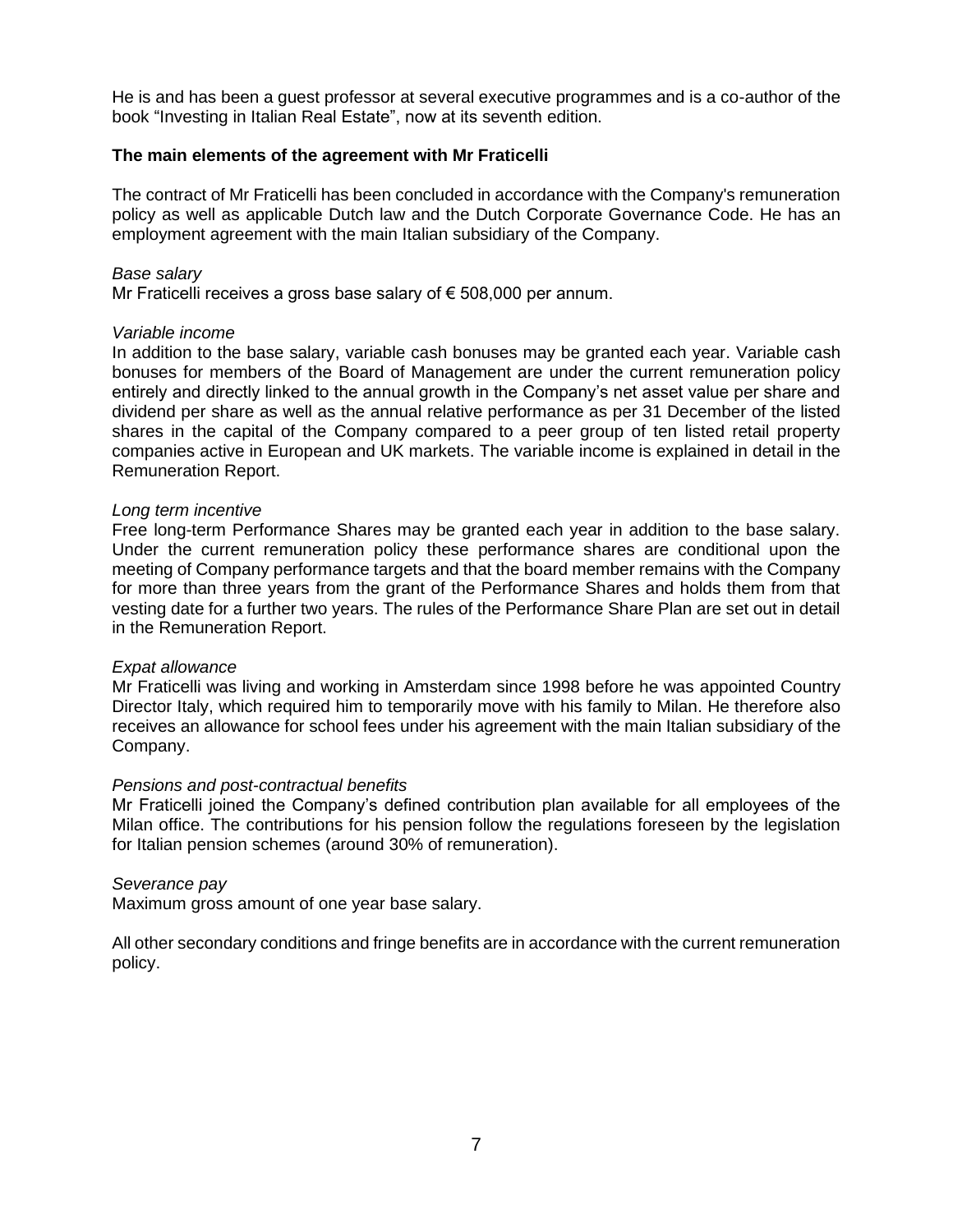# *Ad b. Reappointment of Mr Mills as member of the Board of Management*

Mr Peter Mills (63), of British nationality, was born in Kettering, England on 6 December 1958 and is a UK resident. He joined Eurocommercial in 1993 and is per November 2020 Chief Investment Officer.

# **Curriculum vitae Mr Peter Mills**

# *Education*

Mr Mills graduated as a Master of Arts in Land Economy at Corpus Christi College, University of Cambridge, United Kingdom in 1982. Since 1985 Mr Mills has been a member of the Royal Institute of Chartered Surveyors.

# *Professional experience*

Mr Mills joined Schroders plc, at the time manager of Eurocommercial in October 1993 and is employed by Eurocommercial per 2000. Initially he was employed as an asset manager with a particular emphasis on the office and warehouse markets in the Netherlands, Belgium and the United Kingdom. From 1998, Mr Mills has focussed on building up the Company's Scandinavian retail portfolio, initially in Denmark and since 2000, in Sweden. He was responsible for the Company's operations and property team in Sweden which operate out of the Stockholm office. Per November 2020 he has been appointed Chief Investment Officer whose responsibilities include property portfolio strategy, acquisitions, disposals and extensions.

# *Other relevant experience*

Before joining Eurocommercial, Mr Mills worked for Weatherall Green and Smith (1982 to 1986) concentrating on London office agency. From 1986 to 1993, Mr Mills was employed by Matthews and Goodman where he worked in the retail investment market, particularly in Italy, France and Spain in liaison with its subsidiary, Larry Smith Consulting, one of Europe's leading retail research, leasing and management companies.

# **The main elements of the agreement with Mr Mills**

The contract of Mr Mills has been concluded in accordance with the Company's remuneration policy as well as applicable Dutch law and the Dutch Corporate Governance Code.

# *Base salary*

Mr Mills receives a gross base salary of GBP 400,000 per annum.

# *Variable income*

In addition to the base salary, variable cash bonuses may be granted each year. Variable cash bonuses for members of the Board of Management are under the current remuneration package entirely and directly linked to the annual growth in the Company's net asset value per share and dividend per share as well as the annual relative performance as per 31 December of the listed shares in the capital of the Company compared to a peer group of ten listed retail property companies active in European and UK markets. The variable income is explained in detail in the Remuneration Report.

### *Long term incentive*

Free long-term Performance Shares may be granted each year in addition to the base salary. Under the current remuneration policy these performance shares are conditional upon the meeting of Company performance targets and that the board member remains with the Company for more than three years from the grant of the Performance Shares and holds them from that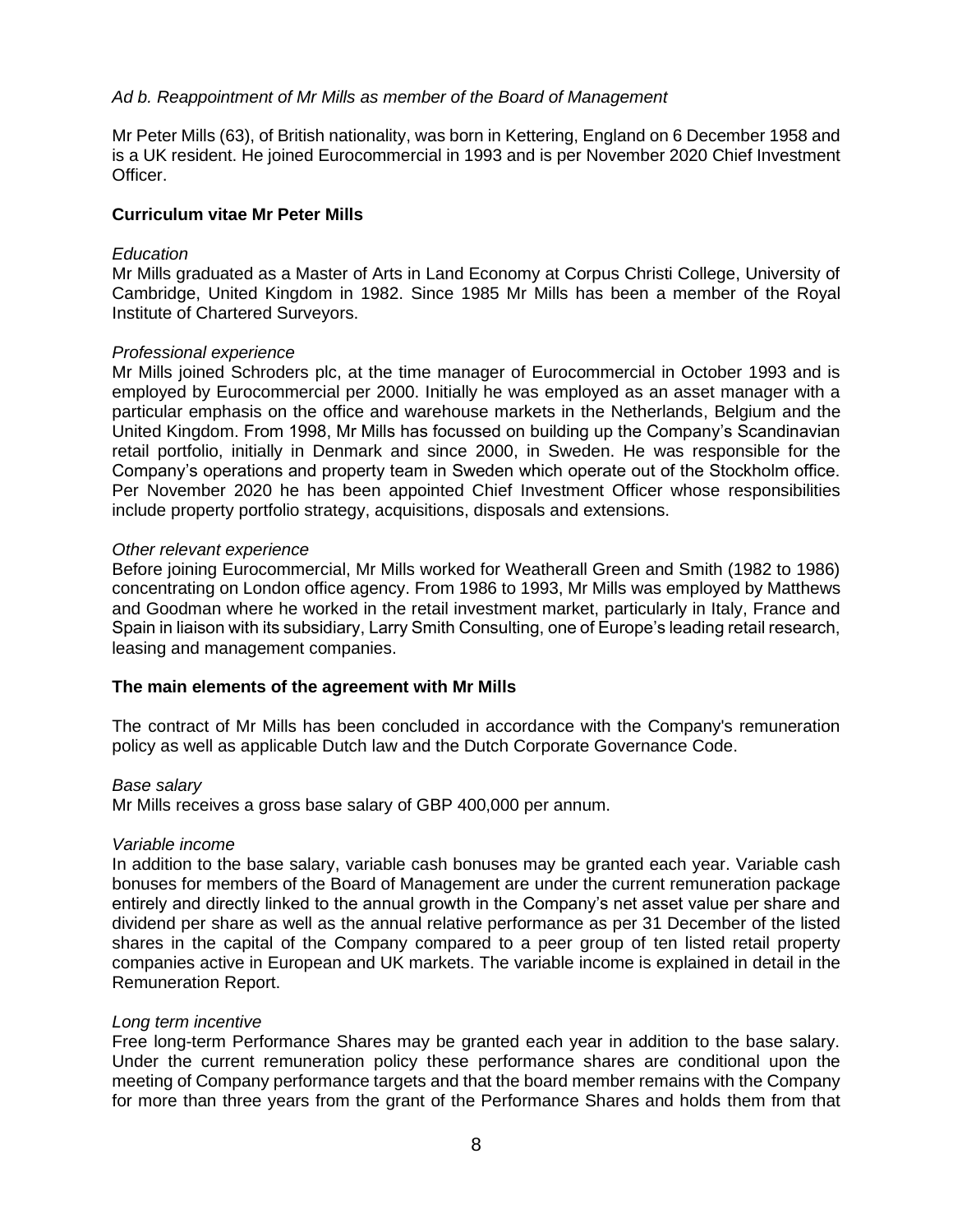vesting date for a further two years. The rules of the Performance Share Plan are set out in detail in the Remuneration Report.

## *Pensions and post-contractual benefits*

Mr Mills is a deferred member of the defined benefit scheme of the Company. As no pension premiums are paid, he receives an annual gross-up compensation payment of 40% of the earnings cap amount published annually in the UK. This is currently an amount of GBP 69,120.

# *Severance pay*

Maximum gross amount of one year base salary.

All other secondary conditions and fringe benefits are in accordance with the current remuneration policy.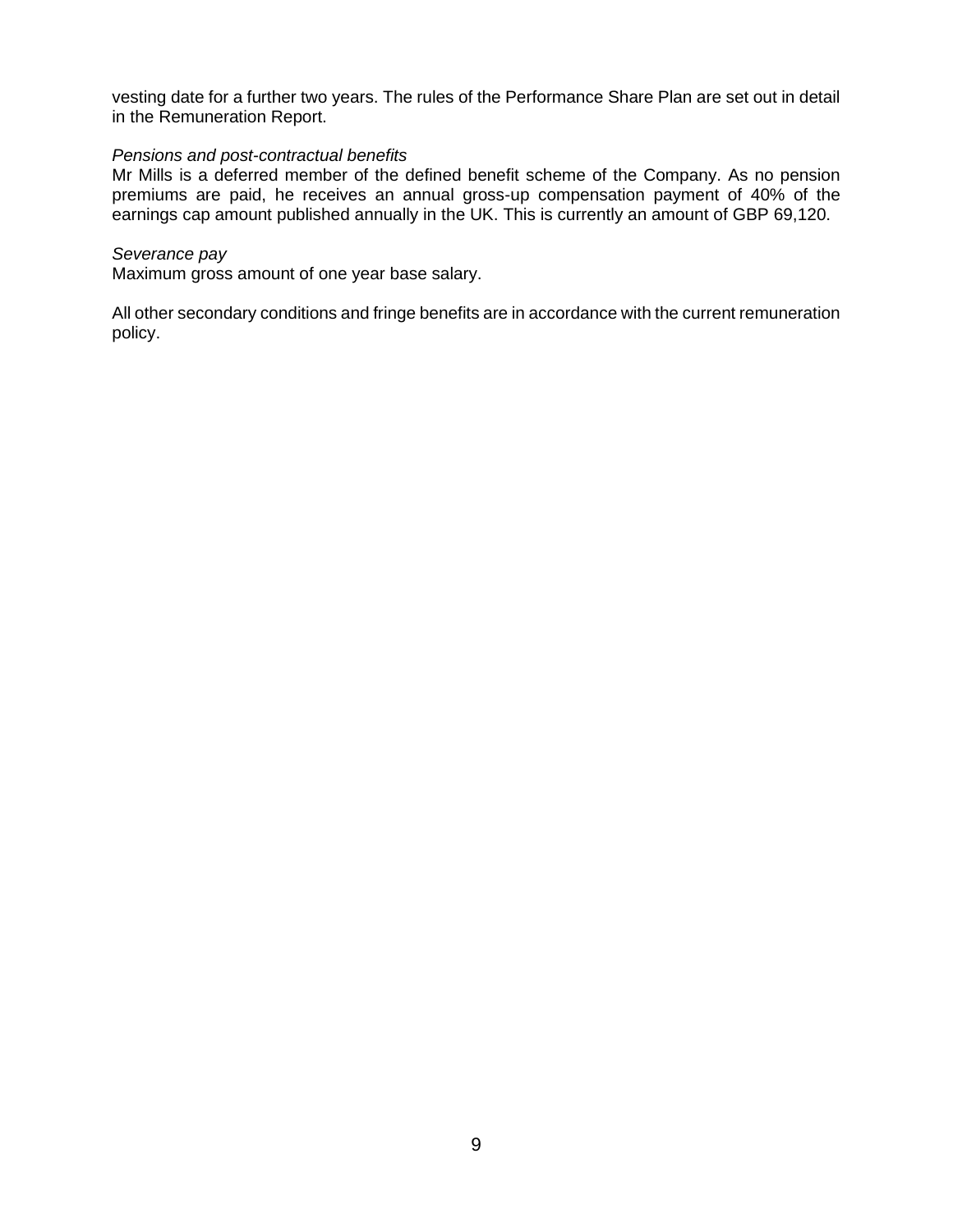# **ANNEX IV**

# **2021 REMUNERATION REPORT INCLUDING THE REMUNERATION POLICIES OF EUROCOMMERCIAL PROPERTIES N.V.**

# **Introduction**

The European Shareholder Rights Directive (SRD II) regarding the encouragement of long-term shareholder engagement, specifies in article 9d the information to be provided in the remuneration report. This article has been implemented in Dutch law in article 2:135b of the Dutch Civil Code, which came into force on 1 December 2019. Article 2:135b requires the Company to draw up a clear and understandable remuneration report, providing amongst others a comprehensive overview of all remunerations, awarded or due during the financial year to individual members of the Board of Management and containing the information as specified in article 2:135b, paragraph 3 of the Dutch Civil Code under sections a up to and including k. For ease of reference the headings of the section of this remuneration report, in which this information is provided, follow the order and wording of article 2:135b, paragraph 3, from a up to and including k, of the Dutch Civil Code and are printed in **blue**.

This report has been prepared by the Board of Supervisory Directors of Eurocommercial Properties N.V. (the "Company") and is available on the website of the Company. It addresses the current remuneration policy of the Company and the remuneration for the members of the Board of Management and the Board of Supervisory Directors for the financial year ended 31 December 2021.

This report also includes the remuneration for the members of the Board of Management and the Board of Supervisory Directors for the financial year 2022, which will be proposed to the Annual General Meeting of Shareholders to be held on 14 June 2022. This report will also address the way in which the remuneration policy will be pursued for the financial year 2022 and onwards.

# **Existing remuneration policy for the Board of Management and Board of Supervisory Directors**

The current remuneration policy was adopted in the Annual General Meeting held on 8 June 2021 and the remuneration report was submitted in the same meeting for an advisory vote by shareholders and 98% of the votes cast were in favour of the report and no questions were raised by shareholders. The remuneration for the members of the Board of Management and the Board of Supervisory Directors during the financial year ended 31 December 2021 was also adopted in that general meeting.

In the tables below the remuneration policy and its application during the financial year ended 31 December 2021 are explained in more detail. Also the other information as required by the Dutch Civil Code and the Dutch Corporate Governance Code is provided in the text to follow.

# **Information as referred to in article 2:135 b, paragraph 3 of the Dutch Civil Code**

**a. Total remuneration split out by component and;**

**b. The relative proportion of fixed and variable remuneration.**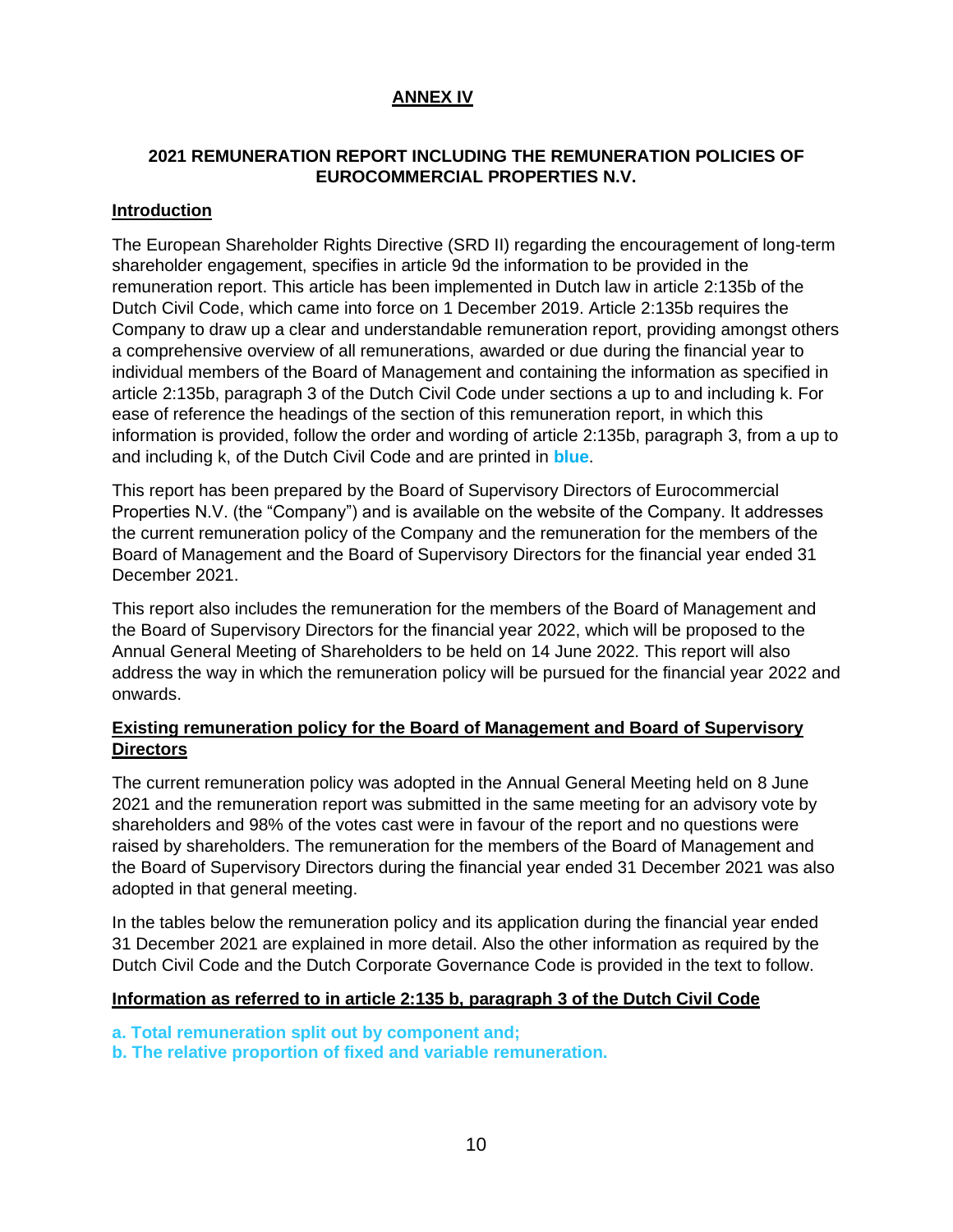# **Remuneration of the Board of Management in the financial year 2021**

In the financial year 2021 the Company's remuneration policy resulted in the following rewards to the Board of Management as set out in Table 1a below. Due to the Covid-19 pandemic and lock downs the Board of Management in consultation with the Supervisory Board decided not to accept bonuses of 50% of base salaries calculated in accordance with the formula for short term variable bonuses for the financial year 2021, but to receive bonuses of 15% of base salaries for the financial year 2021 in line with the maximum percentage used in case of bonus payments to employees. It should be noted that the base salaries during this financial year remained unchanged and were the same base salaries as in 2020. Please note that the base salaries set out in Table 1b below in respect of the twelve month period ending 31 December 2020 including the 20% cut in base salaries taken for the three months May until July in 2020.

| Amounts in €'000          | E.J. van        | R.                | <b>J.P.C.</b> |
|---------------------------|-----------------|-------------------|---------------|
|                           | <b>Garderen</b> | <b>Fraticelli</b> | <b>Mills</b>  |
| Base salary               | 475             | 508               | 482           |
| Housing allowance         | 0               | 35                | 11            |
| Variable bonus*           | 71              | 76                | 71            |
| Pension/compensation      | 67              | 117               | 79            |
| Performance shares vested |                 |                   | 0             |
|                           | 613             | 736               | 643           |
|                           |                 |                   |               |
| Social security charges   | 9               | 162               | 76            |
|                           | 9               | 162               | 76            |
|                           |                 |                   |               |
| Total                     | 622             | 898               | 719           |

Table 1a: Remuneration Board of Management in 2021.

\*The variable remuneration as a percentage of total remuneration (excluding social security charges) was 12% for Mr van Garderen, 10% for Mr Fraticelli and 11% for Mr Mills.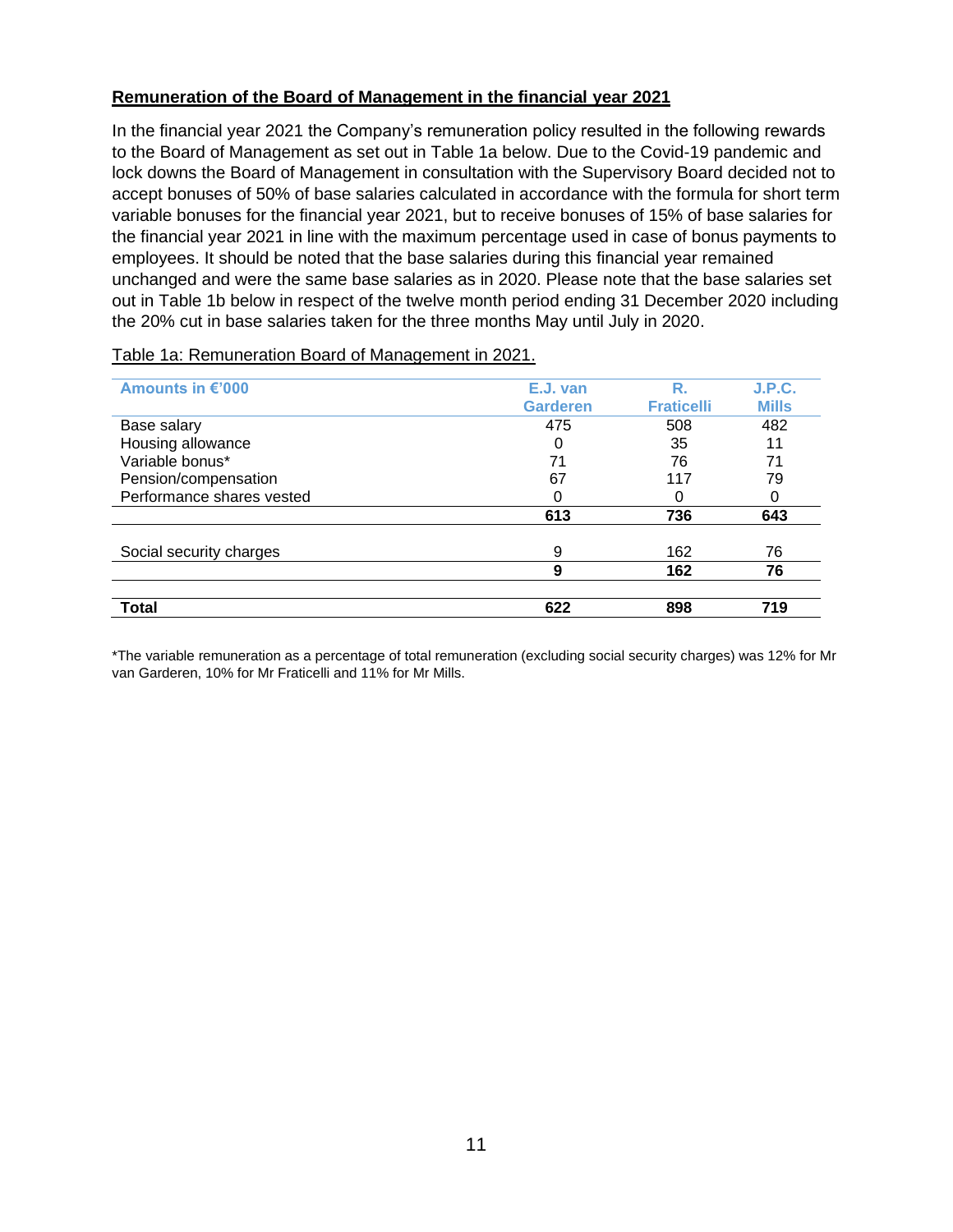For comparison purposes we include Table 1b which provides the rewards for the Board of Management during the calendar year 2020, so for the twelve month period ending 31 December 2020.

Table 1b: Remuneration Board of Management for the twelve month period ending 31 December 2020.

| Amounts in €'000          | <b>J.P. Lewis*</b> | E.J. van        | R.                | <b>J.P.C.</b> |
|---------------------------|--------------------|-----------------|-------------------|---------------|
|                           |                    | <b>Garderen</b> | <b>Fraticelli</b> | <b>Mills</b>  |
| Base salary**             | 649                | 451             | 482               | 428           |
| Housing allowance         |                    |                 | 84                | 13            |
| Variable bonus***         |                    |                 |                   |               |
| Pension/compensation      |                    | 41              | 96                | 76            |
| Performance shares vested |                    |                 |                   |               |
|                           | 649                | 492             | 662               | 517           |
|                           |                    |                 |                   |               |
| Social security charges   | 88                 | 10              | 15                | 70            |
|                           | 88                 | 10              | 15                | 70            |
|                           |                    |                 |                   |               |
| Total                     | 737                | 502             | 677               | 587           |

\*Mr Lewis retired on 1 November 2020.

\*\*Due to the COVID-19 pandemic and lock downs in 2020 the Board of Management decided to reduce their base salaries for the three months June, July and August 2020 by 20%.

\*\*\*The variable remuneration as a percentage of total remuneration (excluding social security charges) was nil for all members of the Board of Management.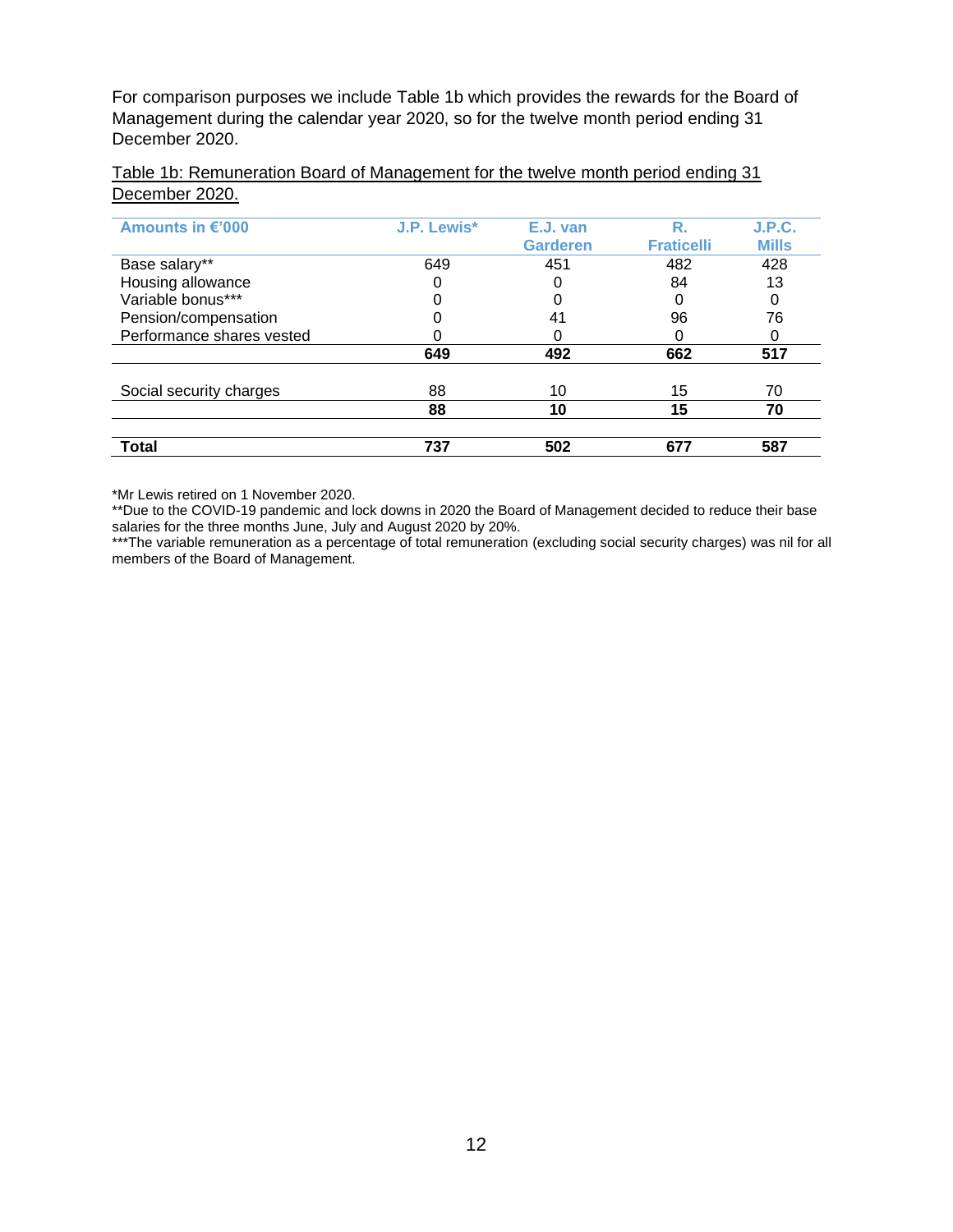# *Long-term incentive – Performance Shares*

The movements in Performance Shares (PS) granted under the Performance Shares Plan are highlighted in the table below:

|                                                          | E.J. van           | $\overline{\mathsf{R}}$ . | <b>J.P.C.</b>      | <b>Total</b>         |
|----------------------------------------------------------|--------------------|---------------------------|--------------------|----------------------|
|                                                          | <b>Garderen</b>    | <b>Fraticelli</b>         | <b>Mills</b>       |                      |
|                                                          |                    |                           |                    |                      |
| Number of granted performance<br>shares as at 31/12/2020 |                    |                           |                    |                      |
| 2012                                                     | 654                | 301                       | 659                | 1,614                |
| 2013                                                     | 1,290              | 575                       | 1,305              | 3,170                |
| 2014                                                     | 1,656              | 838                       | 1,792              | 4,286                |
| 2015                                                     | 2,893              | 1,497                     | 3,468              | 7,858                |
| 2016                                                     | 6,095              | 6,585                     | 6,289              | 18,969               |
| 2016                                                     | (882)              | (953)                     | (911)              | (2,746)              |
| 2017                                                     | 3,959              | 4,135                     | 3,712              | 11,806               |
| 2017                                                     | (3,959)            | (4, 135)                  | (3,712)            | (11,806)             |
| 2018                                                     | 2,746              | 2,934                     | 2,609              | 8,289                |
| 2019                                                     | 724                | 773                       | 680                | 2,177                |
| 2020                                                     | 0                  | $\boldsymbol{0}$          | 0                  | $\mathbf 0$          |
|                                                          | 15,176             | 12,550                    | 15,891             | 43,617               |
|                                                          |                    |                           |                    |                      |
| Number of not vested                                     |                    |                           |                    |                      |
| performance shares during                                |                    |                           |                    |                      |
| 2021<br>2018                                             |                    |                           |                    |                      |
|                                                          | (2,746)<br>(2,746) | (2,934)<br>(2, 934)       | (2,609)<br>(2,609) | (8, 289)<br>(8, 289) |
|                                                          |                    |                           |                    |                      |
| Sold in 2021                                             | 0                  | $\boldsymbol{0}$          | 0                  | $\mathbf 0$          |
|                                                          |                    |                           |                    |                      |
| Granted in 2021                                          | $\mathbf 0$        | $\mathbf 0$               | $\mathbf 0$        | $\mathbf 0$          |
|                                                          |                    |                           |                    |                      |
| <b>Number of performance shares</b><br>as at 31/12/2021  | 12,430             | 9,616                     | 13,282             | 35,328               |
|                                                          |                    |                           |                    |                      |
|                                                          |                    |                           |                    |                      |
| Number of granted                                        | 724                | 773                       | 680                | 2,177                |
| performance shares but not                               |                    |                           |                    |                      |
| vested as at 31/12/2021                                  |                    |                           |                    |                      |

### *Table 2*

The outstanding 35,328 Performance Shares vested held by the Board of Management represent 0.07% of the current issued share capital of the Company.

The amount included in the profit and loss account for the 2,177 Performance Shares granted in November 2019 was € 15,856 for the financial year ended 31 December 2021.

As at 31 December 2021 other employees of the Group held 10,666 Performance Shares granted representing 0.15% of the current issued share capital of the Company.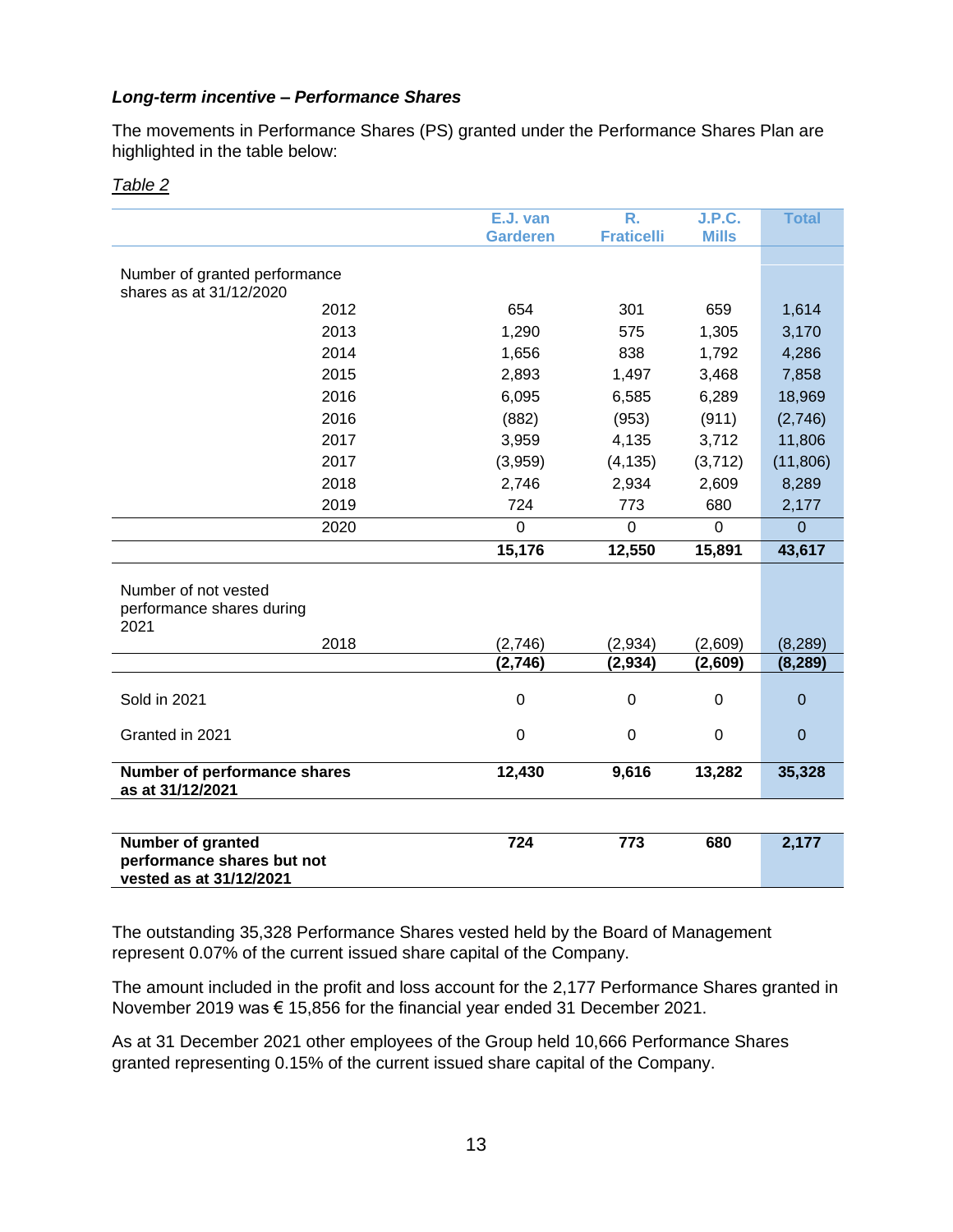The scenario analyses as referred to in best practice provision 3.2.1 of the Dutch Corporate Governance Code have been carried out.

# *Other arrangements*

All members of the Board of Management are appointed for a maximum period of four years (Mr Fraticelli and Mr Mills were appointed on 6 November 2018 and Mr van Garderen was reappointed on 29 October 2020) and may subsequently be reappointed for a term of no longer than four years at a time. The amount of compensation which they may receive on termination of their membership of the Board of Management may not exceed one year's base salary. There are no loans granted by the Company to the members of the Board of Management and there are no guarantees issued by the Company for the members of the Board of Management.

# *Shareholdings*

On 15 September 2021, the Company terminated its depositary receipt structure and on that date the consolidation and conversion of depositary receipts into shares took place. Where reference is made to numbers of shares, the numbers of depositary receipts up to 15 September 2021 are included in this reference.

As per 31 December 2021 E.J. van Garderen holds 30,827 shares, which includes 11,706 vested Performance Shares, in total representing 0.06% of the issued share capital of the Company. R. Fraticelli holds 28,000 shares, which includes 8,843 vested Performance Shares, in total representing 0.05% of the issued share capital of the Company. J.P.C. Mills holds 36,173 shares, which includes 12,602 vested Performance Shares, in total representing 0.07% of the issued share capital of the Company.

As at 31 December 2021 employees, excluding the Board of Management, held in total 99,615 shares, representing in total 0.19% of the issued share capital in the Company.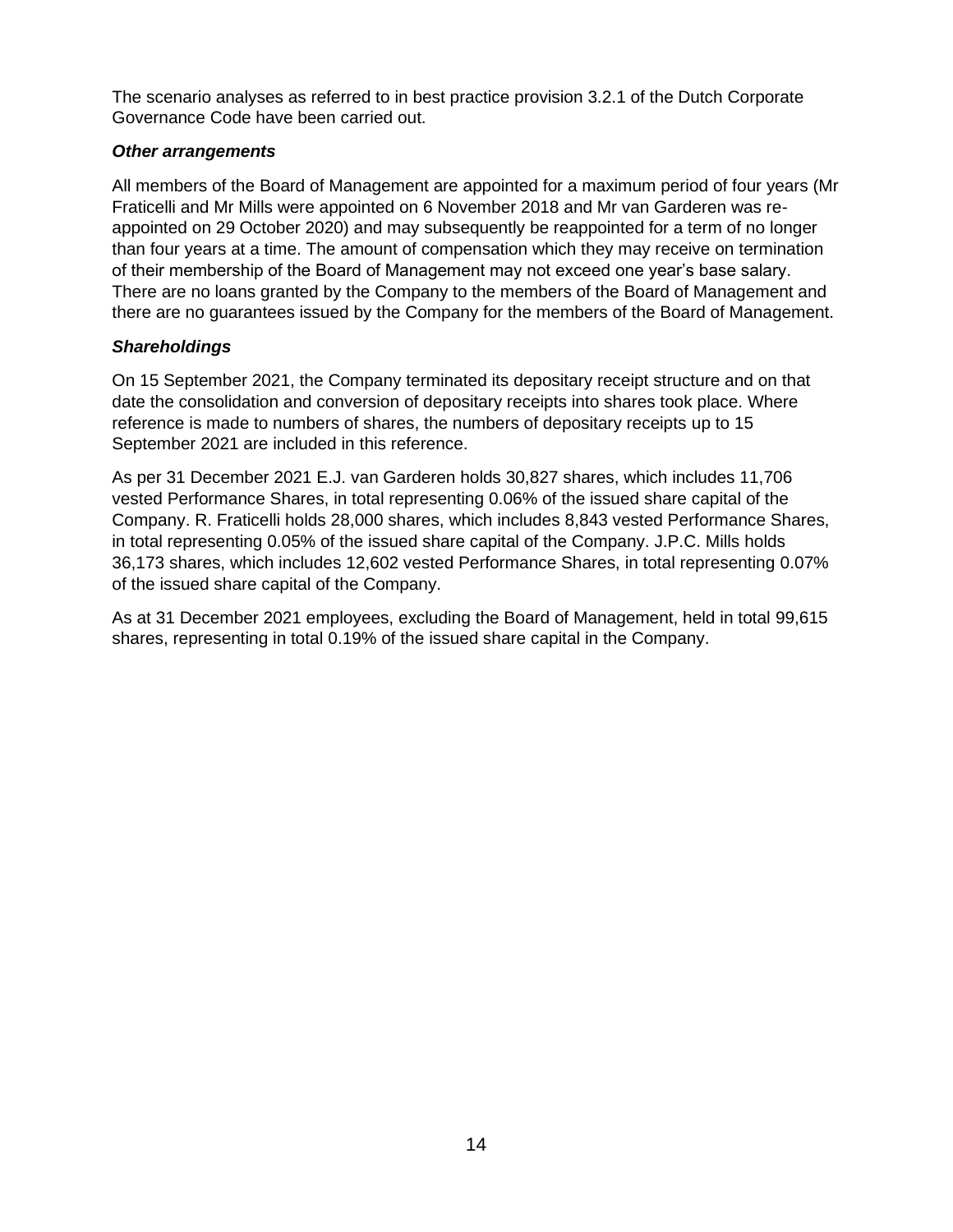# **Remuneration of the Board of Supervisory Directors in the financial year 2021**

In the financial year 2021, the total remuneration of the Board of Supervisory Directors amounted to € 235,000 and is specified below.The remuneration of the Supervisory Board is based on fixed fees. It should be noted that the Supervisory Directors fees during this financial year remained unchanged and were the same as in the previous two financial years (please note the financial reporting period 2019/2020 contained 18 months).

# **Specification of the remuneration of the Board of Supervisory Directors for the recent years to 2021**

Table 4

| (Amounts in $\epsilon$<br>(000)         | 2021           | 2019/2020<br>$\star$ | 2018/2019                | 2017/2018                | 2016/2017      |
|-----------------------------------------|----------------|----------------------|--------------------------|--------------------------|----------------|
|                                         |                | 18 months            |                          |                          |                |
| Previous board<br>members               | $\blacksquare$ |                      |                          | $\blacksquare$           | 42             |
| E.R.G.M.<br>Attout                      | 47             | 70                   | 31                       | $\blacksquare$           |                |
| C. Croff <sup>4</sup>                   | 40             | 70                   | 47                       | 46                       | 45             |
| B.M. Carrière <sup>2</sup>              | $\blacksquare$ | 63                   | 47                       | 46                       | 45             |
| R.R. Foulkes <sup>1</sup>               | $\blacksquare$ | $\blacksquare$       | 16                       | 46                       | 45             |
| K. Laglas <sup>3</sup>                  | 47             | 55                   | $\overline{\phantom{a}}$ | $\overline{\phantom{a}}$ | $\blacksquare$ |
| J.Å. Persson <sup>5</sup>               | 40             | 70                   | 47                       | 46                       | 45             |
| <b>B.T.M. Steins</b><br><b>Bisschop</b> | 61             | 92                   | 61                       | 60                       | 59             |
|                                         |                |                      |                          |                          |                |
| Total                                   | 235            | 420                  | 249                      | 244                      | 284            |

**\***members of the Supervisory Board € 47,000 per annum; Chairman of the Supervisory Board € 61,000 per annum

<sup>1</sup>Mr Foulkes' appointment term expired on 6 November 2018

²Mrs. Carrière resigned as per 1 November 2020

³Mrs. Laglas was appointed as per 5 November 2019

⁴Mr Croff's appointment term expired on 7 November 2021

⁵Mr Persson's appointment term expired on 7 November 2021.

As at 31 December 2021 members of the Board of Supervisory Directors held no shares in the Company.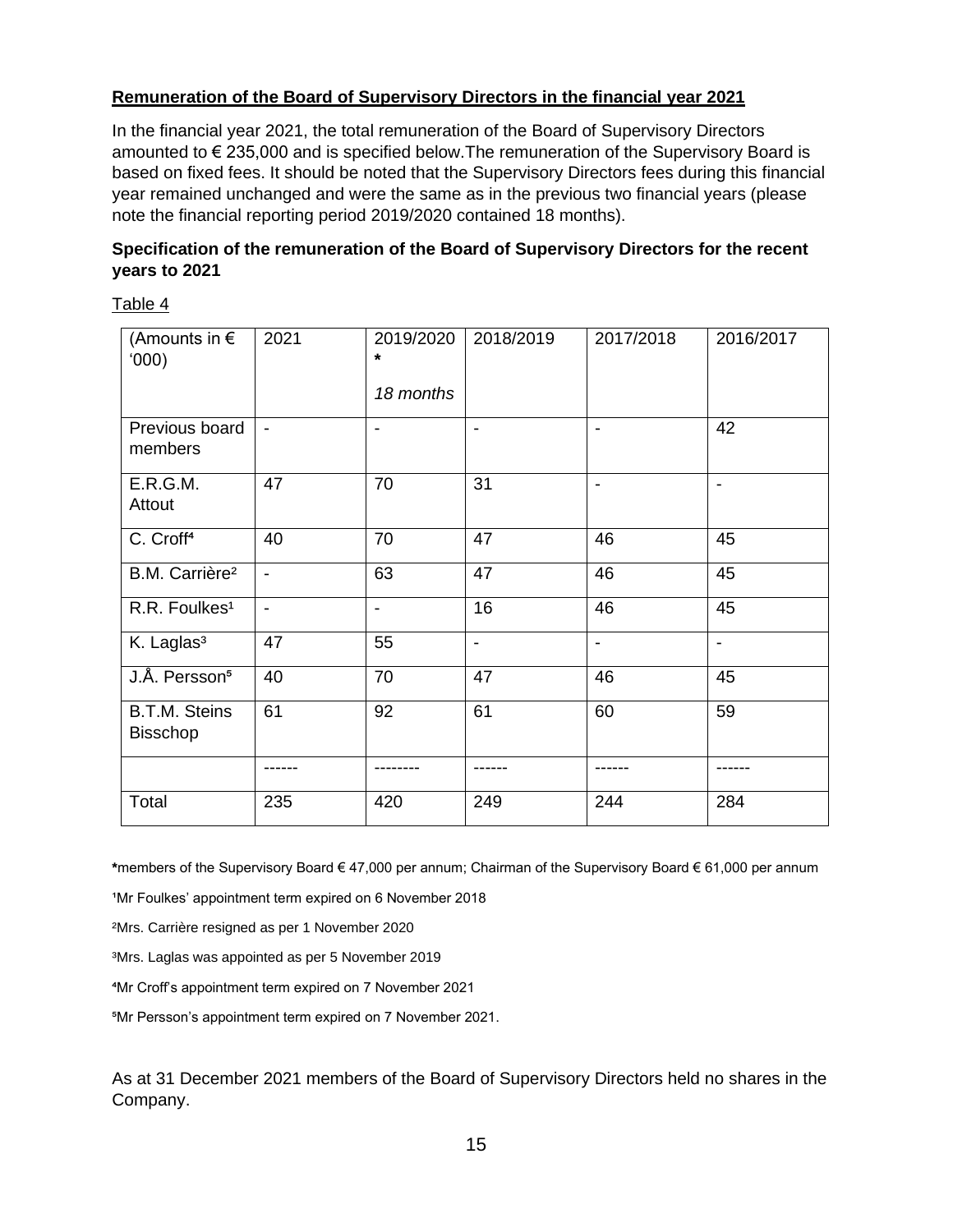**c. How the total remuneration complies with the adopted remuneration policy and contributes to the long-term performance of the Company and;**

**d. How the financial and non-financial performance criteria set by or on account of the Company were applied.** 

**Table 5 Remuneration Policy for the Board of Management and its application during the financial year ended 31 December 2021.**

**Remuneration policy for the Board of Management Application in the financial year 2021**

# **Goal**

The purpose of our remuneration policy is to attract, motivate and retain qualified executives and staff who will contribute to the success of the Company. The remuneration policy aims to reward management and key staff for their contribution to the performance of the Company and its group (the "Group").

#### **Working method**

The Board of Supervisory Directors proposes the general remuneration policy and implementation of that policy to the Annual General Meeting of Shareholders. The Annual General Meeting of Shareholders is therefore invited to approve both the policy and its implementation.

In order to implement the policy, the Board of Supervisory Directors reviews and discusses the remuneration of the members of the Board of Management at the end of each financial year. The level of remuneration for the members of the Board of Management reflects the differences in responsibilities of the Board members as well as their individual performance. The benchmark for remuneration of the Board of Management is the remuneration of Directors of international real estate companies with comparable positions, determined by the size and complexity of the organisation and the responsibilities of the Board members. The Board of Supervisory Directors is informed about the level of remuneration for Property Directors. This level is linked to the European market and is comparable with the international (property) companies in the countries where the Company is active. External independent benchmarking of the remuneration for both the Board of Management and Property Directors has taken place from time to time. The latest report dated May 2018 has been prepared by Michael Lamb Associates of London and the peer group for benchmarking purposes consisted of 31 listed property companies and property

# **Goal**

No executives left the Group.

#### **Working method**

During the financial year no benchmark study was performed due to the COVID-19 crisis, which had an impact on the remuneration of the members of the Board of Management and senior staff as explained further in this report. A benchmark study EY was initiated in February 2022 and used to prepare the proposed remuneration policy for 2022 and beyond.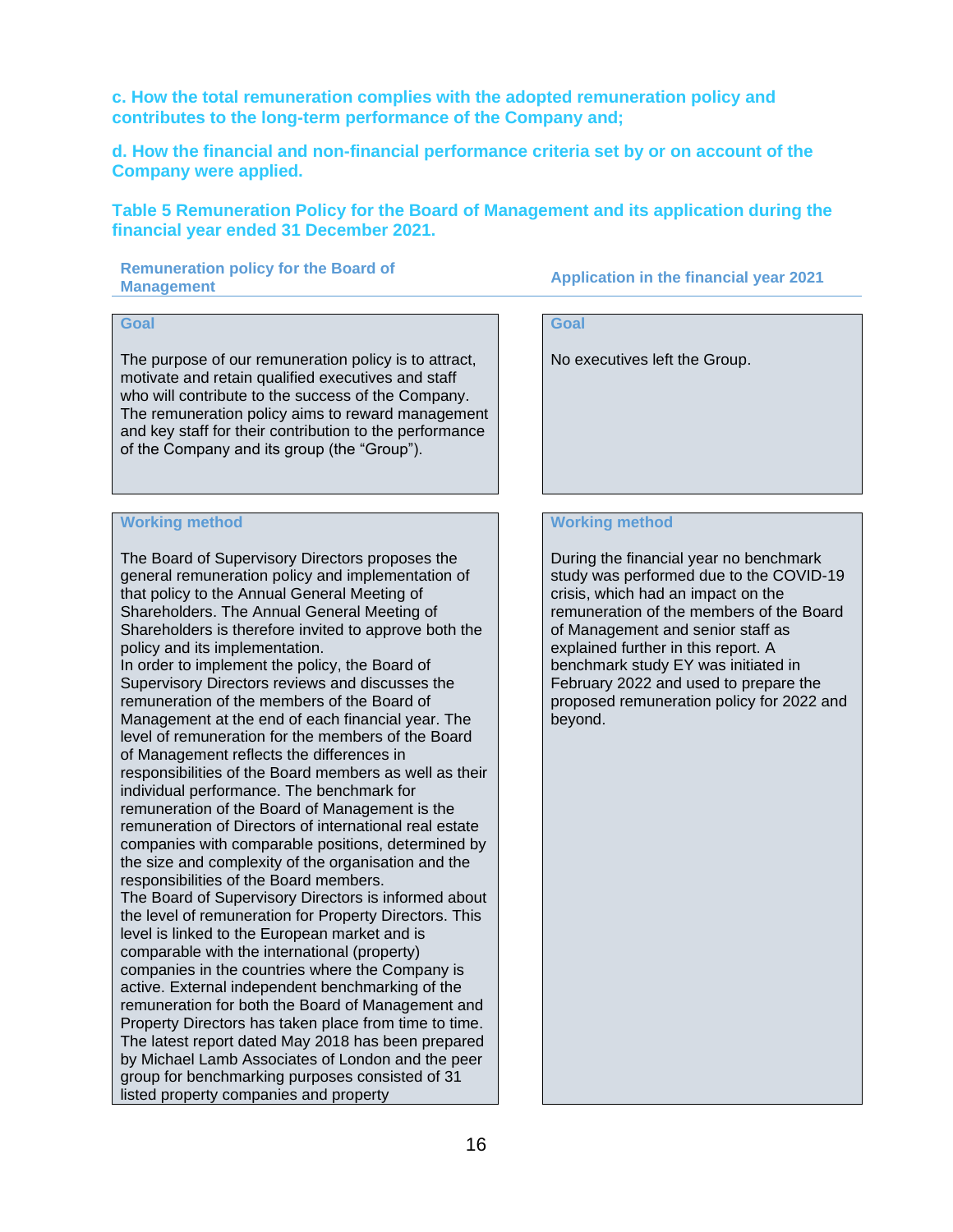organisations. This peer group included British Land, Hammerson, Intu, Land Securities, Segro, Klépierre, Mercialys, Unibail-Rodamco-Westfield, Deutsche Euroshop, Citycon, NSI, Vastned and Wereldhave, but also covered major real estate investment managers including Amundi, Schroder Group, Janus Henderson Group, Grosvenor, etc. and major real estate investors like CPPIB etc.

### **Remuneration package**

The Company's remuneration package for employees and members of the Board of Management comprises the following elements:

- base salary total annual gross fixed income including holiday allowance;
- short-term variable annual performance-related gross cash bonuses;
- long-term incentives through a performance depositary receipts plan;
- pension and other benefits.

#### **Base Salary**

The level of remuneration for the members of the Board of Management reflects the difference in responsibilities of the Board members as well as their individual performance. The benchmark for remuneration of the Board of Management is the remuneration of Directors of international real estate companies with comparable positions, determined by the size and complexity of the organisation and the responsibilities of the Board members

The total gross fixed income is determined each year and takes effect as from 1 January each year.

### **Short Term Variable Cash Bonus**

Variable cash bonuses may be granted each year in addition to the base salary. Variable cash bonuses for members of the Board of Management and senior staff are entirely and directly linked to the annual growth in the Company's net asset value per share and dividend per share as well as the annual relative outperformance as per 30 June of the listed depositary receipts, representing ten shares each, in the capital of the Company compared to a peer group of ten listed retail property companies active in European and UK markets. This structure is in line with the Company's strategy of producing stable to rising dividends and adding long-term value to its



#### **Remuneration package**

The current remuneration policy was adopted in the annual general meeting held on 8 June 2021. The remuneration for the members of the Board of Management and the Board of Supervisory Directors during the financial year ended 31 December 2021 was also adopted in that general meeting.

#### **Base Salary**

CEO Mr Evert Jan van Garderen €475,000 CFO Mr Roberto Fraticelli €508,000 CIO Mr Peter Mills GBP400,000

The Annual General Meeting of 8 June 2021 approved to maintain the base salaries of the members of the Board of Management at the aforesaid amounts.

### **Short Term Variable Cash Bonus**

There was no growth of the dividend per share and no growth of the net asset value per share during the financial year ended 31 December 2021. However, the relative outperformance for the financial year 2021 was 18.7%, which would have resulted in variable cash bonuses of 50% of base salaries.

However, due to the impact of COVID-19 the Board of Management in consultation with the Supervisory Board decided to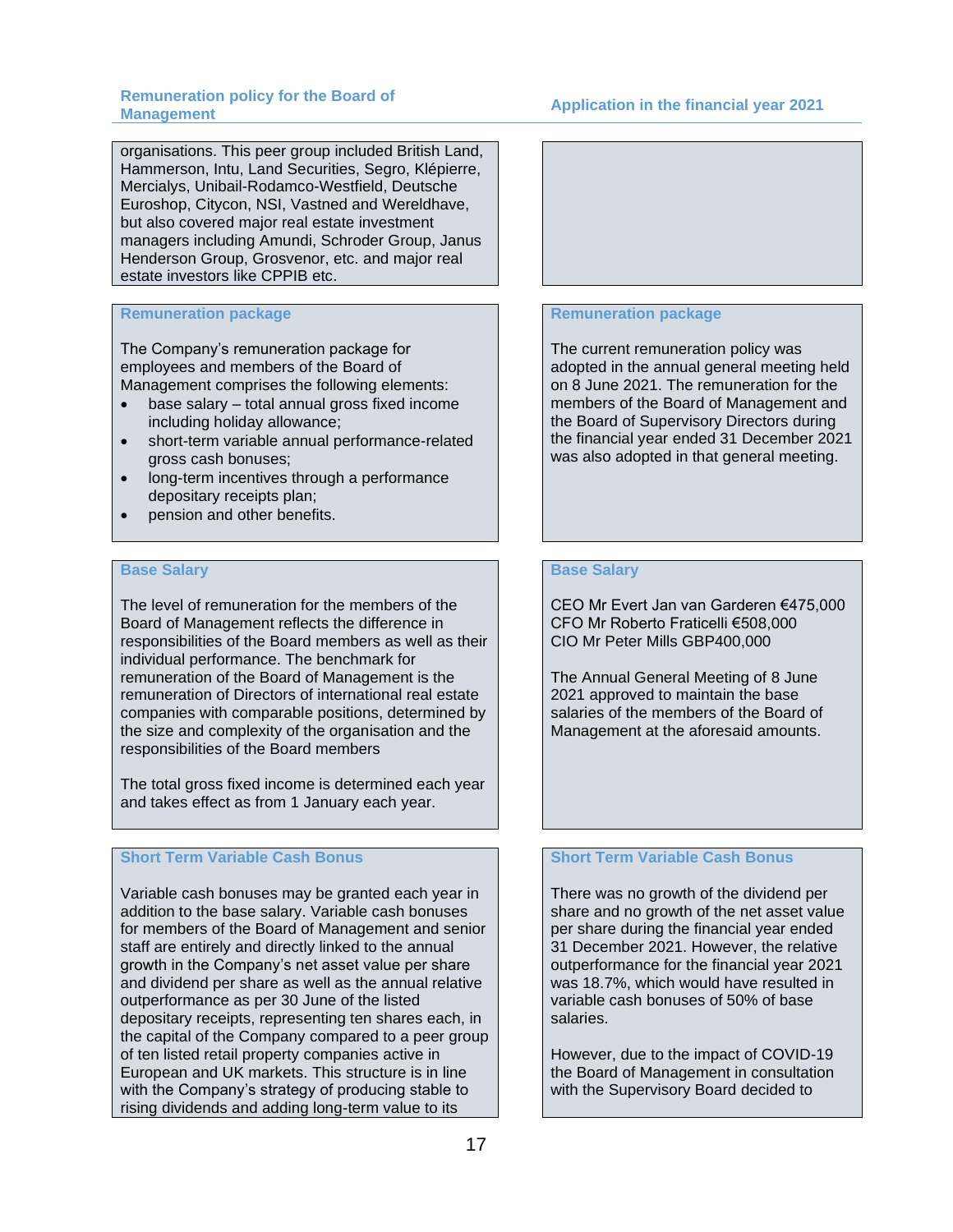property portfolio, all within a defensive risk profile, but also aligning itself further with its shareholders by linking bonuses to the relative outperformance of total shareholder return (return composed of dividend and increase in stock price) to its peer group. The ten listed retail property companies are Carmila, Citycon, Deutsche Euroshop, Hammerson, Retail Estates, Klépierre, Mercialys, Unibail-Rodamco-Westfield, Vastned and Wereldhave.

These bonuses are calculated on the basis of (i) the published audited annual results of the Company for the financial year to which the bonuses relate and can therefore be verified directly using the published audited figures and (ii) the share performance report of Global Property Research, the Dutch specialist and producer of many indices for listed real estate companies, so that the data used to calculate the relative outperformance are provided by an independent external source.

The gross variable cash bonus is equal to the sum of the growth of the dividend per share, the growth of the net asset value per share and the relative outperformance of the total shareholder return for the year ending 31 December of the listed depositary receipts, representing ten ordinary shares each, in the capital of the Company compared to the aforesaid peer group of ten listed retail property companies of the Company, which sum is multiplied by six times the base salary of the year in which the bonus is paid out.

Negative growth of either the dividend per share or the net asset value per share or relative underperformance of total shareholder return will not be taken into account when applying the aforesaid formula. Also, if total shareholder return outperforms the peer group but is still negative in absolute terms, it cannot contribute to a variable cash bonus.

For information purposes, the following example is included:

- assumptions: annual base salary:  $\epsilon$  300,000, dividend per share growth 2%, net asset value per share growth 1%;
- relative outperformance of total shareholder return: 3%
- gross variable cash bonus is:  $\epsilon$  300,000 x 6 x  ${2\% + 1\% + 3\% = 6\%}$  = € 108,000

There is no minimum guaranteed variable cash bonus for members of the Board of Management. reduce the current variable cash bonuses to 15% of base salaries.

A provision has been made as specified in table 8 under section k below together with the other provisions that have been made for amounts that have to be paid in the future (2022) in the meaning of article 2:383c paragraph 1, letter b, Dutch Civil Code.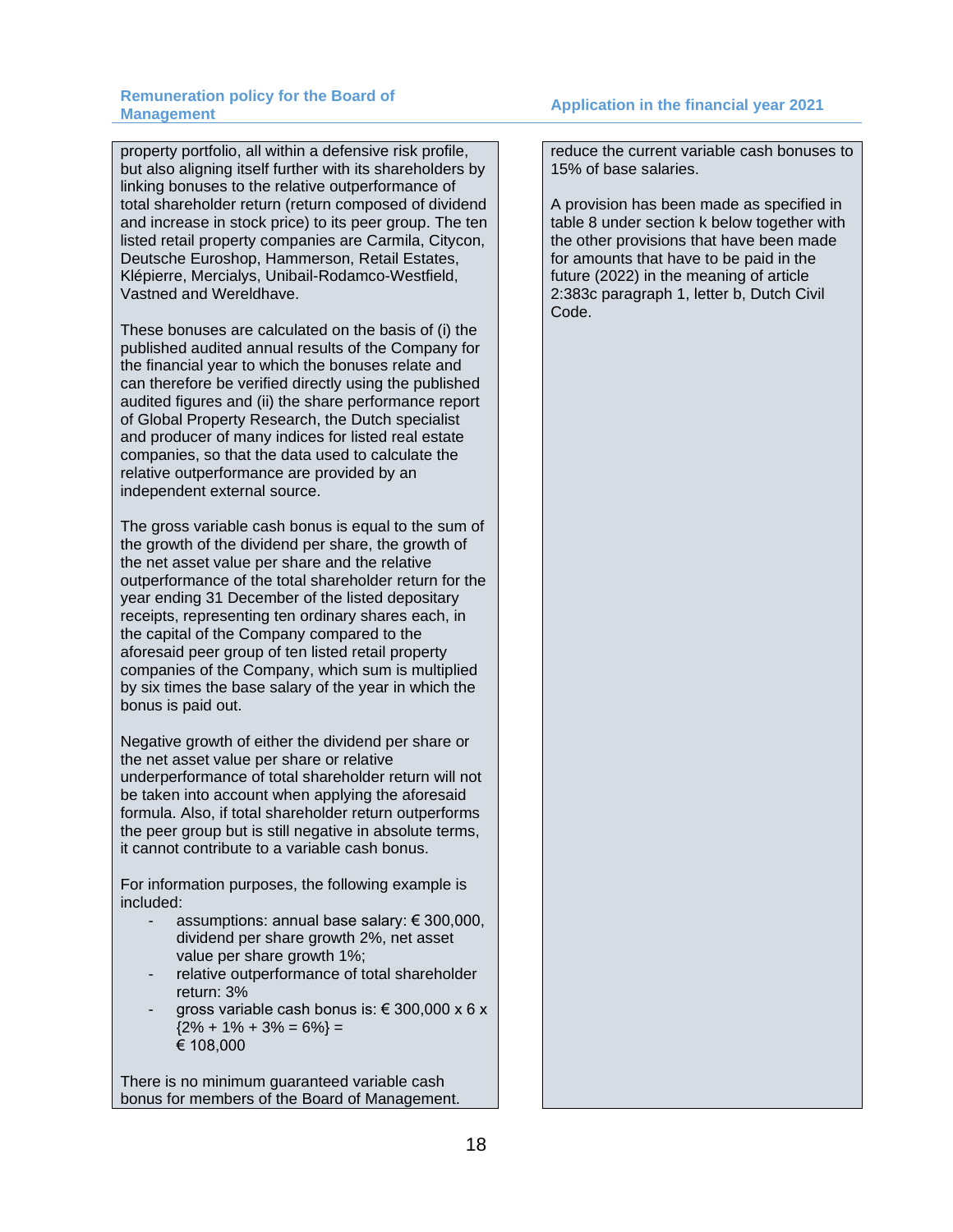The variable cash bonus for members of the Board of Management is capped at one year's base salary and the relative outperformance can only produce such bonus up to a maximum of half of one year's base salary, which implies that the relative outperformance up to a maximum of 8.33% will be taken into account to avoid extreme results. Any variable cash bonus awarded on the basis of incorrect financial or other data may be recovered by the Company from members of the Board of Management (claw back clause). During the last ten years, variable cash bonuses ranged between 0% and 100% of base salaries.

Variable bonuses are usually paid in the first quarter in which the annual results of the Company are published.

#### **Long-term incentive – Performance Shares Plan**

In 2012 the annual grant of free long-term Performance Shares (depositary receipts) was introduced for the members of the Board of Management and employees.

These Performance Shares aim to align the interests of members of the Board of Management with the long-term interests of shareholders/holders of depositary receipts and also with the Company's strategy, long-term interests and sustainability targets.

These Performance Shares are conditional upon the meeting of Company performance targets and that the member or employee remains with the Company for more than three years from the grant of the Performance Shares and holds them from that vesting date for a further two years. The details of the scheme are as follows:-

### **Entitlement**

All permanent employees and directors of the Company.

#### Date of annual grant

If the Annual General Meeting of Shareholders of the Company has approved the remuneration report the Performance Shares will be granted immediately after the last day of the blackout period after the publication of the Company's first quarter results or after the ex-dividend date, if that date is later than the publication date.

### Conditions of grant



#### **Long-term incentive – Performance Shares Plan**

There was no growth of the dividend per share and no growth of the net asset value per share during the financial year ended 31 December 2021. However, the relative outperformance for the financial year 2021 was 18.7%, which has resulted in Performance Shares to be granted for the financial year ended 31 December 2021 after approval of the shareholders' meeting to be held on 14 June 2022. The value of these Performance Shares reflects 10% of base salaries due to the cap related to relative outperformance as set out in the Performance Shares Plan. For the Performance Shares to be granted after approval of the shareholders' meeting to be held on 14 June 2022 the Supervisory Board decided to replace the growth vesting conditions with two ESG Key Performance Indicators (KPIs), which are the GRESB rated Green Star and the Customer Satisfaction Score above 7.5, which the Company needs to maintain during the three year vesting period.

No provision has been made as specified in table 8 under section k below together with the other provisions that have been made for amounts that have to be paid in the future (2022) in the meaning of article 2:383c paragraph 1, letter b, Dutch Civil Code.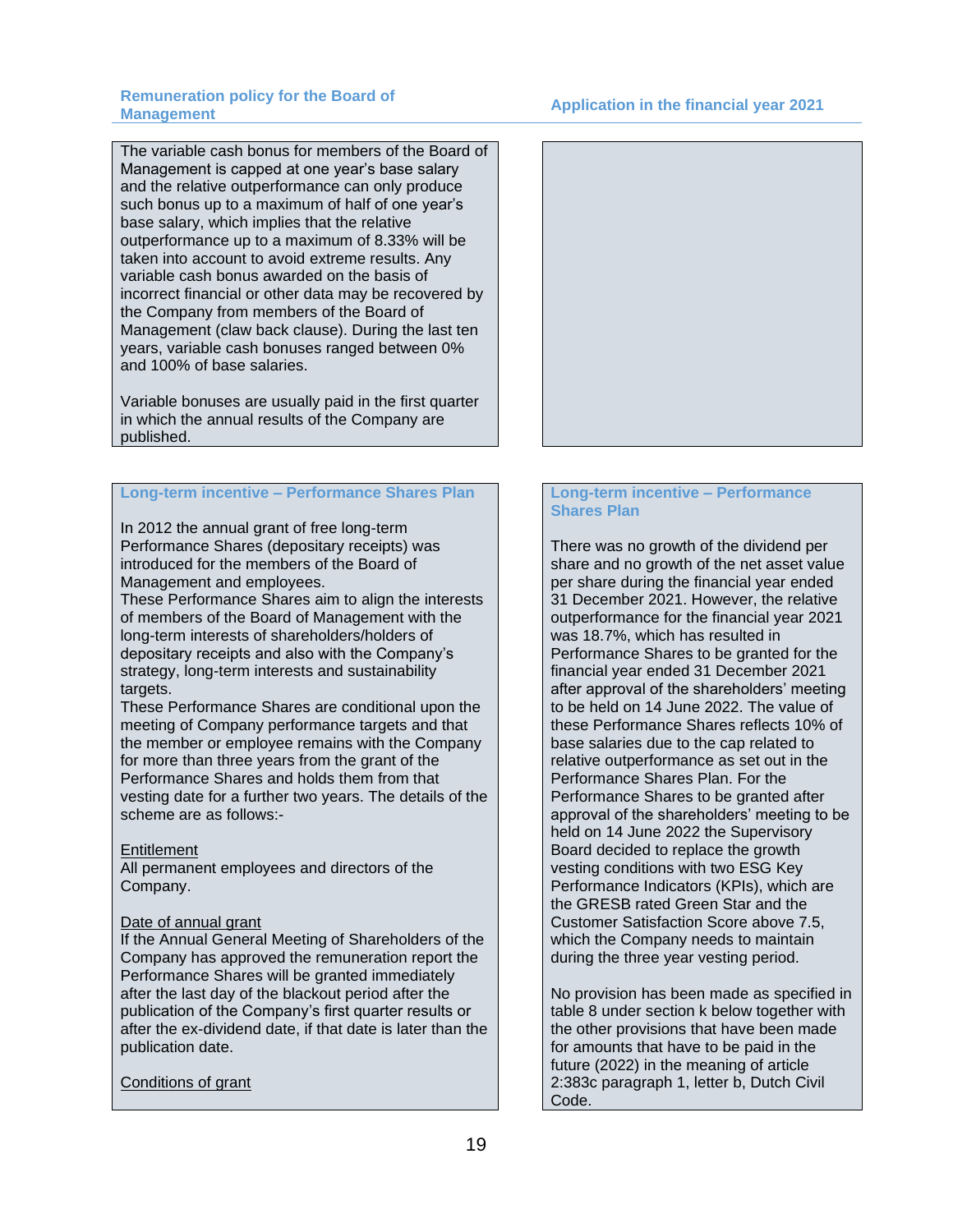The director or employee will be granted Performance Shares that vest after three years on condition that the director or employee remains employed by the Company and retains them for a further two years after the vesting date. The Performance Shares will be formally blocked by the Company to ensure compliance, but a concession can be made to allow the sales of sufficient Performance Shares to enable the payment of any relevant national income tax and social security charges. Holders of blocked Performance Shares will nevertheless be entitled to full dividend and other shareholders' rights after the vesting date.

#### Calculation of award of long-term Performance **Shares**

The number of Performance Shares to be granted will be calculated as follows:

- 1. The base salary of the director or employee will be multiplied by three and a percentage taken of this figure as follows: -
- 2. The percentage increase in the audited net asset value per share of the Company will be added to the percentage increase of the dividend per share of the Company and the sum of these percentages will be added to the annual relative outperformance as per 31 December of the listed depositary receipts, representing ten shares each, in the capital of the Company compared to the aforesaid peer group of ten listed retail property companies. The resulting total percentage will be applied to the grossed up salary as defined under 1) above.
- 3. The basic formula will be subject to the condition that, at the end of the three year vesting period, the growth of each of the Company's net asset value per share and dividend per share must have risen at least 6% each over the three year vesting period. This implies that half of the Performance Shares are conditional upon the growth of the dividend per share of at least 6% over the three year vesting period and the other half of the Performance Shares are conditional upon the growth of the net asset value per share of at least 6% over the three year vesting period. In case of a lower growth rate, a proportionally lower percentage of the number of Performance Shares granted will vest. These growth conditions can be replaced by ESG (Environmental Social and Governance) targets of the Company, which targets should be achieved during the vesting

There were no Performance Shares which vested during the financial year ended 31 December 2021 as the conditions for vesting were not met. There was no growth of the dividend per share over the three year vesting period and there was no growth of the net asset value per share over the three year vesting period. The Performance Shares granted in 2018 did not vest and were deleted from the number of granted Performance Shares. In this respect reference is made to the Performance Shares table above, which table includes all movements during the financial year ended 31 December 2021.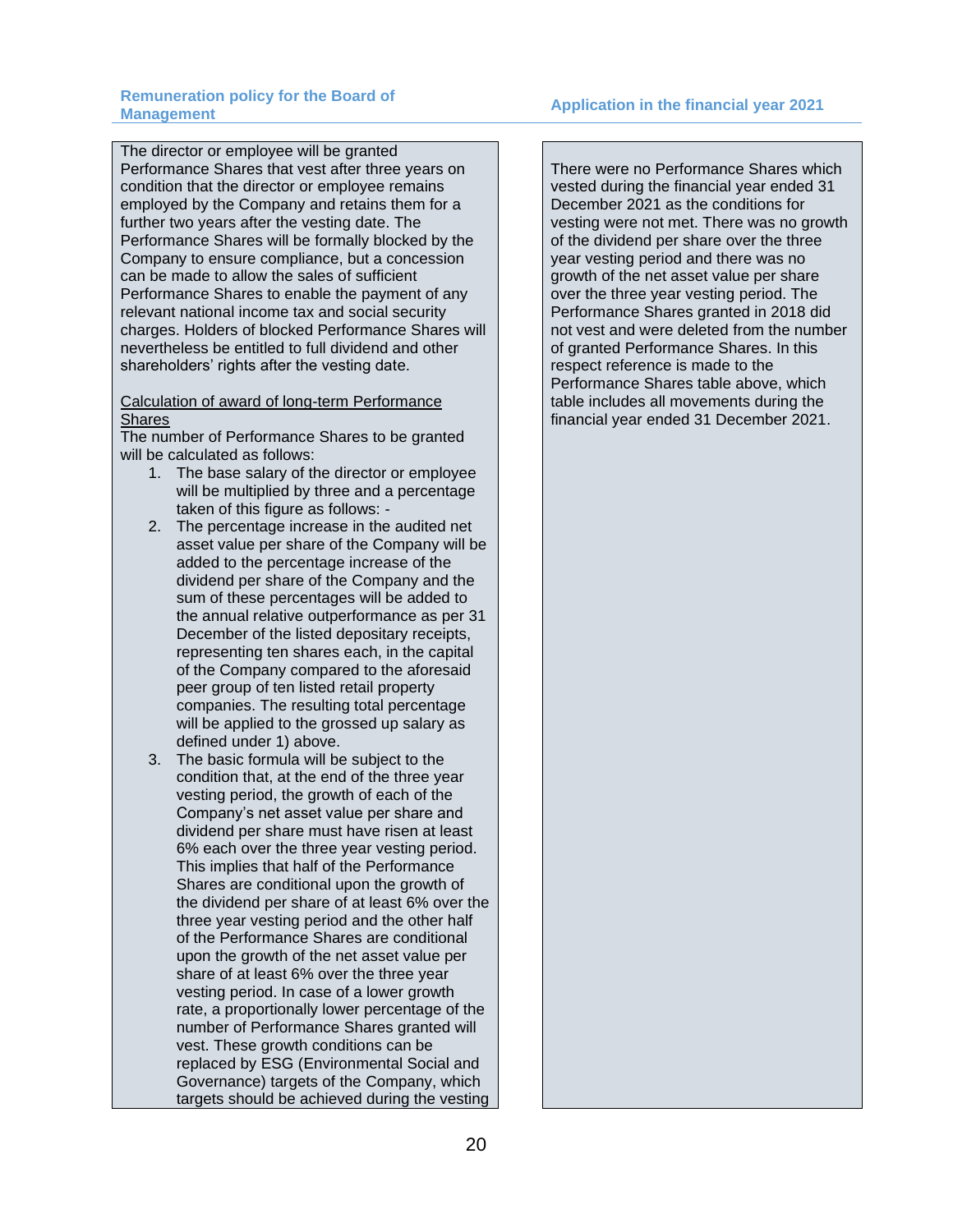period, to be determined at the discretion of the Supervisory Board. 4. The result of multiplying three times the employee's base salary by the percentage arrived at under 2) above will be divided by

the market price of a Performance Share (depositary receipt) at close of trading on the day of the grant, thus arriving at a number of Performance Shares to be granted. The calculation can be demonstrated by the following example:

Annual Salary € 100,000  $X$  3  $\epsilon$  300,000

| Dividend Growth                              | 2% |
|----------------------------------------------|----|
| Net Asset Growth                             | 1% |
| Relative outperformance                      | 3% |
| Total Growth<br>$X \in 300,000 = \in 18,000$ | 6% |

Divided by share price

 $Say € 20 = 900$  Performance Shares

Cap on number of Performance Shares to be granted The amount to be divided by the price of depositary receipts on the day of granting cannot exceed 50% of one year's base salary and the relative outperformance of total shareholders return can only produce such amount up to a maximum of 10% of one year's base salary, which implies that the relative outperformance up to a maximum of 3.33% will be taken into account to avoid extreme results. Also, if total shareholder return outperforms the peer group but is still negative in absolute terms, it cannot contribute to the granting of Performance Shares. Performance Shares are granted under the condition that the number of Performance Shares could be adjusted at the vesting date, if such number would be unfair due to extraordinary circumstances. Any Performance Shares granted to members of the Board of Management on the basis of incorrect financial or other data may be recovered by the Company from these members (claw back clause)

## **Additional pay programs**

The Supervisory Board is not authorised to grant additional pay programs.

### **Additional pay programs** No additional pay programs were introduced during 2021.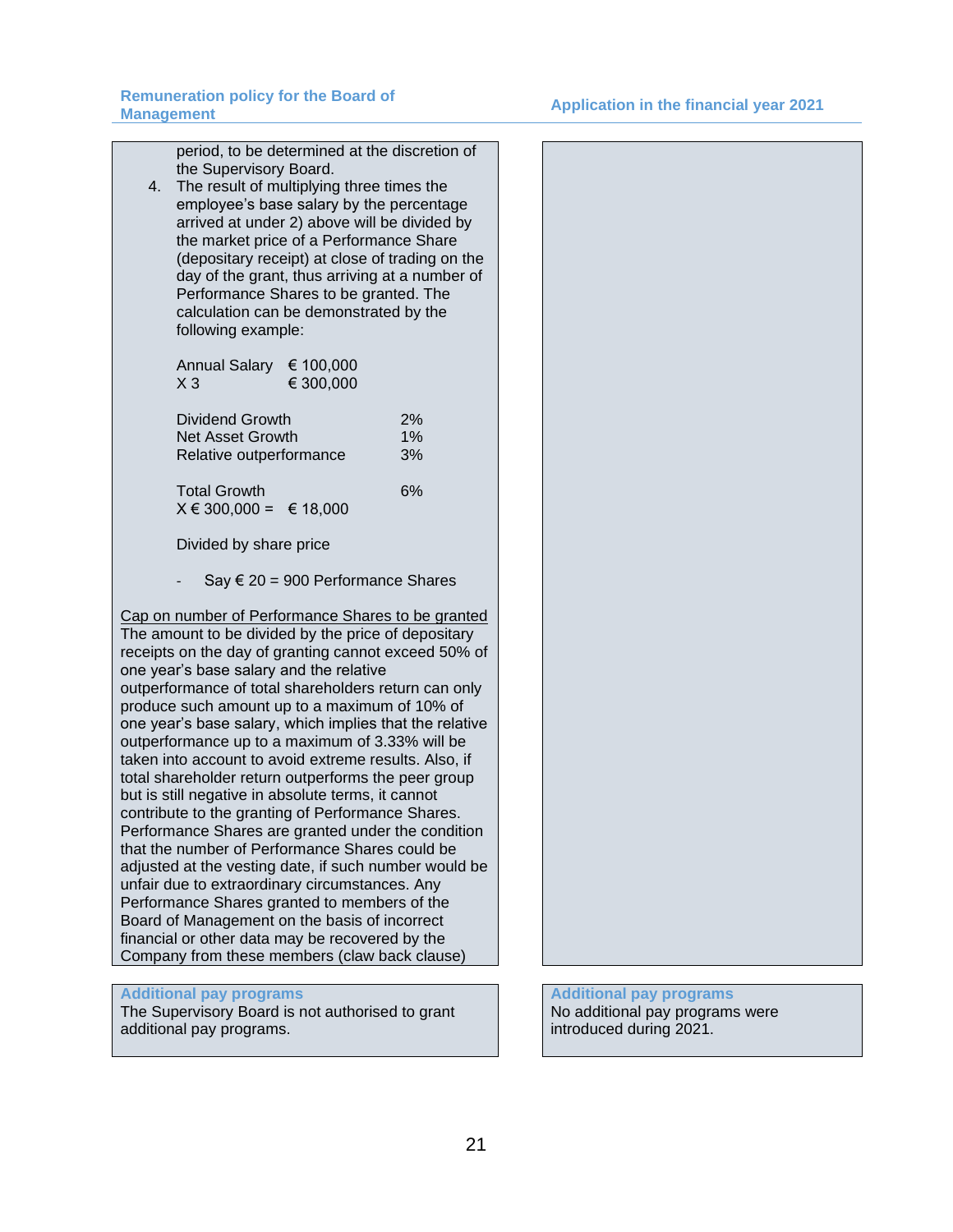### **Shareholding requirement**

Members of the Board of Management: 75% of gross base salary. In case this requirement is not met the members of the Board of Management will endeavour to build up the minimum requirement in the next three years.

### **Pension and other benefits**

The Company has a competitive package of benefits. Members of the Board of Management and (some) Group employees receive allowances and benefits in accordance with the general Group rules. These benefits include, in some cases, usage of a company car or a travel or housing allowance, health insurance and travel and accident insurance. Pension plans differ from country to country. All offices of the Company have their own pension plans or follow the local (state) pension practice. For The Netherlands, the pension scheme is based on a defined contribution plan. For the United Kingdom pensions are mostly based on defined benefits plans with capped pensionable salaries. Three members of the Board of Management have joined a pension scheme. This scheme is a defined contribution scheme for Mr Fraticelli and Mr van Garderen with current annual premiums being capped using a maximum pensionable salary of € 112,189 (applicable in 2021), which is now the compulsory maximum cap for 2021 in The Netherlands (in previous years the maximum was  $\epsilon$  170,000). The Company makes an annual gross-up compensation payment of 23.3% of the difference between the old and the new maximum pensionable salary. Mr Mills is a deferred member of the defined benefit scheme and receives an annual gross-up compensation payment of 40% of the UK earnings cap, as he opted out of the pension scheme.

**Shareholding per 31 December 2021** *(closing price €19.086)* • Mr Fraticelli 28,000 shares; 105% of gross

- base salary
- Mr van Garderen 30,827 shares; 124% of gross base salary

• Mr Mills 36,173 shares; 143% of gross base salary The shareholding requirements are

therefore met.

### **Pension and other benefits**

There were no changes made to the pension and other benefits, other than the change for Mr Fraticelli who joined the Italian national pension scheme.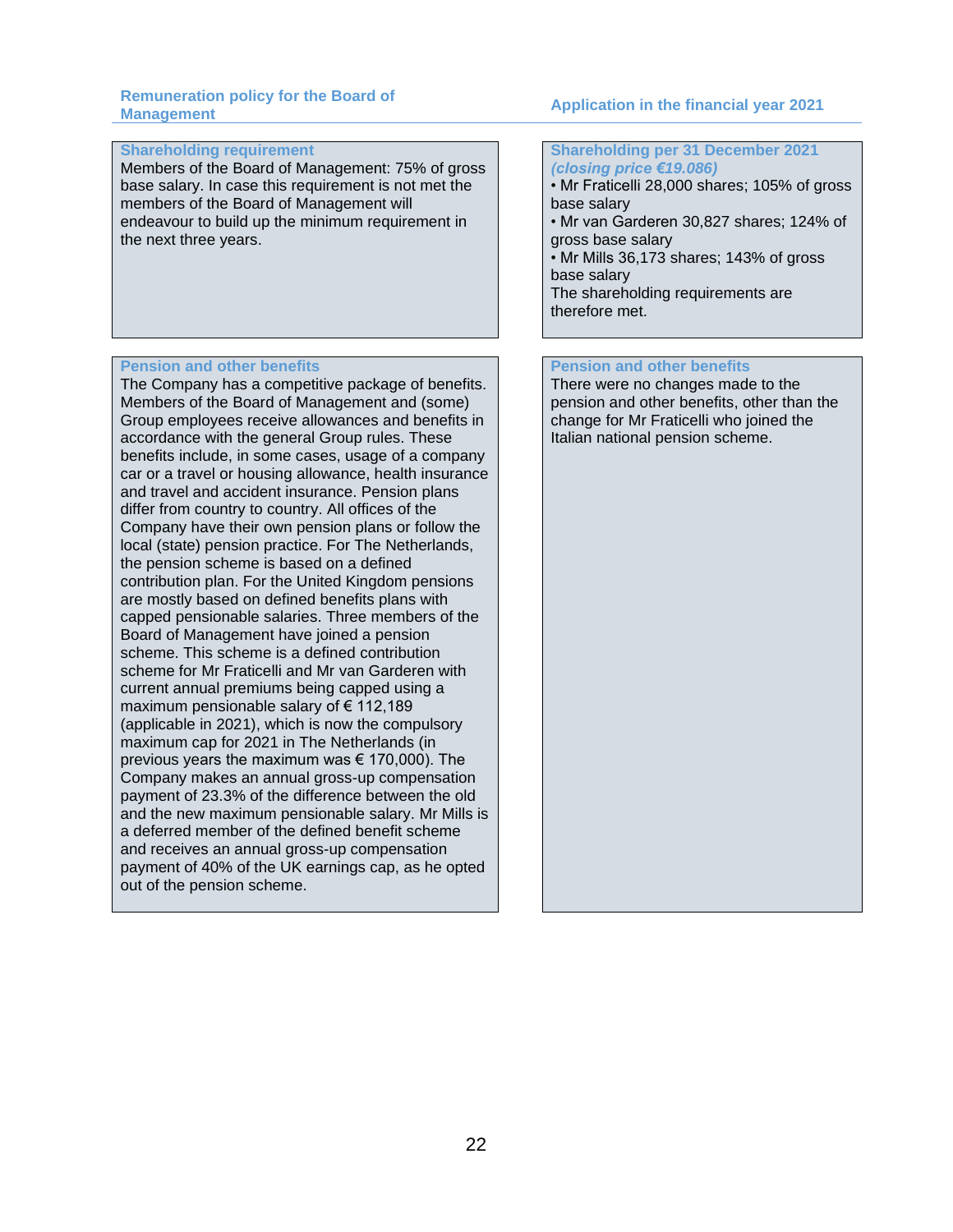### **Remuneration policy for the Supervisory Board Application in the financial year 2021**

The main objective of the Supervisory Board remuneration policy is to attract and retain members of the Supervisory Board, taking into account the nature of the Company's business, the Supervisory Board's activities and the desired expertise, experience and independence of the Supervisory Board members, as set out in the profile of the Supervisory Board.

The policy aims to reward Supervisory Board members to utilize their expertise and experience to the maximum extent possible, to execute the responsibilities assigned to them including but not limited to the responsibilities imposed by the Civil Code, Dutch Corporate Governance Code and the Articles of Association.

The Supervisory Board draws up the Supervisory Board remuneration policy based on advice from its Nomination and Remuneration Committee. The remuneration policy will be reviewed, as a minimum, once every four years to verify its market competitiveness, potentially leading to adjustments. In case of proposed adjustments, the proposed remuneration policy will be put forward for adoption at the General Meeting.

The remuneration for Supervisory Board members consists of a fixed fee, which varies for the Chairman and the members, to reflect the time spent and the responsibilities of the role.

In preparing the remuneration policy and to determine the remuneration of the members of the Supervisory Board, the Remuneration and Nomination Committee uses external benchmark information to assess market comparability of the remuneration. Remuneration levels are aimed at the median of Dutch listed companies with a two-tier board structure comparable in size and scope.

The remuneration of the Supervisory Board members is not affected by the Company's results, nor by any change of control at the Company. The Company does not award any options or shares to members of the Supervisory Board. No loans or guarantees are granted to members of the Supervisory Board.

The Supervisory Directors fees remained unchanged. The Chairman received a fixed fee of  $\epsilon$  61,000 and the members of the Supervisory Board received a fixed fee of € 47,000.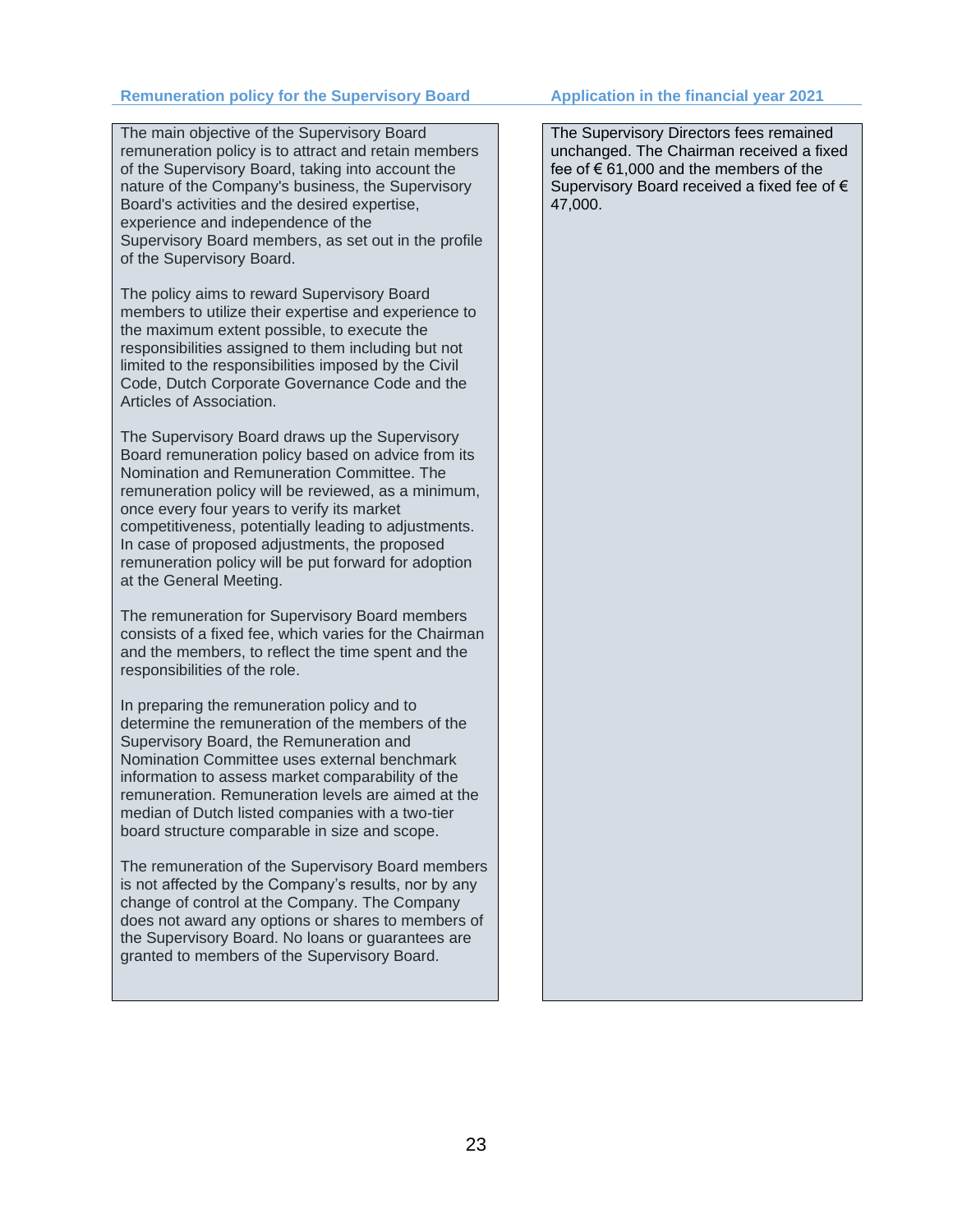The Company does not grant advance payments or guarantees to Supervisory Board members. No additional remuneration is paid upon recruiting new Supervisory Board members ("sign-on bonus"). The agreements with Supervisory Board members do not contain any severance or claw-back provisions.

![](_page_23_Picture_3.jpeg)

# **Remuneration policies in the financial year 2022 and proposed changes**

In the financial year 2021, the remuneration policies as stated above were pursued. It is the intention that the current policies be continued in the financial year 2022 with the exception of the changes proposed below and in Table 6.

It is proposed that the base salaries of the members of the Board of Management for the financial year 2022 will remain unchanged.

It is also proposed that the remuneration for the Board of Supervisory Directors for the financial year 2022 remains unchanged.

The following changes are proposed for the remuneration policy for the Board of Management. The changes proposed are in Table 6 in *italics*.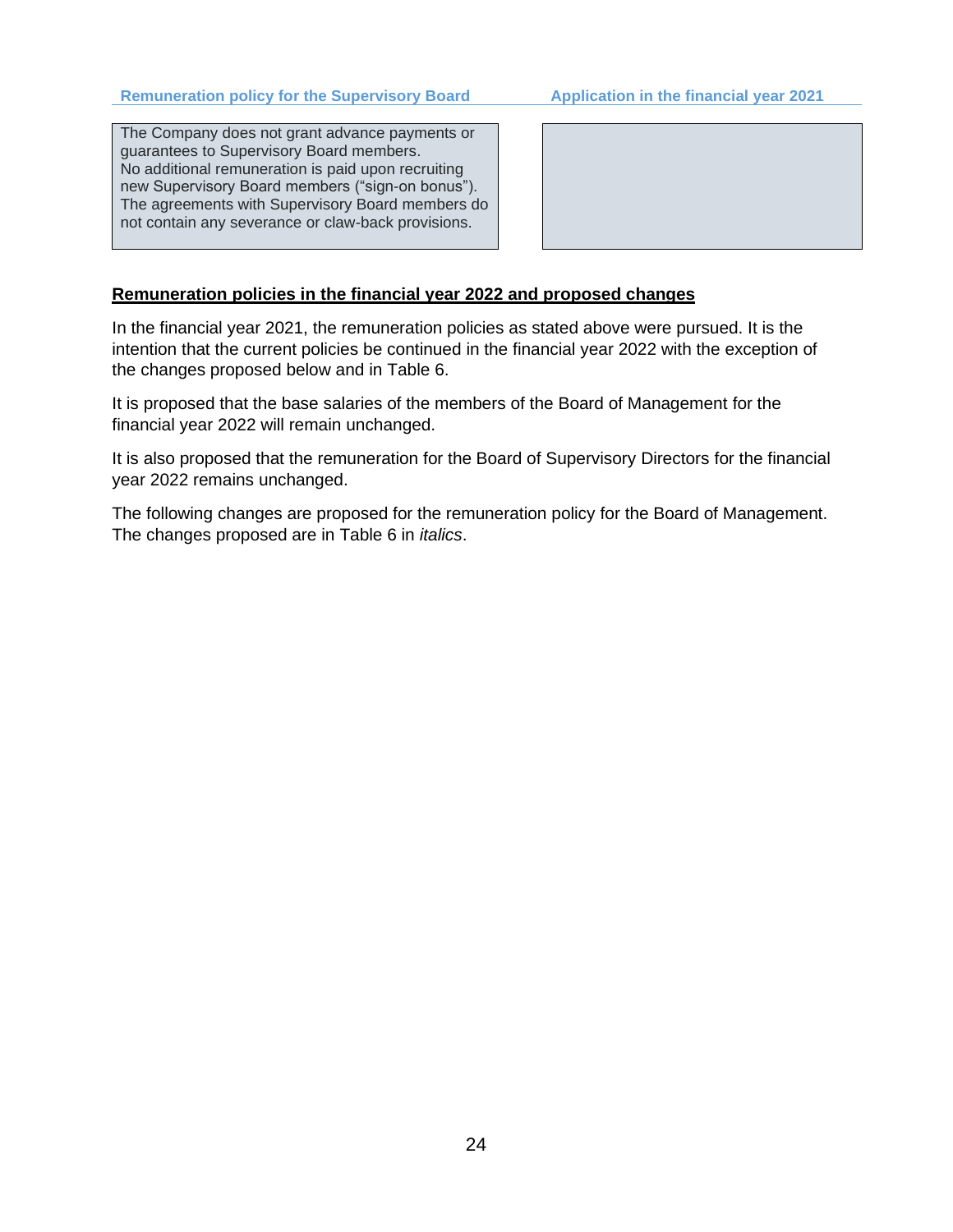#### Table 6

**Current text remuneration policy for the Board of Management**

## **Goal**

The purpose of our remuneration policy is to attract, motivate and retain qualified executives and staff who will contribute to the success of the Company. The remuneration policy aims to reward management and key staff for their contribution to the performance of the Company and its group (the "Group").

#### **Working method**

The Board of Supervisory Directors proposes the general remuneration policy and implementation of that policy to the Annual General Meeting of Shareholders. The Annual General Meeting of Shareholders is therefore invited to approve both the policy and its implementation. In order to implement the policy, the Board of Supervisory Directors reviews and discusses the remuneration of the members of the Board of Management at the end of each financial year. The level of remuneration for the members of the Board of Management reflects the differences in responsibilities of the Board members as well as their individual performance. The benchmark for remuneration of the Board of Management is the remuneration of Directors of international real estate companies with comparable positions, determined by the size and complexity of the organisation and the responsibilities of the Board members. The Board of Supervisory Directors is informed about the level of remuneration for Property Directors. This level is linked to the European market and is comparable with the international (property)

# **Goal**

The purpose of our remuneration policy is to attract, motivate and retain qualified executives and staff who will contribute to the success of the Company. The remuneration policy aims to reward management and key staff for their contribution to the performance of the Company and its group (the "Group").

#### **Working method**

The Board of Supervisory Directors proposes the general remuneration policy and implementation of that policy to the Annual General Meeting of Shareholders. The Annual General Meeting of Shareholders is therefore invited to approve both the policy and its implementation. In order to implement the policy, the Board of Supervisory Directors reviews and discusses the remuneration of the members of the Board of Management at the end of each financial year. The level of remuneration for the members of the Board of Management reflects the differences in responsibilities of the Board members as well as their individual performance. The benchmark for remuneration of the Board of Management is the remuneration of Directors of international real estate companies with comparable positions, determined by the size and complexity of the organisation and the responsibilities of the Board members. The Board of Supervisory Directors is informed about the level of remuneration for *Country* Directors. This level is linked to the European market and is comparable with the international (property)

In order to prepare this remuneration report and in particular the proposed changes EY Amsterdam has been engaged to benchmark and to advise on the proposed remuneration policy. The benchmark group includes the peer group used for the calculation of the relative outperformance and also comparable companies selected on the basis of the recommendations from EY.

#### **Proposed changes Explanation**

 $\mathcal{Z}$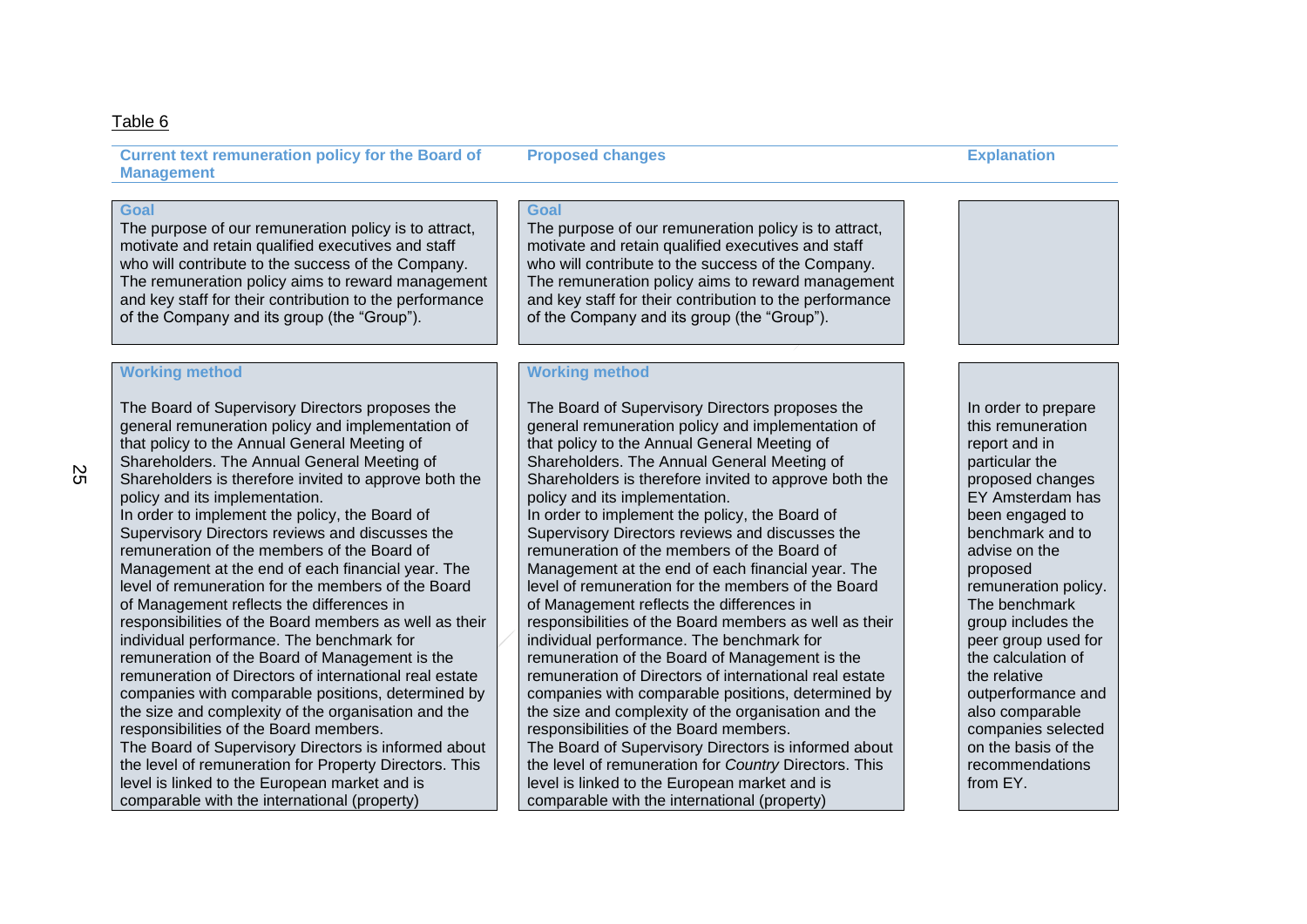**Proposed changes Explanation** 

companies in the countries where the Company is active. External independent benchmarking of the remuneration for both the Board of Management and Property Directors has taken place from time to time. The latest report dated May 2018 has been prepared by Michael Lamb Associates of London and the peer group for benchmarking purposes consisted of 31 listed property companies and property organisations. This peer group included British Land, Hammerson, Intu, Land Securities, Segro, Klépierre, Mercialys, Unibail-Rodamco-Westfield, Deutsche Euroshop, Citycon, NSI, Vastned and Wereldhave, but also covered major real estate investment managers including Amundi, Schroder Group, Janus Henderson Group, Grosvenor, etc. and major real estate investors like CPPIB etc.

26

### **Remuneration package**

The Company's remuneration package for employees and members of the Board of Management comprises the following elements:

- base salary total annual gross fixed income including holiday allowance;
- short-term variable annual performance-related gross cash bonuses;
- long-term incentives through a performance depositary receipts plan;
- pension and other benefits.

The current remuneration policy was adopted in the annual general meeting held on 3 November 2019. The remuneration for the members of the Board of Management and the Board of Supervisory Directors companies in the countries where the Company is active. External independent benchmarking of the remuneration for both the Board of Management and *Country* Directors has taken place from time to time. *This remuneration report and remuneration policy have been benchmarked and reviewed by EY Amsterdam and resulted in a benchmarking report dated 8 April 2022. The peer group for benchmarking purposes consisted of 11 listed retail property companies and 9 comparable listed property companies. This listed retail property companies peer group included Carmila, Citycon, Deutsche Euroshop, Hammerson, IGD, Klépierre, Mercialys, Retail Estates Unibail-Rodamco-Westfield, Vastned and Wereldhave, and the other listed property companies peer group included Aedifica, Befimmo, Cofinimmo, Covivio, Hamborner, Hufvudstaden, NSI, PSP Swiss Property and WDP.*

#### **Remuneration package**

The Company's remuneration package for employees and members of the Board of Management comprises the following elements:

- base salary total annual gross fixed income including holiday allowance;
- short-term variable annual performance-related gross cash bonuses;
- long-term incentives through a performance shares plan;
- pension and other benefits.

*The proposed remuneration policy will be tabled for approval in the annual general meeting to be held on 14 June 2022. The remuneration for the members of the Board of Management and the Board of*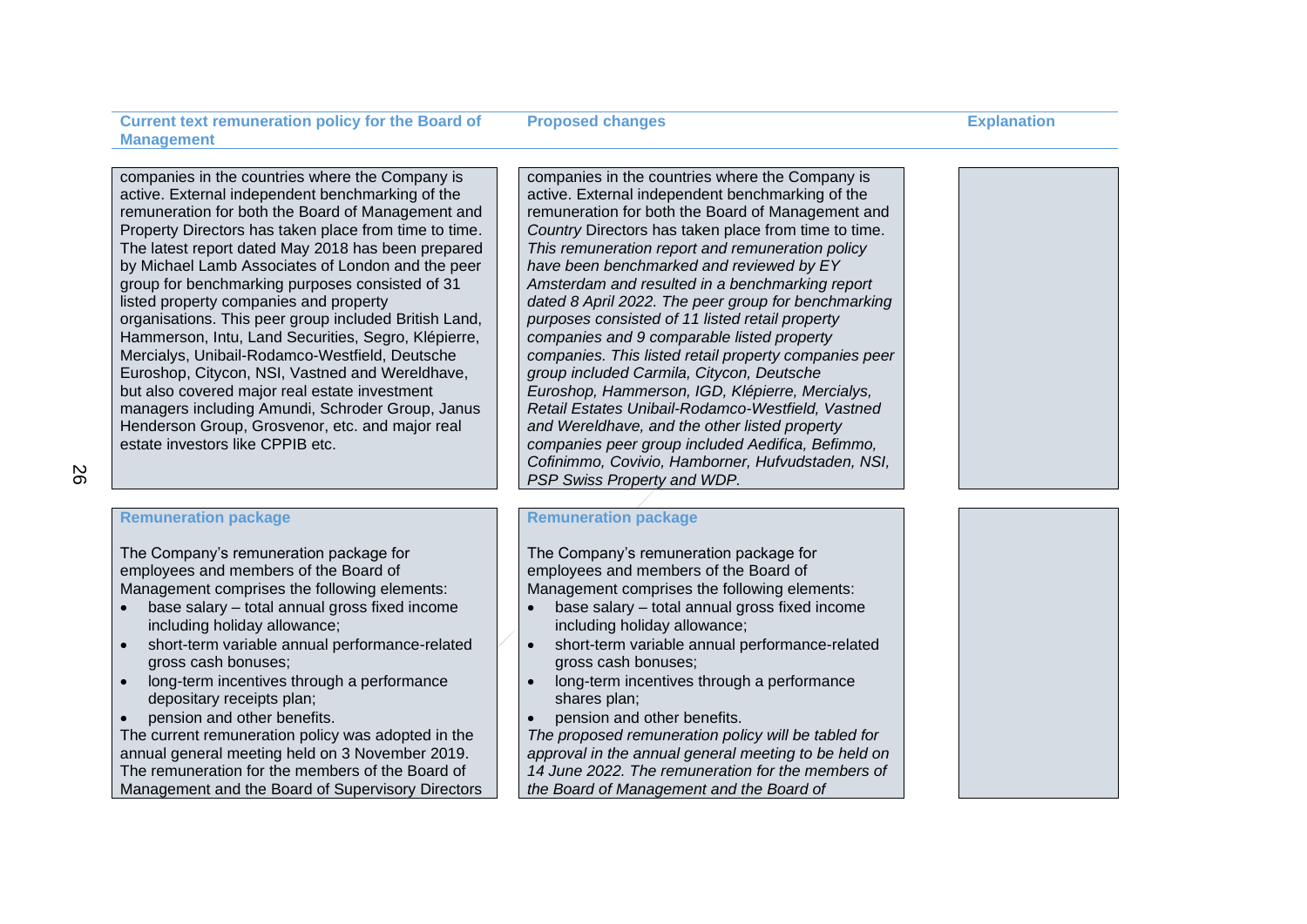during the financial reporting period ended 31 December 2020 was also adopted in that general meeting.

*Supervisory Directors for the financial year ending 31 December 2022 is also proposed to be adopted in that general meeting.*

### **Base Salary**

The level of remuneration for the members of the Board of Management reflects the difference in responsibilities of the Board members as well as their individual performance. The benchmark for remuneration of the Board of Management is the remuneration of Directors of international real estate companies with comparable positions, determined by the size and complexity of the organisation and the responsibilities of the Board members.

The total gross fixed income is determined each year and takes effect as from 1 January each year.

# **Base Salary**

The level of remuneration for the members of the Board of Management reflects the difference in responsibilities of the Board members as well as their individual performance. The benchmark for remuneration of the Board of Management is the remuneration of Directors of international real estate companies with comparable positions, determined by the size and complexity of the organisation and the responsibilities of the Board members. *The benchmark group includes the companies referred to above.*

The total gross fixed income is determined each year and takes effect as from 1 January each year.

### **Short Term Variable Cash Bonus**

Variable cash bonuses may be granted each year in addition to the base salary.

Variable cash bonuses for members of the Board of Management and senior staff are entirely and directly linked to the annual growth in the Company's net asset value per share and dividend per share as well as the annual relative outperformance as per 30 June of the listed depositary receipts, representing ten

#### **Short Term Variable Cash Bonus**

Variable cash bonuses may be granted each year in addition to the base salary.

Variable cash bonuses for members of the Board of Management and senior staff are entirely and directly linked to the annual growth in the Company's net asset value per share as well as *the total shareholders return and* the annual relative outperformance as per *31 December* of the listed

It is proposed to replace the dividend growth by an absolute total shareholders return measurement to further align the incentives to the total return for the

**Proposed changes Explanation**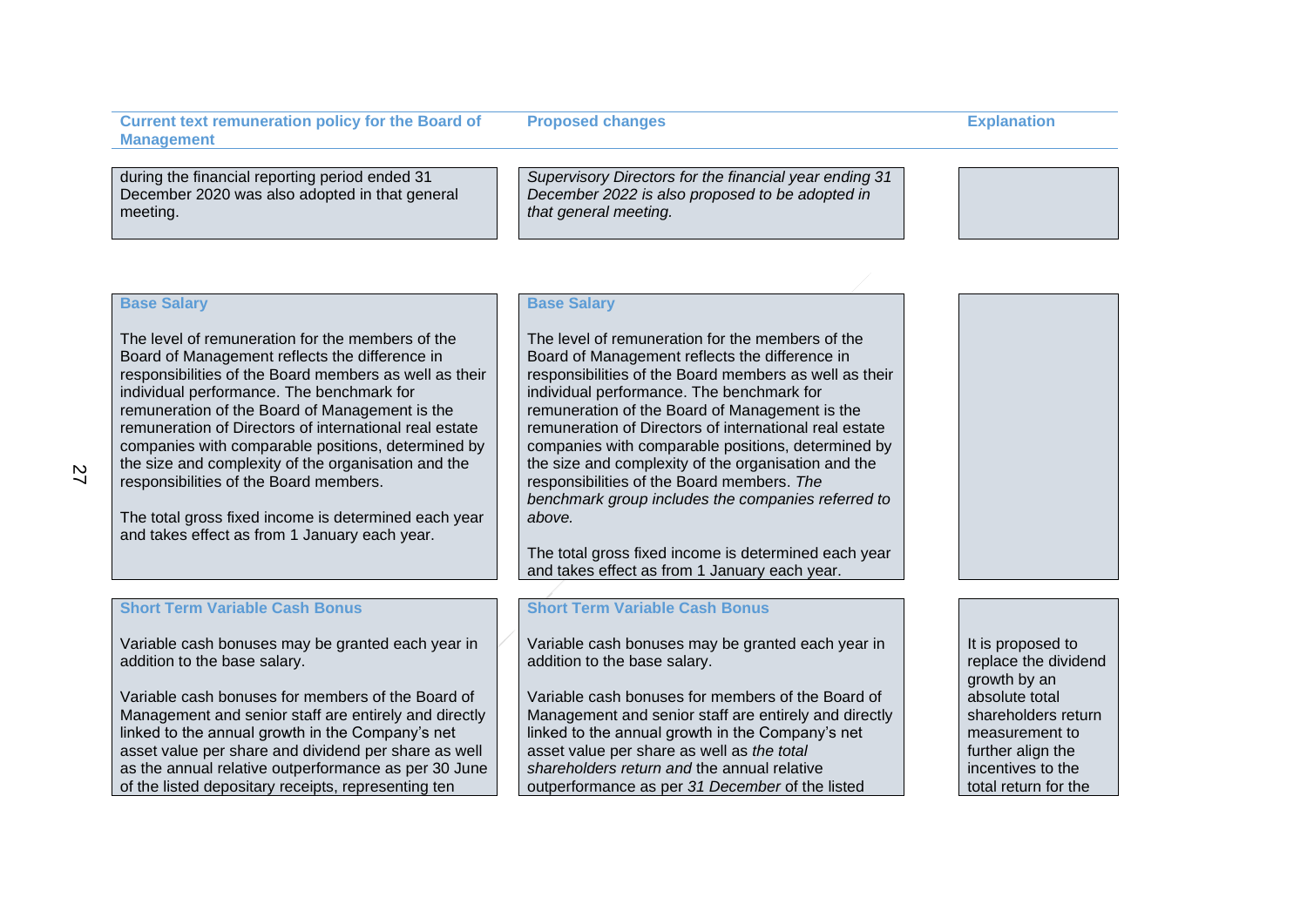**Proposed changes Explanation** 

shares each, in the capital of the Company compared to a peer group of ten listed retail property companies active in European and UK markets. This structure is in line with the Company's strategy of producing stable to rising dividends and adding long-term value to its property portfolio, all within a defensive risk profile, but also aligning itself further with its shareholders by linking bonuses to the relative outperformance of total shareholder return (return composed of dividend and increase in stock price) to its peer group. The ten listed retail property companies are Carmila, Citycon, Deutsche Euroshop, Hammerson, Retail Estates, Klépierre, Mercialys, Unibail-Rodamco-Westfield, Vastned and Wereldhave.

These bonuses are calculated on the basis of (i) the published audited annual results of the Company for the financial year to which the bonuses relate and can therefore be verified directly using the published audited figures and (ii) the share performance report of Global Property Research, the Dutch specialist and producer of many indices for listed real estate companies, so that the data used to calculate the relative outperformance are provided by an independent external source.

The gross variable cash bonus is equal to the sum of the growth of the dividend per share, the growth of the net asset value per share and the relative outperformance of the total shareholder return for the year ending 31 December of the listed depositary receipts, representing ten ordinary shares each, in the capital of the Company compared to the aforesaid peer group of ten listed retail property companies of the Company, which sum is multiplied

*shares* in the capital of the Company compared to a peer group of ten listed retail property companies active in European and UK markets. This structure is in line with the Company's strategy of adding longterm value to its property portfolio, all within a defensive risk profile, but also aligning *the members of the Board of Management* further with *the Company's* shareholders by linking bonuses to the total shareholder return (return composed of dividend and increase in stock price) *and its relative outperformance to* its peer group. The ten listed retail property companies are Carmila, Citycon, Deutsche Euroshop, Hammerson, Retail Estates, Klépierre*,*  Mercialys, Unibail-Rodamco-Westfield, Vastned and Wereldhave. *Variable cash bonuses for members of the Board of Management and senior staff are also directly linked to two ESG key performance indicators for the group in alignment with the Company's ESG strategy and goals. The two ESG KPIs are to increase the actual level of Renewable energy used, measured in % of total electricity, with 2% per annum and to maintain the Customers' Satisfaction Score above 7.5.*

These bonuses are calculated on the basis of (i) the published *annual report which includes the ESG KPI results and the* audited annual results of the Company for the financial year to which the bonuses relate and can therefore be verified directly using the published audited figures and (ii) the share performance report of Global Property Research, the Dutch specialist and producer of many indices for listed real estate companies, so that the data used to calculate the relative outperformance are provided by an independent external source.

shareholder and to introduce two ESG key performance indicators (KPIs) for the group as performance targets for short term variable cash bonuses. The two ESG KPIs are to increase the actual level of Renewable Energy Used, measured in % of total electricity, with 2% per annum and to maintain the Customers' Satisfaction Score above 7.5. Both KPIs are also used for the sustainability linked loans and interest rate swaps of the group. The two ESG KPIs can contribute to a maximum of 24% of one year's base salary. It is also proposed to lower the cap for variable cash bonuses from 100% of one year's base salary to 70% in order to be able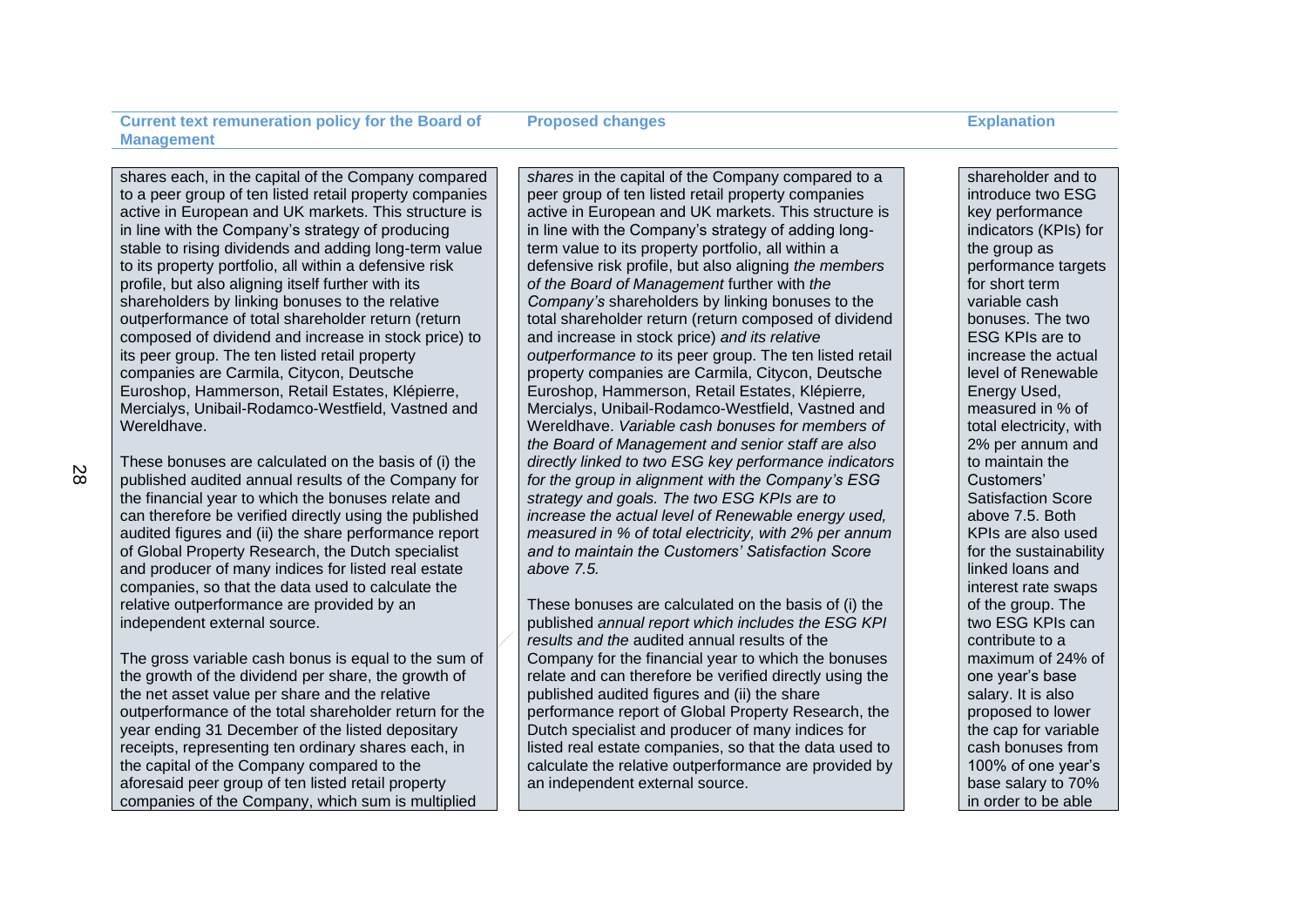**Proposed changes Explanation** 

by six times the base salary of the year in which the bonus is paid out.

Negative growth of either the dividend per share or the net asset value per share or relative underperformance of total shareholder return will not be taken into account when applying the aforesaid formula. Also, if total shareholder return outperforms the peer group but is still negative in absolute terms, it cannot contribute to a variable cash bonus. For information purposes, the following example is included:

- assumptions: annual base salary: € 300,000, dividend per share growth 2%, net asset value per share growth 1%;

- relative outperformance of total shareholder return: 3%

- gross variable cash bonus is: € 300,000 x 6 x  $\{2\% +$  $1\% + 3\% = 6\% = \text{\textsterling}108.000$ 

The variable cash bonus for members of the Board of Management is capped at one year's base salary and the relative outperformance can only produce such bonus up to a maximum of half of one year's base salary, which implies that the relative outperformance up to a maximum of 8.33% will be taken into account to avoid extreme results. Any variable cash bonus awarded on the basis of incorrect financial or other data may be recovered by the Company from members of the Board of Management (claw back clause). During the last ten years, variable cash bonuses ranged between 0% and 100% of base salaries.

The gross variable cash bonus is equal to the sum of the growth of the net asset value per share, *the total shareholders return (limited by a floor at 3% and a cap as explained in the last paragraph of this section) for the year ending 31 December of the listed shares in the capital of the Company and* the relative outperformance of the total shareholder return *(limited by a cap)* for the year ending 31 December of the listed *shares* in the capital of the Company compared to the aforesaid peer group of ten listed retail property companies of the Company, *a percentage of 4 if both ESG KPIs are achieved or a percentage of 2 if only one ESG KPI is achieved,*  which sum is multiplied by six times the base salary of the year in which the bonus is paid out.

Negative growth*s or results of the abovementioned parameters* will not be taken into account when applying the aforesaid formula. For information purposes, the following example is included: - assumptions: annual base salary: € 300,000, net asset value per share growth 1%;

- *total shareholder return: 5% so contribution of 2%*

- relative outperformance of total shareholder return: 1%

- *one ESG KPI is achieved resulting in 2% -* gross variable cash bonus is: € 300,000 x 6 x { 1% *+ 2%* + 1%*+ 2%* = 6%} = € *108,000*

The variable cash bonus for members of the Board of Management is capped at *70% of* one year's base salary and the *total return shareholders return and the* relative outperformance can only produce such bonus up to a maximum of *60%* of one year's base salary, which implies that *the sum of the total shareholders return and* the relative outperformance

to increase the cap for the long-term incentives from 50% of one year's base salary to 80%. This proposed change reflects the current market practice for variable remuneration, which shows that the caps for long term incentives are higher than the caps for short term incentives.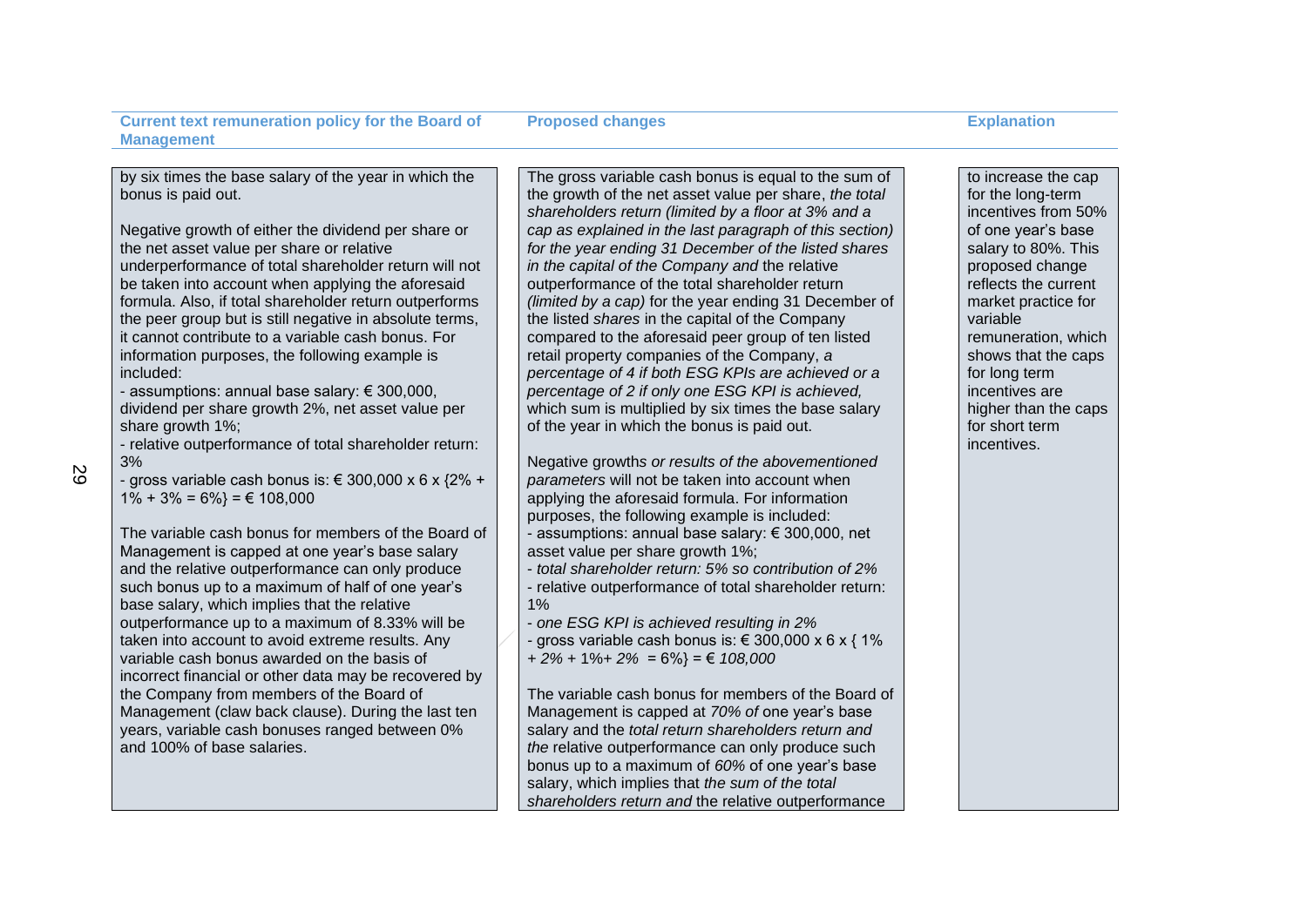**Proposed changes Explanation** 

Variable bonuses are usually paid in the first quarter in which the annual results of the Company are published.

up to a maximum of *10%* will be taken into account to avoid extreme results. Any variable cash bonus awarded on the basis of incorrect financial or other data may be recovered by the Company from members of the Board of Management (claw back clause). During the last ten years, variable cash bonuses ranged between 0% and 100% of base salaries.

Variable bonuses are usually paid in the first quarter in which the annual results of the Company are published.

#### **Long-term incentive – Performance Share Plan**

In 2012 the annual grant of free long-term Performance Shares (depositary receipts) was introduced for the members of the Board of Management and employees. These Performance Shares aim to align the interests

of members of the Board of Management with the long-term interests of shareholders and also with the Company's strategy, long-term interests and sustainability targets.

These Performance Shares are conditional upon the meeting of Company performance targets and that the member or employee remains with the Company for more than three years from the grant of the Performance Shares and holds them from that vesting date for a further two years. The details of the scheme are as follows:-

**Entitlement** 

# **Long-term incentives – Performance Shares Plan**

In 2012 the annual grant of free long-term Performance Shares was introduced for the members of the Board of Management and employees.

These Performance Shares aim to align the interests of members of the Board of Management with the long-term interests of shareholders and also with the Company's strategy, long-term interests and sustainability targets.

These Performance Shares are conditional upon the meeting of Company performance targets and that the member or employee remains with the Company for more than three years from the grant of the Performance Shares and holds them from that vesting date for a further two years. *Should a member of the Board of Management or an employee leave the Company within the three year period, the Performance Shares will vest only proportionally pro rata temporis.*

It is proposed to replace the dividend growth by an absolute total shareholders return to further align the incentives to the total return of the shareholder. Moreover, to align the long-term incentives to the Company's ESG (Environmental Social and Governance) policy key performance indicator targets for the Company are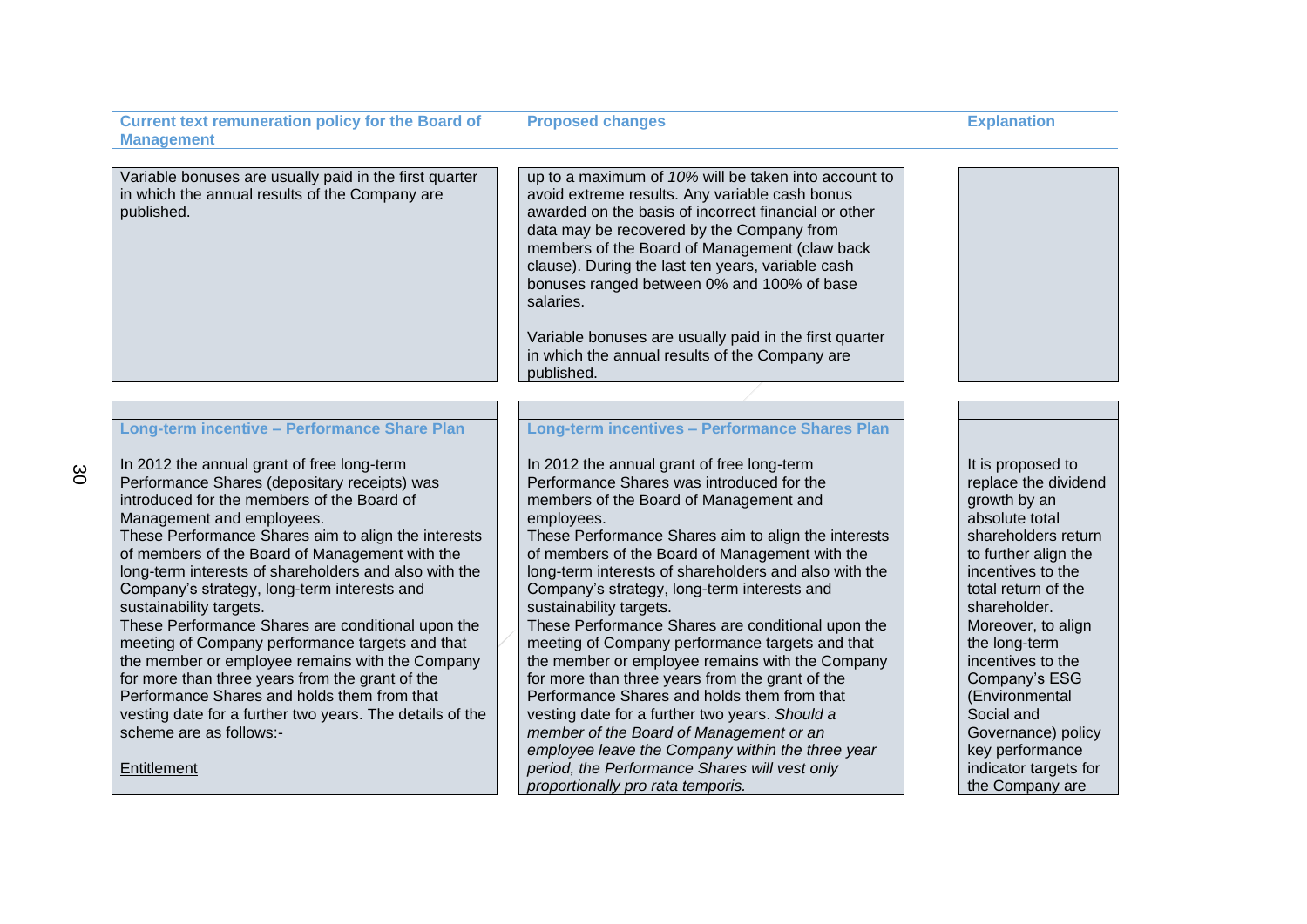**Proposed changes Explanation** 

All permanent employees and directors of the Company.

#### Date of annual grant

If the Annual General Meeting of Shareholders of the Company has approved the remuneration report the Performance Shares will be granted immediately after the last day of the blackout period after the publication of the Company's first quarter results or after the ex-dividend date, if that date is later than the publication date.

#### Conditions of grant

The director or employee will be granted Performance Shares that vest after three years on condition that the director or employee remains employed by the Company and retains them for a further two years after the vesting date. The Performance Shares will be formally blocked by the Company to ensure compliance, but a concession can be made to allow the sales of sufficient Performance Shares to enable the payment of any relevant national income tax and social security charges. Holders of blocked Performance Shares will nevertheless be entitled to full dividend and other shareholders' rights after the vesting date.

#### Calculation of award of long-term Performance **Shares**

The number of Performance Shares to be granted will be calculated as follows:

1. The base salary of the director or employee will be multiplied by three and a percentage taken of this figure as follows: -

2. The percentage increase in the audited net asset value per share of the Company will be added to the The details of the scheme are as follows:-

#### **Entitlement**

All permanent employees and directors of the Company.

# Date of annual grant

If the Annual General Meeting of Shareholders of the Company has approved the remuneration report the Performance Shares will be granted immediately after the last day of the blackout period after the publication of the Company's first quarter results or after the ex-dividend date, if that date is later than the publication date.

#### Conditions of grant

The director or employee will be granted Performance Shares that vest after three years on condition that the director or employee remains employed by the Company and retains them for a further two years after the vesting date. *Should a member of the Board of Management or an employee leave the Company within the three year period, the Performance Shares will vest only proportionally pro rata temporis.* The Performance Shares will be formally blocked by the Company to ensure compliance, but a concession can be made to allow the sales of sufficient Performance Shares to enable the payment of any relevant national income tax and social security charges. Holders of blocked Performance Shares will nevertheless be entitled to full dividend and other shareholders' rights after the vesting date.

Calculation of award of long-term Performance **Shares** 

introduced as a condition for the granting of **Performance** Shares. The two ESG KPIs are to increase the actual level of Renewable energy used, measured in % of total electricity, with 2% per annum and to maintain the Customers' Satisfaction Score above 7.5. The conditions for the vesting of the longterm incentives are proposed to be linked to two ESG key performance indicator targets next to net asset value growth and total shareholders return. The two ESG KPIs are to maintain the GRESB rated Green Star and the Customers' Satisfaction Score above 7.5. In case of leaving the Company in the vesting period the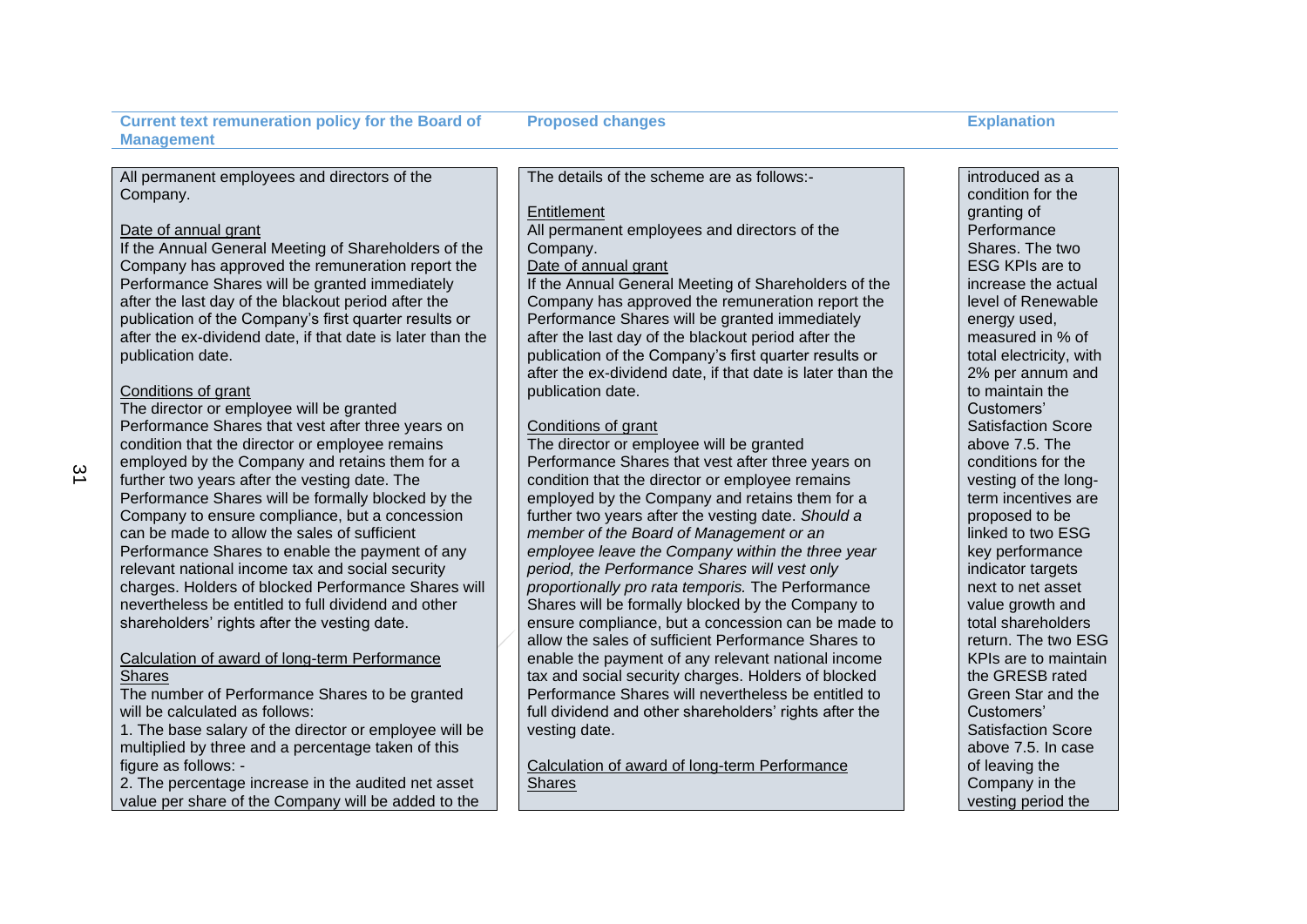**Proposed changes Explanation** 

percentage increase of the dividend per share of the Company and the sum of these percentages will be added to the annual relative outperformance as per 31 December of the listed depositary receipts, representing ten shares each, in the capital of the Company compared to the aforesaid peer group of ten listed retail property companies. The resulting total percentage will be applied to the grossed up salary as defined under 1) above.

3. The basic formula will be subject to the condition that, at the end of the three year vesting period, the growth of each of the Company's net asset value per share and dividend per share must have risen at least 6% each over the three year vesting period. This implies that half of the Performance Shares are conditional upon the growth of the dividend per share of at least 6% over the three year vesting period and the other half of the Performance Shares are conditional upon the growth of the net asset value per share of at least 6% over the three year vesting period. In case of a lower growth rate, a proportionally lower percentage of the number of Performance Shares granted will vest. These growth conditions can be replaced by ESG (Environmental Social and Governance) targets of the Company, which targets should be achieved during the vesting period, to be determined at the discretion of the Supervisory Board.

4. The result of multiplying three times the director's or employee's base salary by the percentage arrived at under 2) above will be divided by the market price of a Performance Share (depositary receipt) at close of trading on the day of the grant, thus arriving at a number of Performance Shares to be granted. The calculation can be demonstrated by the following example:

The number of Performance Shares to be granted will be calculated as follows:

1. The base salary of the director or employee will be multiplied by three and a percentage *resulting from the sum of the percentages listed below under point 2.*: -

2. *(i)* The percentage increase in the audited net asset value per share of the Company, , *(ii) the total shareholders return (limited by a floor at 3% and a cap as explained in the last paragraph of this section) for the financial year ending 31 December of the listed shares in the capital of the Company, (iii)* the annual relative outperformance *for the financial year ending* per 31 December of the listed *shares* in the capital of the Company compared to the aforesaid peer group of ten listed retail property companies *and (iv) a percentage of 4 if both ESG KPIs are achieved or a percentage of 2 if only one ESG KPI is achieved. The two ESG KPIs are to increase the actual level of Renewable energy used, measured in % of total electricity, with 2% per annum and to maintain the Customers' Satisfaction Score above 7.5.*

3. The basic formula will be subject to the condition that, at the end of the three year vesting period, *half of the granted Performance Shares will vest if two ESG KPIs for the group are achieved. The two ESG KPIs are to maintain the GRESB rated Green Star and the Customers' Satisfaction Score above 7.5. In case only one ESG KPI for the group is achieved, only a quarter of the granted Performance Shares will vest. The other half of the granted Performance Shares will vest if* the growth of the Company's net asset value per share is at least 6% over the three year vesting period *and the total shareholders return is at least 10% over the three year vesting period In* 

Performances will vest proportionally pro rata temporis.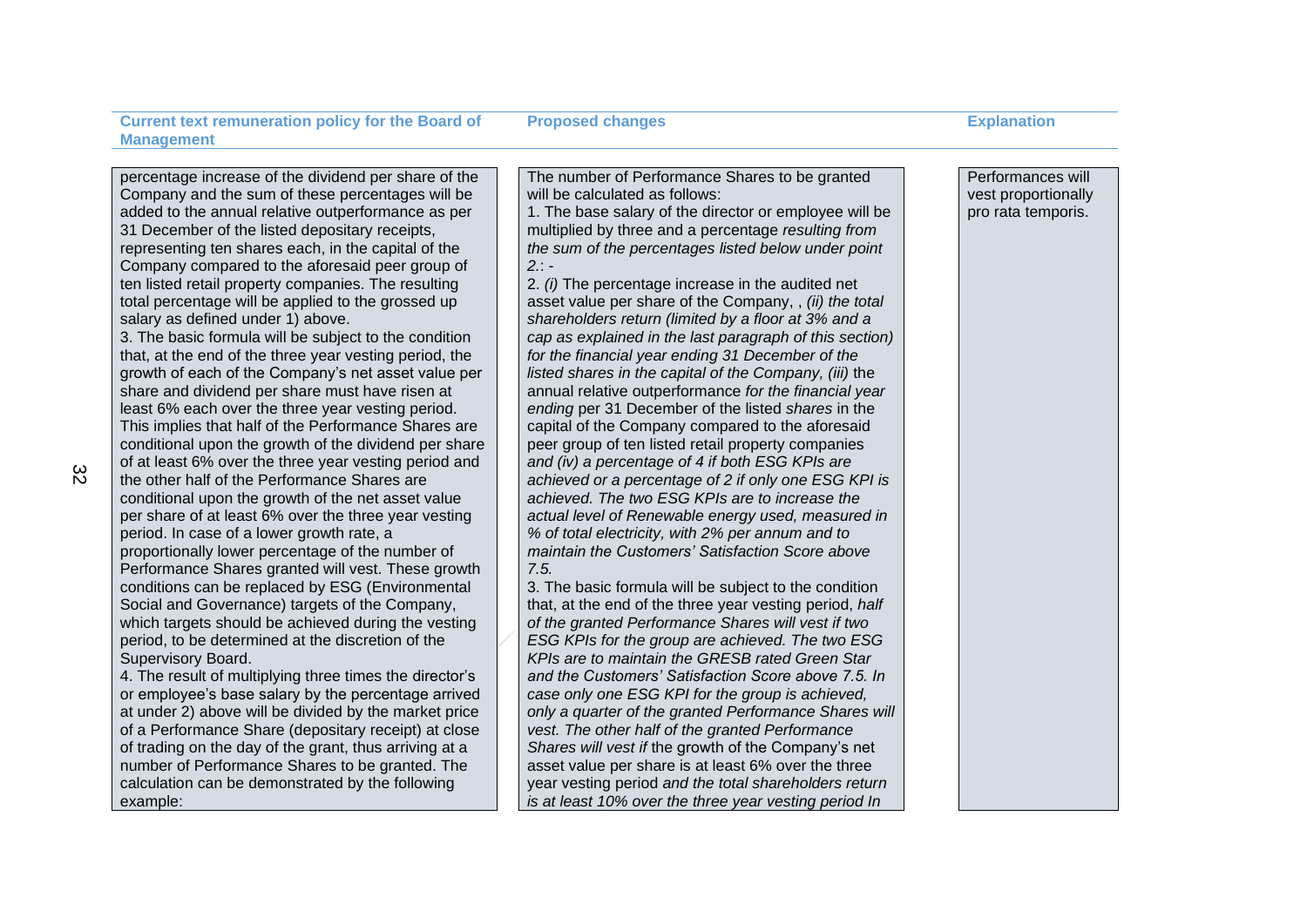**Proposed changes Explanation** 

|                                                         | case one of these targets are not achieved only a       |  |
|---------------------------------------------------------|---------------------------------------------------------|--|
| <b>Annual Salary</b><br>€ 100,000                       | quarter of these granted Performance Shares will        |  |
| € 300,000<br>$X_3$                                      | vest. In case of a lower growth rate or a lower return, |  |
|                                                         | a proportionally lower percentage of the number of      |  |
| Dividend Growth<br>2%                                   | Performance Shares granted will vest.                   |  |
| 1%<br>Net Asset Growth                                  | 4. The result of multiplying three times the director's |  |
| Relative outperformance<br>3%                           | or employee's base salary by the percentage arrived     |  |
|                                                         | at under 2) above will be divided by the market price   |  |
| Total Growth 6%                                         | of a Performance Share at close of trading on the       |  |
| $X \in 300,000 =$<br>€ 18,000                           | day of the grant, thus arriving at a number of          |  |
|                                                         | Performance Shares to be granted. The calculation       |  |
| Divided by share price                                  | can be demonstrated by the following example:           |  |
| - Say € 20 = 900 Performance Shares                     |                                                         |  |
|                                                         | <b>Annual Salary</b><br>€ 100,000                       |  |
| Cap on number of Performance Shares to be granted       | € 300,000<br>$X_3$                                      |  |
| The amount to be divided by the price of depositary     |                                                         |  |
| receipts on the day of granting cannot exceed 50% of    |                                                         |  |
| one year's base salary and the relative                 | Net Asset Growth<br>$1\%$                               |  |
| outperformance of total shareholders return can only    | Total shareholders return<br>2%                         |  |
| produce such amount up to a maximum of 10% of           | 1%<br>Relative outperformance                           |  |
| one year's base salary, which implies that the relative | One KPI achieved<br>2%                                  |  |
| outperformance up to a maximum of 3.33% will be         |                                                         |  |
| taken into account to avoid extreme results. Also, if   | Total Growth 6%                                         |  |
| total shareholder return outperforms the peer group     | $X \in 300,000 =$<br>€ 18,000                           |  |
| but is still negative in absolute terms, it cannot      |                                                         |  |
| contribute to the granting of Performance Shares.       | Divided by share price                                  |  |
| Performance Shares are granted under the condition      | - Say € 20 = 900 Performance Shares                     |  |
| that the number of Performance Shares could be          |                                                         |  |
| adjusted at the vesting date, if such number would be   | Cap on number of Performance Shares to be granted       |  |
| unfair due to extraordinary circumstances. Any          | The amount to be divided by the price of the shares     |  |
| Performance Shares granted to members of the            | on the day of granting cannot exceed 50% of one         |  |
| Board of Management on the basis of incorrect           | year's base salary of staff and 80% of one year's       |  |
| financial or other data may be recovered by the         | base salary of members of the Board of Management       |  |
| Company from these members (claw back clause).          | and the relative outperformance of total shareholders   |  |
|                                                         | return as well as the total shareholders return can     |  |
|                                                         | only each produce such amount up to a maximum of        |  |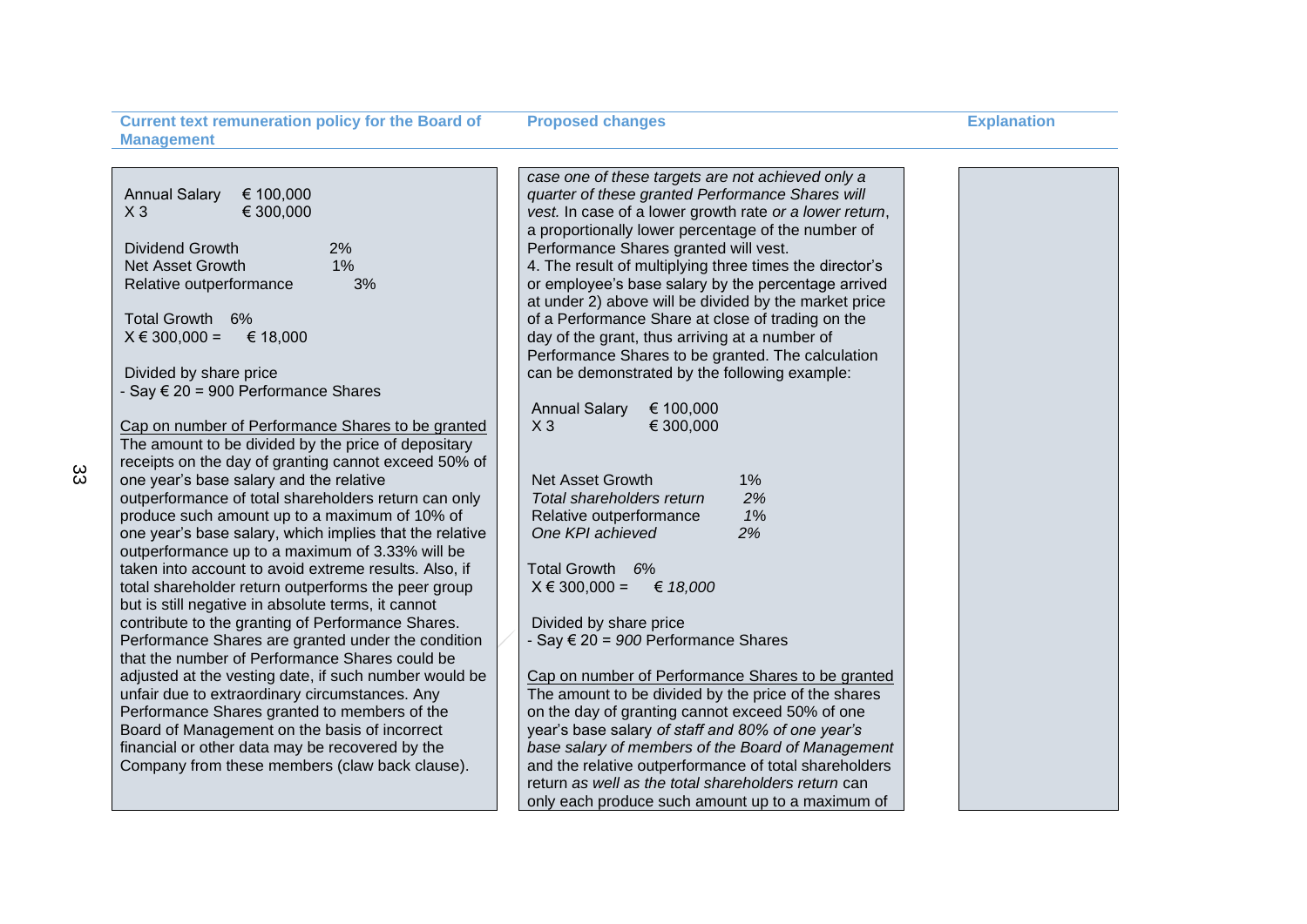**Proposed changes Explanation** 

|                                                                                                                                                                                                                                                                     | 10% of one year's base salary of staff, which implies<br>that the relative outperformance up to a maximum of<br>3.33% will be taken into account to avoid extreme<br>results. These caps are 30% of one year's base<br>salary, implying a maximum of 10%, for members of<br>the Board of Management to avoid extreme results.<br>Negative growths or results of the abovementioned<br>parameters will not be taken into account when<br>applying the aforesaid formula. Performance Shares<br>are granted under the condition that the number of<br>Performance Shares could be adjusted at the vesting<br>date, if such number would be unfair due to<br>extraordinary circumstances. Any Performance<br>Shares granted to members of the Board of<br>Management on the basis of incorrect financial or<br>other data may be recovered by the Company from<br>these members (claw back clause). |  |
|---------------------------------------------------------------------------------------------------------------------------------------------------------------------------------------------------------------------------------------------------------------------|--------------------------------------------------------------------------------------------------------------------------------------------------------------------------------------------------------------------------------------------------------------------------------------------------------------------------------------------------------------------------------------------------------------------------------------------------------------------------------------------------------------------------------------------------------------------------------------------------------------------------------------------------------------------------------------------------------------------------------------------------------------------------------------------------------------------------------------------------------------------------------------------------|--|
| <b>Additional pay programs</b><br>The Supervisory Board is not authorised to grant<br>additional pay programs.                                                                                                                                                      | <b>Additional pay programs</b><br>The Supervisory Board is not authorised to grant<br>additional pay programs.                                                                                                                                                                                                                                                                                                                                                                                                                                                                                                                                                                                                                                                                                                                                                                                   |  |
| <b>Shareholding requirement</b><br>Members of the Board of Management: 75% of gross<br>base salary. In case this requirement is not met the<br>members of the Board of Management will<br>endeavour to build up the minimum requirement in<br>the next three years. | <b>Shareholding requirement</b><br>Members of the Board of Management: 75% of gross<br>base salary. In case this requirement is not met the<br>members of the Board of Management will<br>endeavour to build up the minimum requirement in<br>the next three years.                                                                                                                                                                                                                                                                                                                                                                                                                                                                                                                                                                                                                              |  |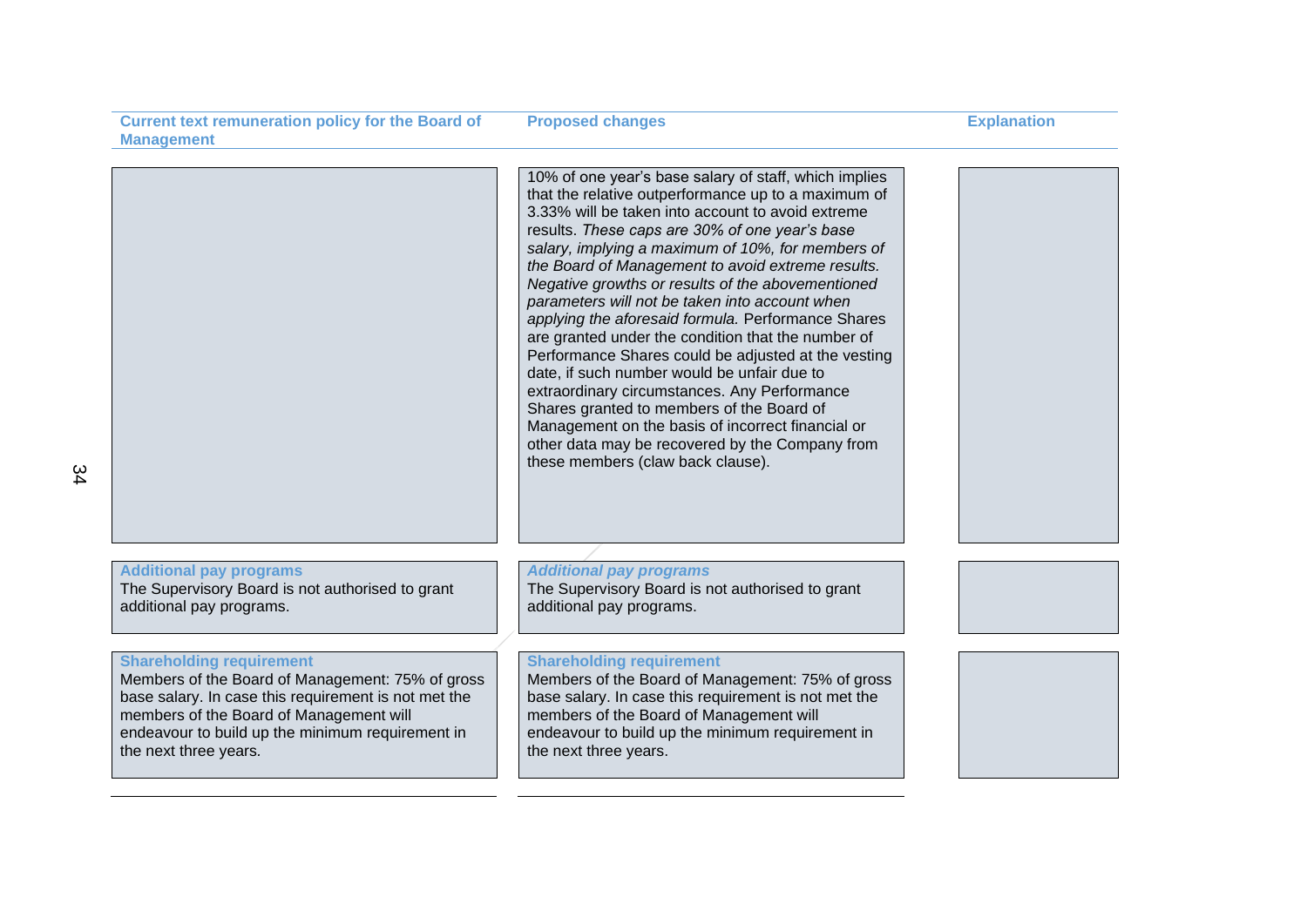#### **Pension and other benefits**

The Company has a competitive package of benefits. Members of the Board of Management and (some) Group employees receive allowances and benefits in accordance with the general Group rules. These benefits include, in some cases, usage of a company car or a travel or housing allowance, health insurance and travel and accident insurance. Pension plans differ from country to country. All offices of the Company have their own pension plans or follow the local (state) pension practice. For The Netherlands, the pension scheme is based on a defined contribution plan. For the United Kingdom pensions are mostly based on defined benefits plans with capped pensionable salaries. Three members of the Board of Management have joined a pension scheme. This scheme is a defined contribution scheme for Mr Fraticelli and Mr van Garderen with current annual premiums being capped using a maximum pensionable salary of € 110,111 (applicable in 2020), which is now the compulsory maximum cap in The Netherlands (in previous years the maximum was  $\epsilon$  170,000). The Company makes an annual gross-up compensation payment of 23.3% of the difference between the old and the new maximum pensionable salary. Mr Mills is a deferred member of the defined benefit scheme and receives an annual gross-up compensation payment of 40% of the UK earnings cap, as he opted out of the pension scheme

#### **Pension and other benefits**

The Company has a competitive package of benefits. Members of the Board of Management and (some) Group employees receive allowances and benefits in accordance with the general Group rules. These benefits include, in some cases, usage of a company car or a travel or housing allowance, health insurance and travel and accident insurance. Pension plans differ from country to country. All offices of the Company have their own pension plans or follow the local (state) pension practice. For The Netherlands *and Italy*, the pension scheme is based on a defined contribution plan. For the United Kingdom pensions are mostly based on defined benefits plans with capped pensionable salaries. Three members of the Board of Management have joined a pension scheme. This scheme is a defined contribution scheme for Mr van Garderen with current annual premiums being capped using a maximum pensionable salary of *€ 114,866 (applicable in 2022)*, which is now the compulsory maximum cap *for 2022* in The Netherlands (in previous years the maximum was € 170,000). The Company makes an annual gross-up compensation payment of *32.2*% of the difference between the old and the new maximum pensionable salary. Mr Mills is a deferred member of the defined benefit scheme and receives an annual gross-up compensation payment of 40% of the UK earnings cap, as he opted out of the pension scheme. *Mr Fraticelli's pension contributions follow the regulations foreseen by the legislation for Italian pension schemes.*

The updated applicable maximum pensionable salary and applicable gross-up percentage for compensation payment are included and the change for Mr Fraticelli to the Italian pension scheme.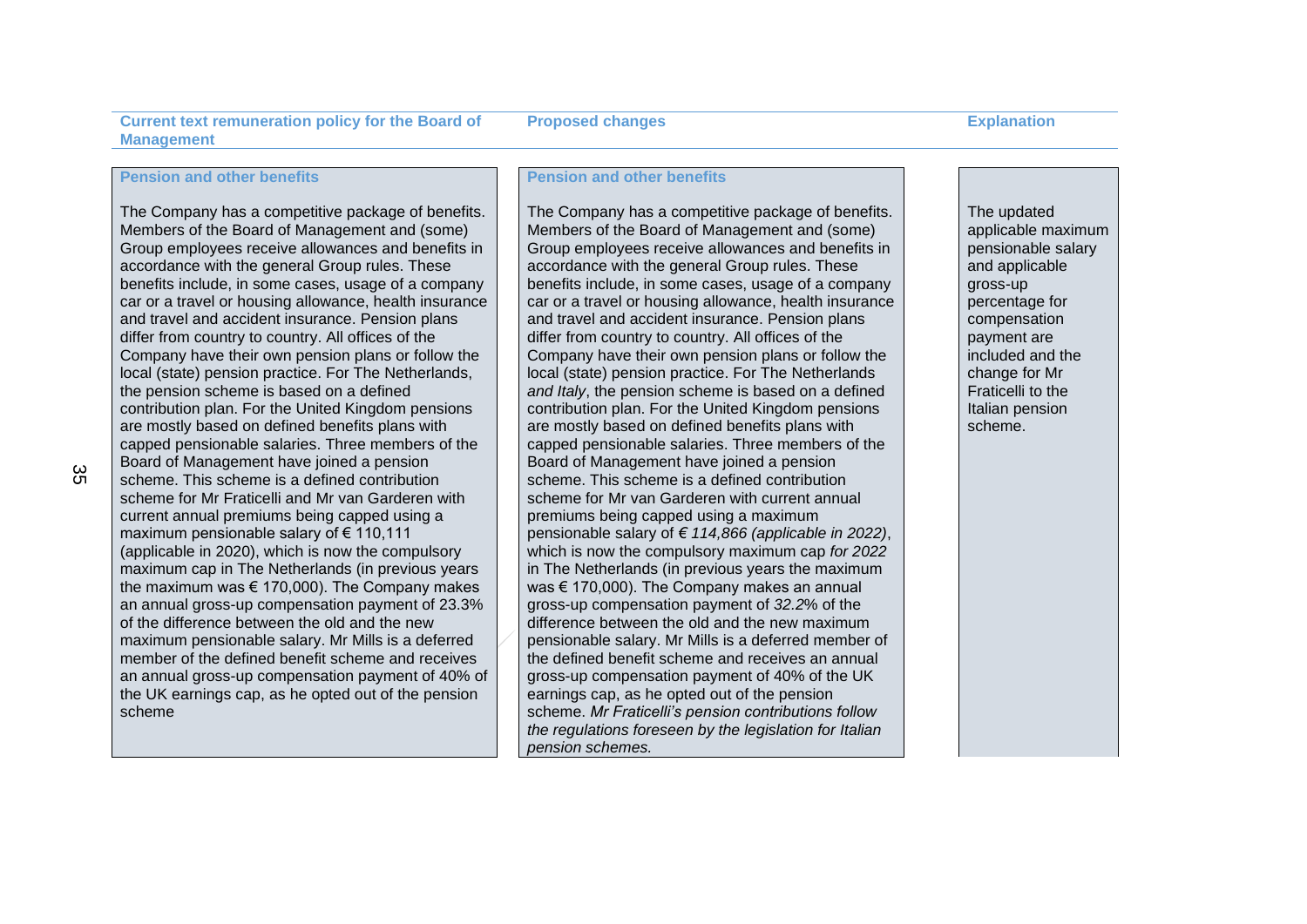# **e. The annual change of remuneration, of the performance of the company, and of average remuneration on a full-time equivalent basis of employees of the company other than directors over at least the five most recent financial years, presented together in a manner which permits comparison**

The Dutch Corporate Governance Code (principle 3.4.1, item iv) recommends to provide an internal pay ratio.

## Table 7

|                                                                                                                                                                                                                           | 2017                       | 2018                       | 2019                     | 2020                      | 2021                                              |
|---------------------------------------------------------------------------------------------------------------------------------------------------------------------------------------------------------------------------|----------------------------|----------------------------|--------------------------|---------------------------|---------------------------------------------------|
| <b>Annual change of Directors Remuneration</b><br>Base salary R. Fraticelli (annualised)<br>Base salary E.J. van Garderen (annualised)<br>Base salary J.P. Lewis (annualised)<br>Base salary J.P.C. Mills (annualised)    | N.A.<br>435<br>689<br>N.A. | N.A.<br>450<br>689<br>N.A. | 508<br>475<br>723<br>453 | 482<br>451<br>649<br>428  | 508<br>475<br>N.A.<br>482                         |
| Variable cash bonus R. Fraticelli (annualised)<br>Variable cash bonus E.J. van Garderen (annualised)<br>Variable cash bonus J.P. Lewis (annualised)<br>Variable cash bonus J.P.C. Mills (annualised)                      | N.A.<br>281<br>430<br>N.A. | N.A.<br>305<br>465<br>N.A. | 42<br>40<br>60<br>37     | 0<br>0<br>0<br>0          | 76<br>71<br>N.A.<br>71                            |
| Vested performance shares R. Fraticelli<br>Vested performance shares E.J. van Garderen<br>Vested performance shares J.P. Lewis<br>Vested performance shares J.P.C. Mills                                                  | N.A.<br>45<br>65<br>N.A.   | N.A.<br>59<br>91<br>N.A.   | 46<br>89<br>148<br>107   | 153<br>142<br>203<br>149  | $\pmb{0}$<br>$\mathbf{0}$<br>N.A.<br>$\mathbf{0}$ |
| Pension contribution and compensation R. Fraticelli<br>Pension contribution and compensation E. J. van Garderen<br>Pension contribution and compensation J.P. Lewis<br>Pension contribution and compensation J.P.C. Mills | N/A<br>57<br>0<br>N/A      | N/A<br>50<br>0<br>N/A      | 62<br>53<br>0<br>48      | 96<br>41<br>0<br>76       | 117<br>67<br><b>N.A.</b><br>79                    |
| Annual change of the performance of the company<br>Net property income (in million Euro) €<br>change vs previous reported year in percent                                                                                 | 163.0<br>4.9%              | 171.8<br>5.4%              | 178.6<br>3.9%            | 164.6<br>$-7.8%$          | 163.2<br>$-0.9%$                                  |
| Total investment result (in million Euro) €<br>change vs previous reported year in percent                                                                                                                                | 260.8<br>26%               | 72.1<br>$-72%$             | 74.6<br>3%               | 42.8<br>$-43%$            | 106.0<br>147.7%                                   |
| Direct investment result per share<br>change vs previous reported year in percent                                                                                                                                         | 2.23<br>3.7%               | 2.36<br>5.8%               | 2.42<br>2.5%             | 2.27<br>$-6.2%$           | 2.18<br>$-4.0%$                                   |
| Dividend per share<br>change vs previous reported year in percent                                                                                                                                                         | 2.10<br>2.44%              | 2.15<br>2.38%              | 2.18<br>1.40<br>%        | 1.55<br>$-28.9%$          | 1.80<br>16.1%                                     |
| IFRS NAV per share<br>change vs previous reported year in percent                                                                                                                                                         | 40.58<br>8.7%              | 39.30<br>$-3.2%$           | 38.49<br>$-2.1%$         | 38.17<br>$-0.8%$          | 37.54<br>$-1.7%$                                  |
| Average remuneration on a full time equivalent basis of<br><b>Directors</b><br>Average monthly Base salary Directors<br>change vs previous reported year in euros<br>change vs previous reported year in percent          | 46.8<br>0<br>0%            | 38.3<br>$-8.5$<br>$-18.2%$ | 45.0<br>6.7<br>17.4<br>% | 41.9<br>$-3.1$<br>$-6.9%$ | 40.7<br>$-1.2$<br>$-2.8%$                         |
| Average remuneration on a full time equivalent basis of<br><b>Employees</b><br>Average monthly Base salary employees<br>change vs previous reported year in euros<br>change vs previous reported year in percent          | 8.1<br>$-0.59$<br>$-6.8%$  | 8.0<br>$-0.12$<br>$-1.5%$  | 8.1<br>0.14<br>1.7%      | 7.9<br>$-0.02$<br>$-0.3%$ | 7.8<br>$-0.02$<br>$-0.3%$                         |
| Pay ratio Directors/Employees<br>Ratio Base salary Directors/Base Salary employees<br>change vs previous reported year                                                                                                    | 5.78<br>0.39               | 4.80<br>$-0.98$            | 5.54<br>0.74             | 5.29<br>$-0.25$           | 5.17<br>$-0.12$                                   |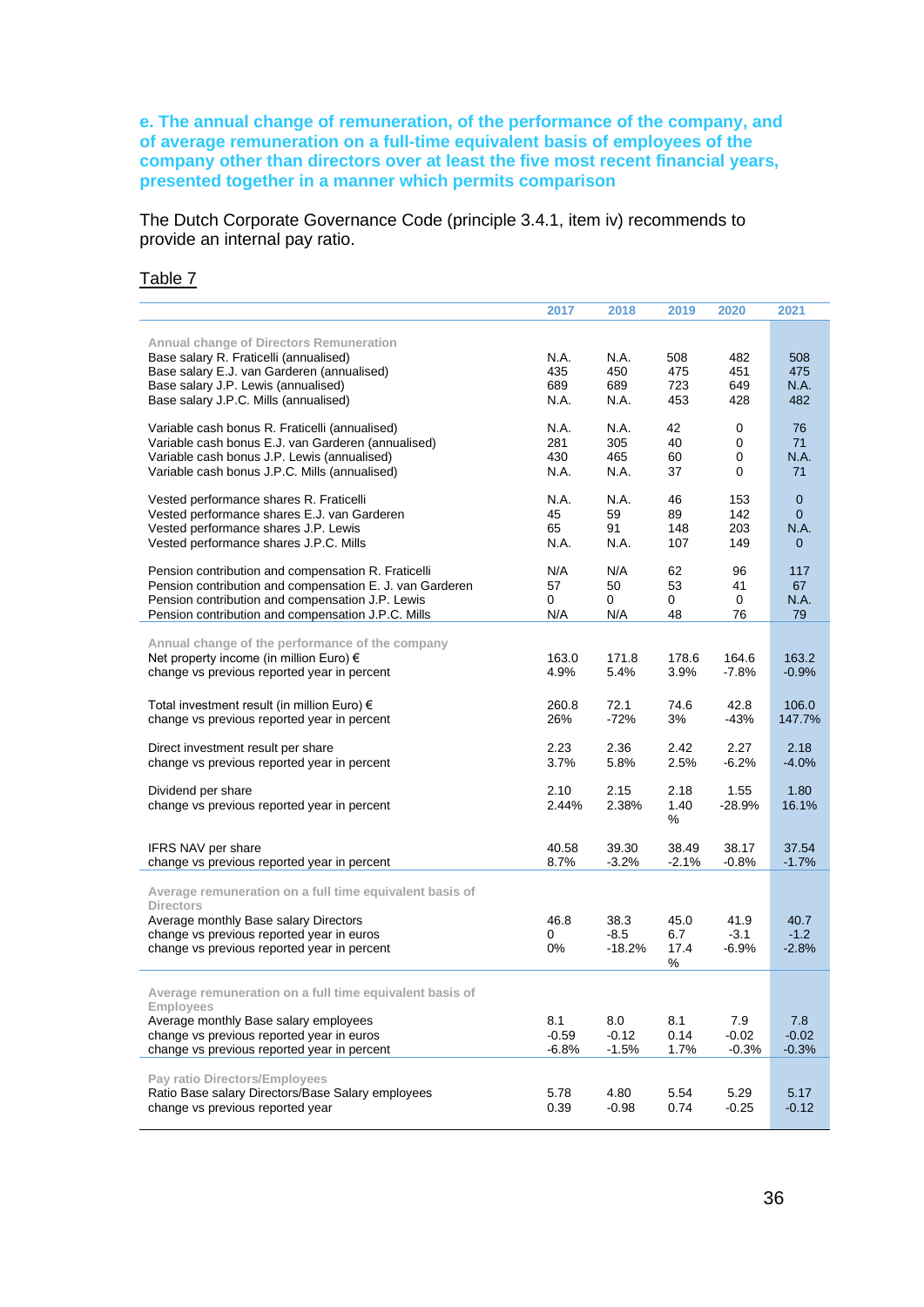## **f. Any remuneration from any subsidiary of Eurocommercial Properties N.V. or a company which Eurocommercial Properties N.V. consolidates.**

Mr Fraticelli is employed by Eurocommercial Properties Italia S.r.l., which is an Italian subsidiary of Eurocommercial Properties N.V. and his remuneration is paid by this subsidiary during the financial year. Mr van Garderen received an amount of  $\epsilon$ 100,000 as part of his gross base salary from this subsidiary during the financial year.

# **g. The number of shares and share options granted or offered, and the main conditions for the exercise of the rights including the exercise price and date and any change thereof.**

No performance shares were granted in 2021 under the Company's Performances Shares Plan or any other shares or share options were granted.

**h. Information on the use of the possibility to reclaim variable remuneration.**

No variable remuneration was reclaimed.

**i. Information on any deviations from the decision-making process followed for the determination, review and implementation of the remuneration policy.**

There were no deviations from the decision-making process followed for the determination, review and implementation of the remuneration policy.

**j. Information on any derogations applied in accordance with article 2;135a paragraph 4 of the Dutch Civil Code including the explanation of the nature of the exceptional circumstances referred to in article 2;135a paragraph 5 of the Dutch Civil Code and the indication of the specific elements derogated from.**

No derogations were applied.

**k. Information as mentioned in article 2:383c, 2:383d and 2:383e of the Dutch Civil Code not already required on the basis of article 135b paragraph 3 of the Dutch Civil Code.**

Article 2:383c of the Dutch Civil Code requires a specification of the remuneration for each Director into periodically paid remuneration, remuneration that has to be paid in future, payments upon termination of employment and profit-sharing and bonus payments.

The periodically paid remuneration and the profit-sharing and bonus payments have been specified in Table 1a and 1b above.

There were no payments upon termination of employment.

The provisions for remuneration that has to be paid in future is to be found in table 8 below.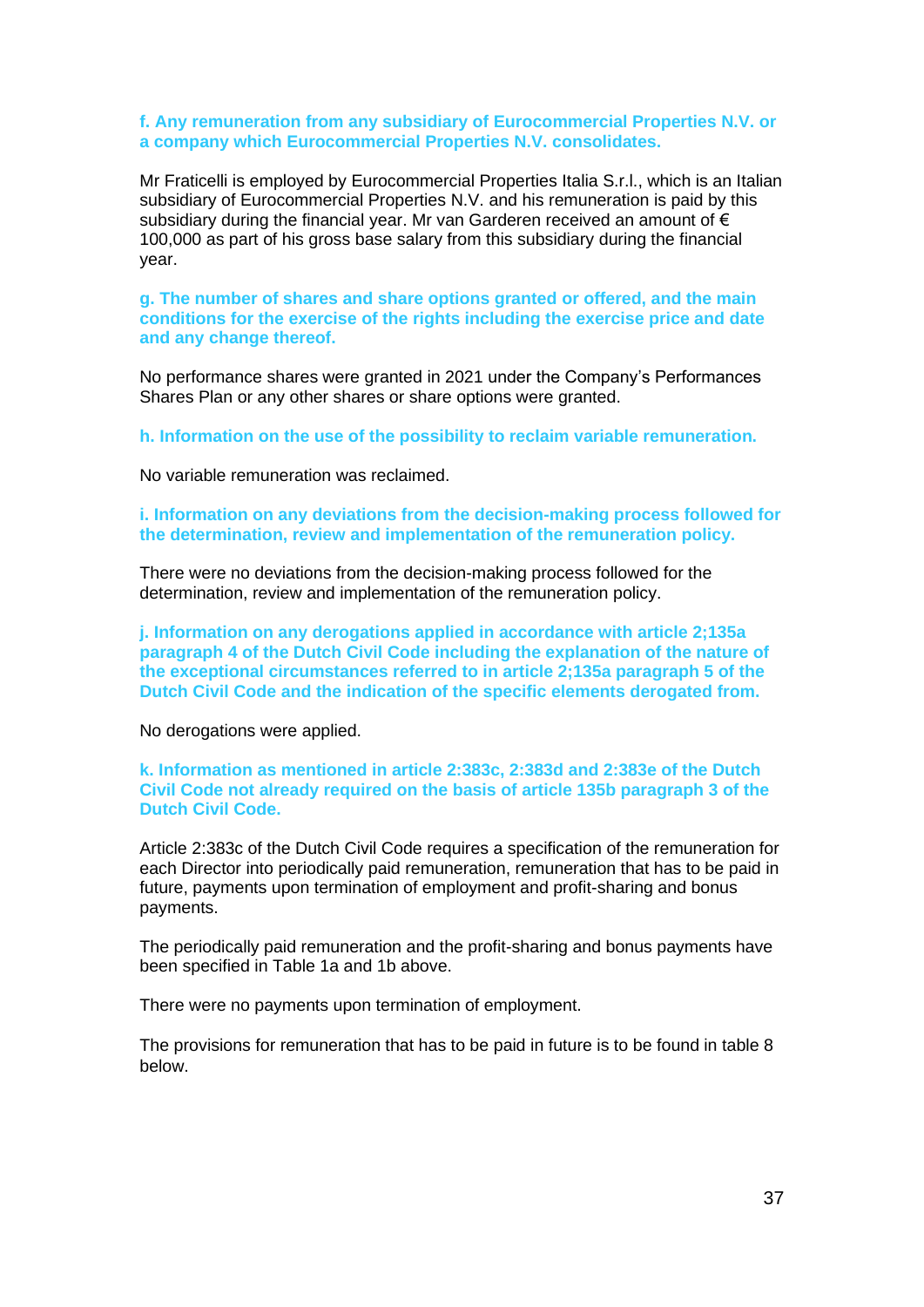# Table 8

|                                                                  | <b>CEO</b> | <b>CFO</b> | <b>CIO</b> | Total    |
|------------------------------------------------------------------|------------|------------|------------|----------|
| Balance as per 31 December 2020 (accrual for payment of bonuses) | 0          | 0          | 0          | $\bf{0}$ |
| Accrual of bonuses                                               | 71         | 76         | 71         | 218      |
| Balance as per 31 December 2021 (accrual for payment of bonuses) | 71         | 76         | 71         | 218      |
| Cost for the period                                              | 71         | 76         | 71         | 218      |
|                                                                  |            |            |            |          |
| Result 31 December 2021                                          | 71         | 76         | 71         | 218      |

# **Audit of information provided in this remuneration report**

KPMG Accountants N.V., the statutory auditor of the Company as referred to in article 2:393 paragraph 1 of the Dutch Civil Code, has verified that the information required by article 2:135 b of the Dutch Civil Code has been provided in this remuneration report. Reference for this is made to the independent auditor's report on the financial statements of the Company for the financial reporting period ended 31 December 2021, dated 13 April 2022.

Amsterdam, 13 April 2022.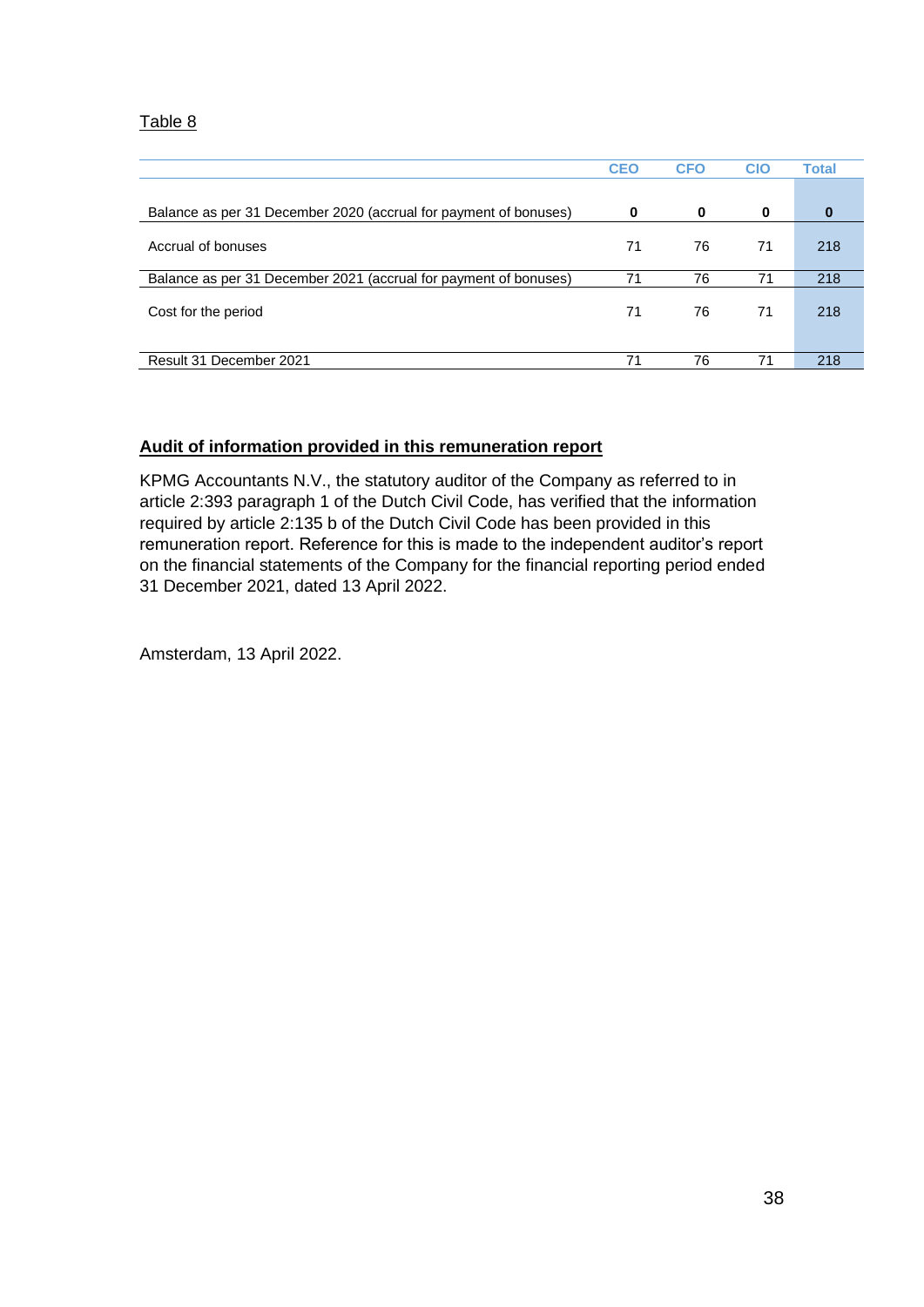# **ANNEX V**

# **Agenda item 12: Reappointment of the external auditor**

The Board of Supervisory Directors independently assessed and extensively reviewed the performance of KPMG Accountants N.V., with seat in Amstelveen, as auditors to the Company. Based upon the work performed, the reports issued, the audit process and the discussions with the auditors, the Board of Supervisory Directors, upon the recommendation of the Audit Committee and the Board of Management, proposes to reappoint KPMG Accountants N.V. as external auditors of the Company for the financial year ending 31 December 2023.

KPMG Accountants N.V. has only rendered audit services and has not provided any tax, legal or other advice or services to the Company, with the exception of a course for the Italian team of the Company on general IFRS principles, a report on the derivatives of the Company's Belgian subsidiary, an auditor's statement regarding the dividends paid by the Company's French subsidiaries and a confirmation statement in respect of the dividend distribution of the Company which was, as before, required by the French Tax authorities, to maintain the SIIC tax status in France. The currently responsible partner with KPMG Accountants N.V. is Mr Winand Paulissen, one of the practice leaders for the real estate industry.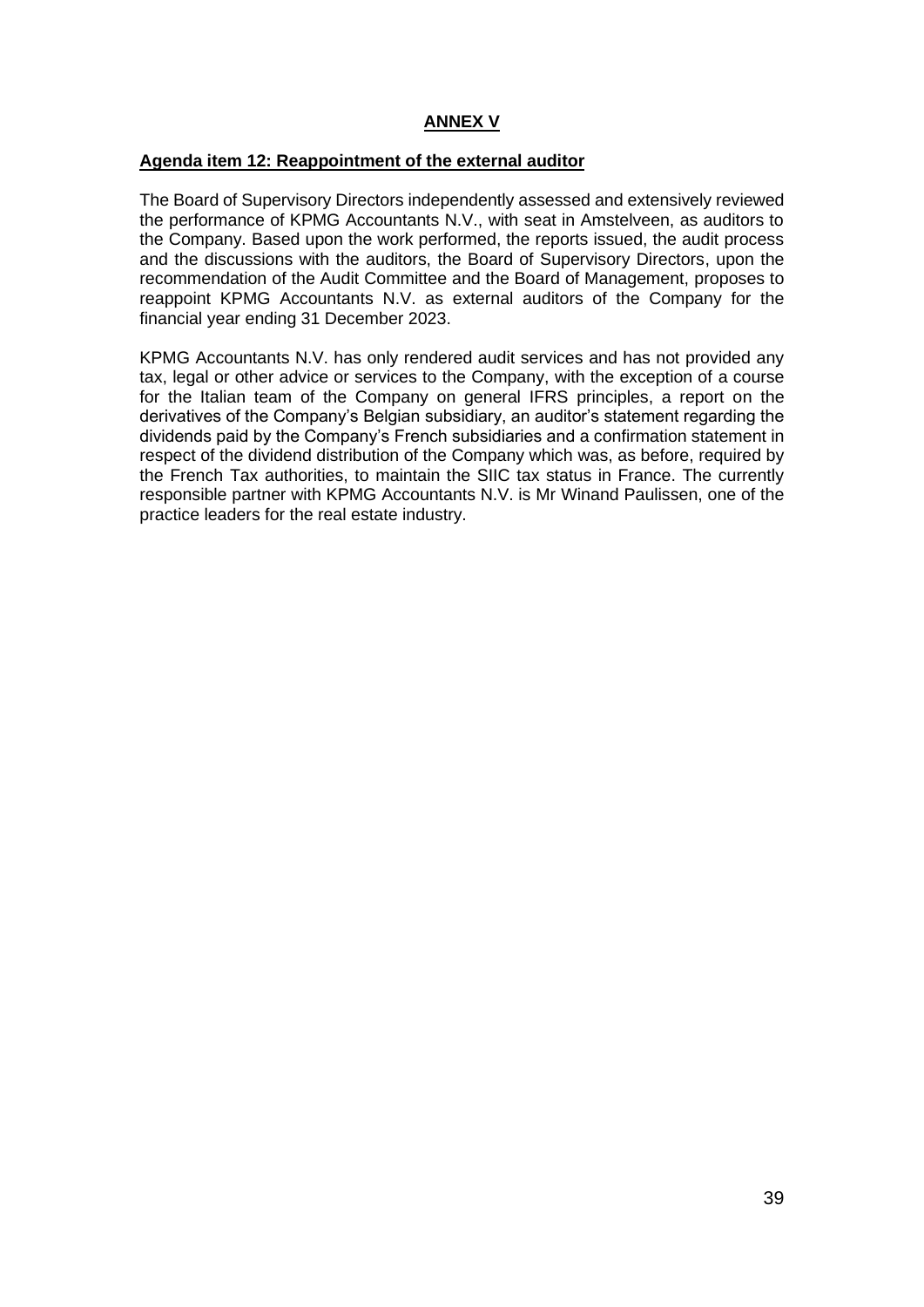# **ANNEX VI**

# **Agenda item 13: Authorisation to issue shares and/or grant rights to subscribe for shares and to limit or exclude pre-emptive rights**

Additional information on the proposal to authorise the Board of Management, subject to approval of the Board of Supervisory Directors, to issue shares or grant rights to subscribe for shares up to a maximum of 10% of the issued share capital of the Company, and to limit or exclude pre-emptive rights in connection with such issuance or grant, for a period of 18 months (i.e. up to and including 13 December 2022).

Since the inception of the Company the General Meeting has annually granted the authority to issue shares and/or grant rights to subscribe for shares to the meeting of holders of priority shares for a period of three years and for a number of shares being the balance between the authorised share capital and the issued share capital.

Since an amendment of the Articles of Association per 7 November 2018, this authority has been granted to the Board of Management. This has enabled the Company to act swiftly with regard to capital market transactions and these powers have been used in the past to strengthen the shareholders' equity by various share issues.

For the avoidance of doubt the Board of Management is authorised pursuant to the Articles of Association of the Company to sell and transfer repurchased shares and such sale and transfer does not decrease the headroom available under this authorisation for an issuance of (or granting of a right to subscribe for) shares.

The Company has issued shares eight times in its history, most recently in May 2015, to raise capital for acquisitions and extension projects. Since its introduction in 1995, the number of shares issued per annum in the past fifteen years has never exceeded 10% of the Company's issued share capital (including the stock dividend, which has ranged between 0.3% and 2.3% of the issued share capital per annum and the mandatory scrip dividend of 2021, which was 5.6% of the issued share capital).

All Dutch peers of the Company have similar structures often with corporate bodies, but other bodies than the shareholders' meeting, having the ongoing power to issue shares and/or grant rights to subscribe for shares. It is believed to be important that the Company has a flexible structure to raise capital, but equally it is important that shareholders consider every year whether they wish to continue to grant the designation.

It is proposed (i) to limit the designation period to a period of 18 months in accordance with current corporate governance practices (i.e. up to and including 13 December 2023), instead of the allowed statutory period of five years; and (ii) to limit the number of shares and/or rights to subscribe for shares to only 10% of the issued share capital of the Company as at the date of the Board of Management's resolution, in accordance with this authorisation, to issue shares, grant rights to subscribe for shares or to limit or exclude pre-emptive rights, as the case may be, which limit is in line with the latest international practise.

If this authorisation is approved by the General Meeting, the existing authorisation for 10% as granted per 8 June 2021 will cease to apply.